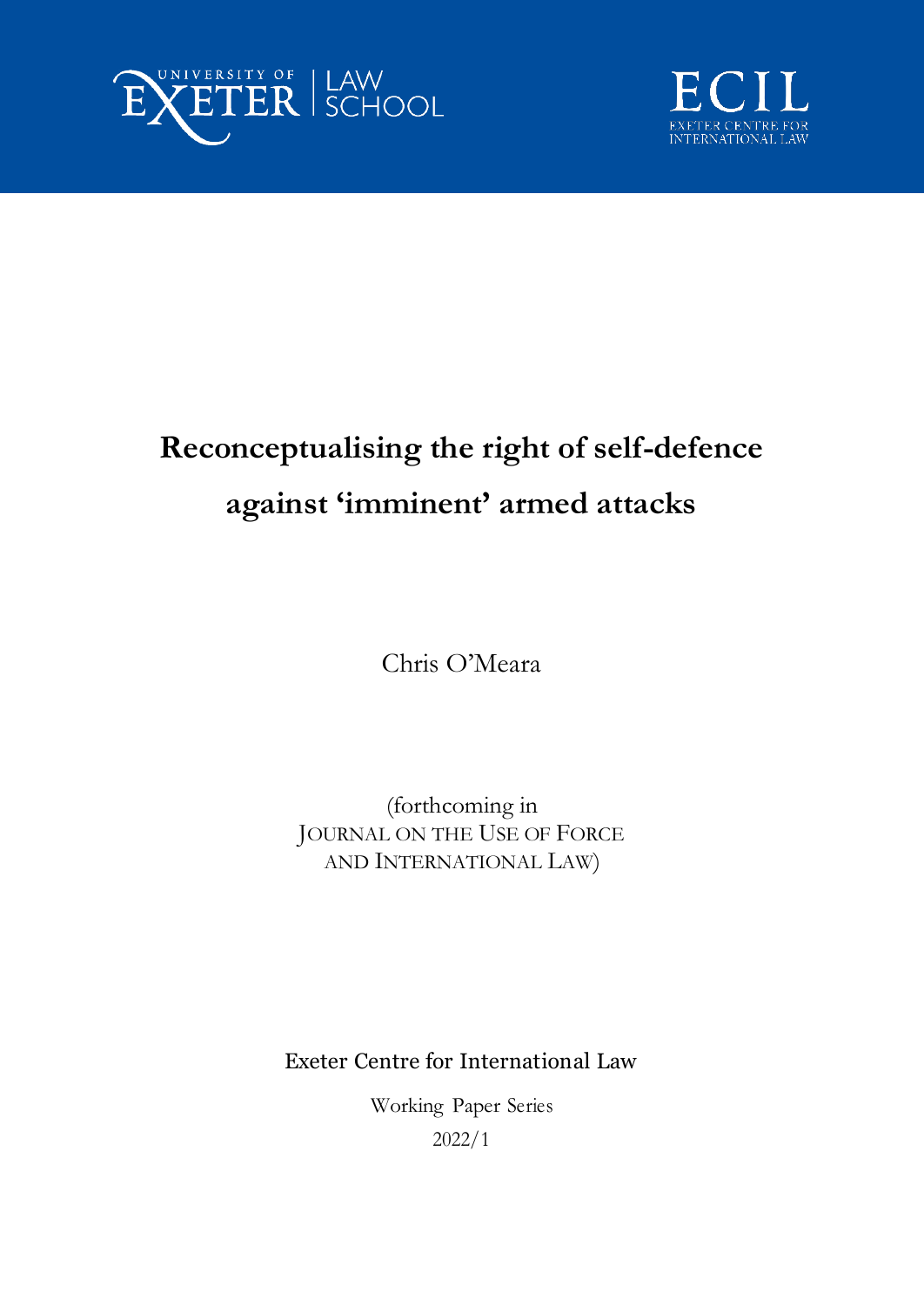



# Exeter Centre for International Law

The Exeter Centre for International Law builds on a long and distinguished tradition of international legal scholarship at Exeter Law School. The Centre's mission is to provide an intellectual environment for the study and development of international law and to stimulate discussion and collaboration in response to the most pressing challenges facing the international community. As part of this mission, the Centre publishes the present Working Paper Series.

General Editor: Aurel Sari Editor in Chief: Kubo Mačák

Centre Director: Caroline Fournet

Exeter Centre for International Law Exeter Law School, Amory Building Rennes Drive, Exeter, EX4 4RJ, United Kingdom

<http://www.exeter.ac.uk/ecil> [@ExeterCIL](https://twitter.com/ExeterCIL)

© All rights reserved. No part of this paper may be reproduced in any form without the permission of the author.

Cite as Chris O'Meara, "Reconceptualising the right of self-defence against 'imminent' armed attacks", ECIL Working Paper 2022/1 (forthcoming in the Journal on the Use of Force and International Law).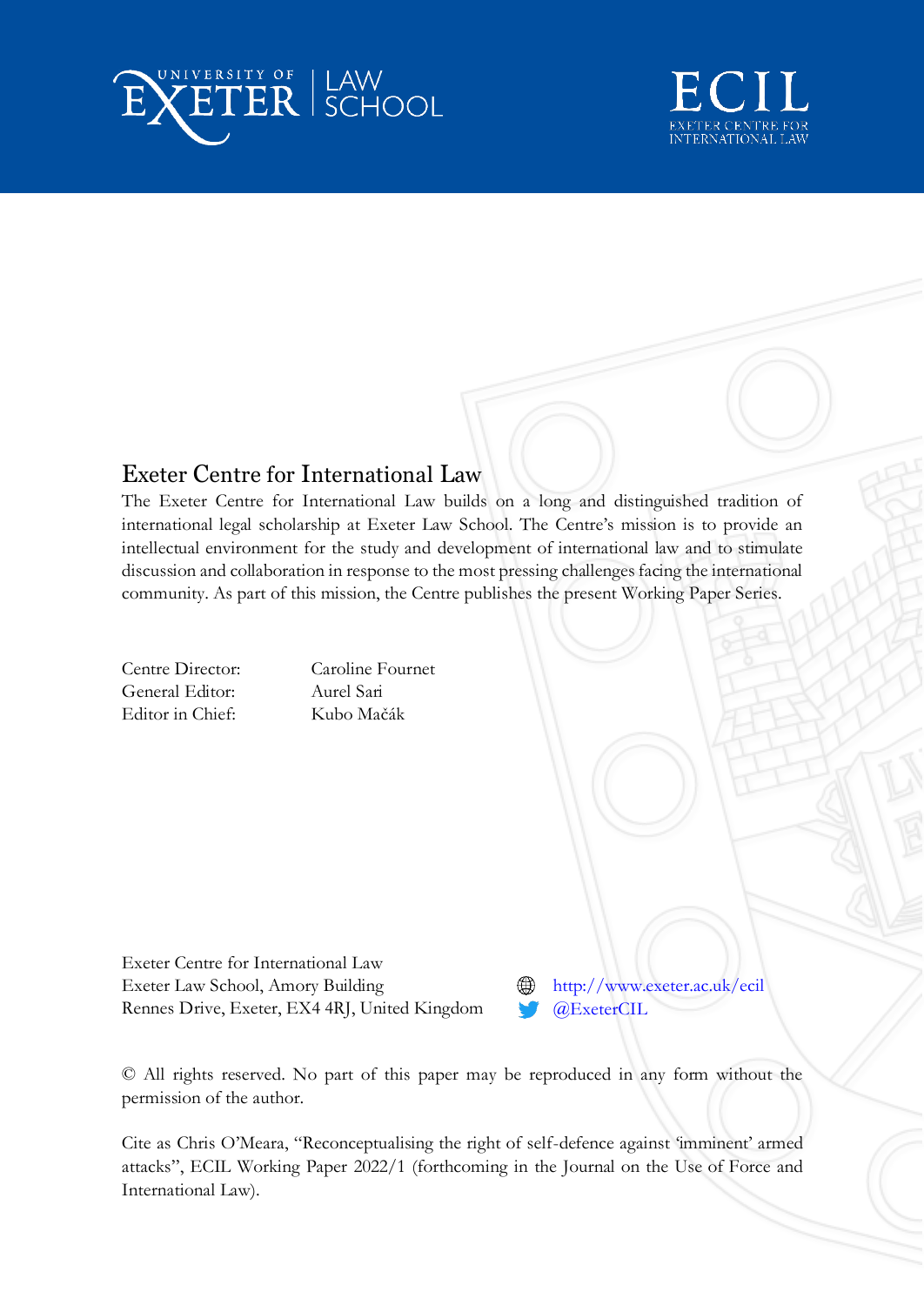# **Reconceptualising the right of self-defence against 'imminent' armed attacks**

Chris O'Meara Lecturer in Law, University of Exeter c.omeara@exeter.ac.uk

# **ABSTRACT**

A state's right to act in self-defence against 'imminent' armed attacks remains an unsettled question of international law. Yet, states persist in justifying military actions on this basis. Absent a common definition of imminence, assessing the legality of these operations is practically impossible. Although imminence is traditionally understood as referring solely to the temporal proximity of an armed attack, for some this approach is insufficient. This paper examines scholarship and examples of state practice that indicate that imminence may be viewed as comprising several contextual indicators that determine whether states may have recourse to self-defence. This conception of imminence raises fears of an expansive right of self-defence. Yet, this author concludes that such 'contextual imminence' stands as a proxy for *jus ad bellum* necessity. This conflation is perhaps unfortunate, but an orthodoxy regarding all forms of self-defence is thereby maintained, subject to the enduring legacy of the *Caroline* formula.

#### **KEYWORDS**

self-defence; anticipatory self-defence, pre-emptive self-defence, preventive self-defence, imminence, imminent armed attack

The author is grateful for the comments of Professor James A Green and Professor Eyal Benvenisti. Any errors are his own.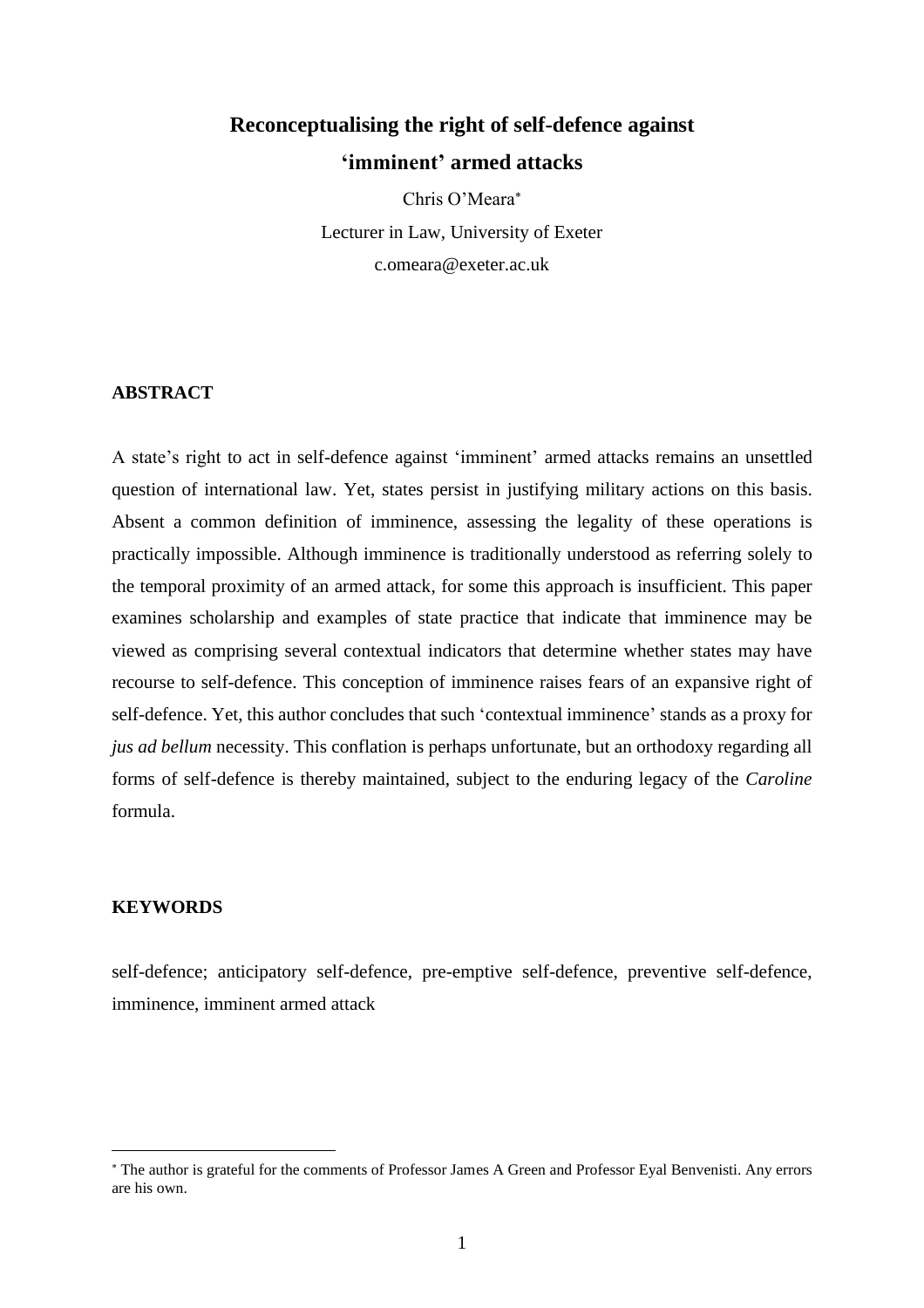# **1. Introduction**

Article 51 of the Charter of the United Nations ('UN Charter') recognises a state's inherent right of self-defence 'if an armed attack occurs'.<sup>1</sup> This right is one of only two explicit exceptions to the article 2(4) prohibition on the threat or use of force between states, the other being force authorised by the UN Security Council pursuant to Chapter VII of the UN Charter.<sup>2</sup> That states must establish that they have been a victim of an armed attack plays an essential role in the maintenance of international peace and security. It is a hurdle for states to overcome before they may lawfully resort to using force unilaterally, outside of the collective security mechanisms of the UN Charter. An essential, and long debated, question relating to the *ratione temporis* element of the armed attack trigger therefore arises: can a state exercise its right of self-defence anticipatorily, i.e. before an armed attack occurs?<sup>3</sup>

The International Law Association ('ILA') recently reminded us that '[w]hether or not a State may rely on self-defence in order to take forcible measures prior to an armed attack is one of the clearest instances in which the line between self-defence and unlawful use of force is most often debated.'<sup>4</sup> The debate pertaining to state responses to threatened armed attacks is most notable in the context of the development and acquisition of weapons of mass destruction ('WMDs') and the threat of attacks by terrorist non-state actors ('NSAs'). Regarding counterterrorism operations, it is said that legal uncertainty poses a threat to the international legal order and runs the risk of undermining international peace and security.<sup>5</sup> Against this background, a hefty burden is placed on interpreting 'armed attack' to establish whether actions in self-defence are, and remain, lawful.

<sup>&</sup>lt;sup>1</sup> Art 51 of the UN Charter provides: 'Nothing in the present Charter shall impair the inherent right of individual or collective self-defence if an armed attack occurs against a Member of the United Nations...'.

<sup>&</sup>lt;sup>2</sup> Art 2(4) of the UN Charter requires that: 'All Members shall refrain in their international relations from the threat or use of force against the territorial integrity or political independence of any state, or in any other manner inconsistent with the Purposes of the United Nations.' Pursuant to art 42 of the UN Charter, the UN Security Council may take necessary measures to maintain or restore international peace and security.

<sup>3</sup> Regarding the timing of an armed attack, see generally Tom Ruys, *'Armed Attack' and Article 51 of the UN Charter: Evolutions in Customary Law and Practice* (Cambridge University Press, 2010) 250-367; James A Green, 'The *Ratione Temporis* Elements of Self-Defence' (2015) 2(1) *Journal on the Use of Force and International Law* 97.

<sup>4</sup> International Law Association ('ILA'), Committee on the Use of Force, 'Final Report on Aggression and the Use of Force', Sydney Conference (2018) [<http://www.ila](http://www.ila-hq.org/images/ILA/DraftReports/DraftReport_UseOfForce.pdf)[hq.org/images/ILA/DraftReports/DraftReport\\_UseOfForce.pdf>](http://www.ila-hq.org/images/ILA/DraftReports/DraftReport_UseOfForce.pdf) accessed 9 June 2021, 13.

<sup>5</sup> Human Rights Council, 'Report of the Special Rapporteur on the Promotion and Protection of Human Rights and Fundamental Freedoms While Countering Terrorism, Ben Emmerson' (2014) UN Doc A/HRC/25/59, para 70.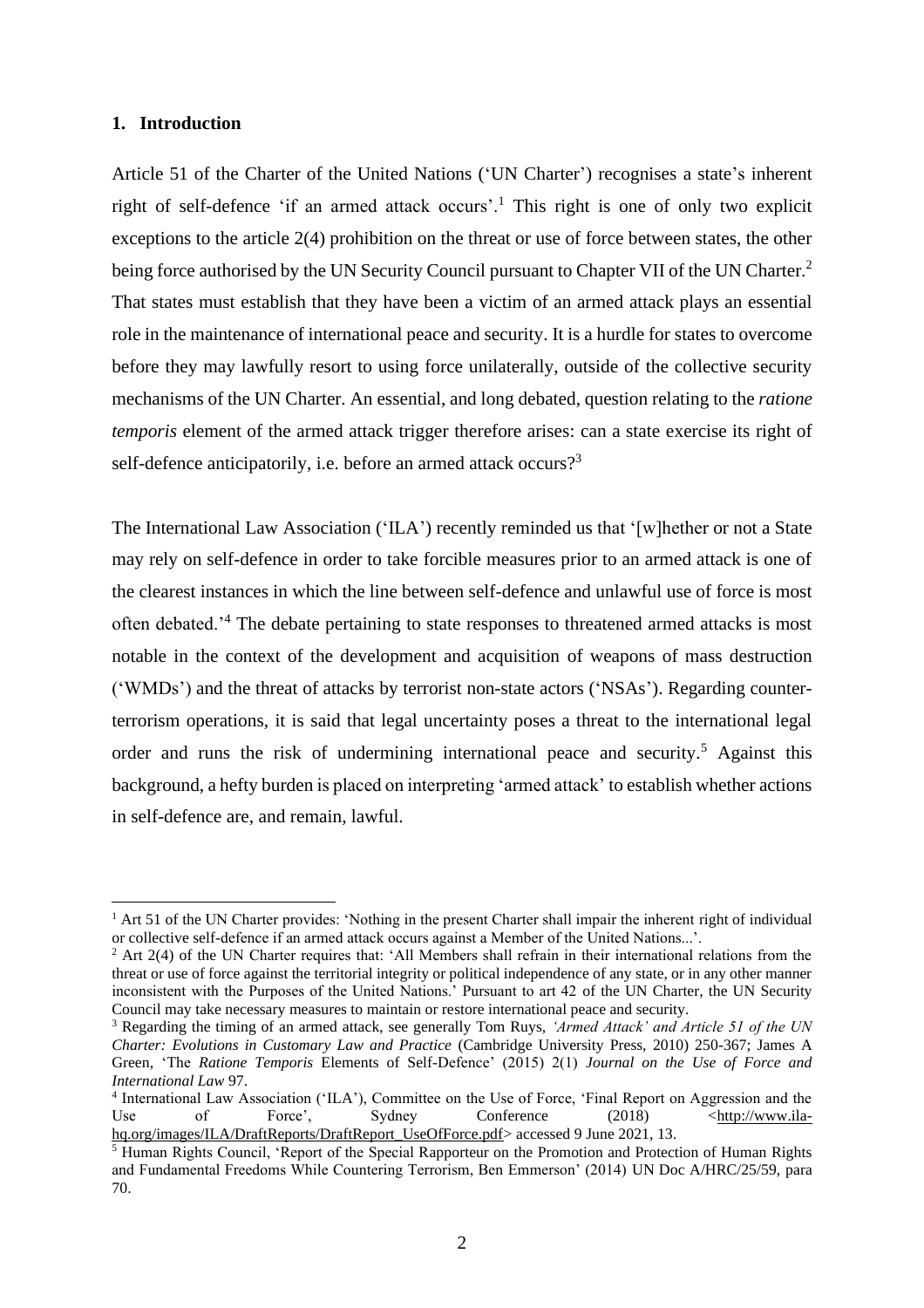In particular, and the focus of this paper, there exists an urgent and imperative need for states to reach a consensus regarding when a state may lawfully have recourse to defensive force in response to an armed attack that is 'imminent'.<sup>6</sup> The question of imminence might determine the lawfulness of a state's resort to self-defence, and is often the key factor upon which the legitimacy of anticipatory defensive action will turn.<sup>7</sup> A recent example where this has been the case is the USA's targeted killing by drone strike of Iran's General Qassem Soleimani on 3 January 2020. Although the rationale for the killing shifted over time, the Trump administration's initial justifications centred on self-defence against an imminent armed attack.<sup>8</sup> The subsequent *jus ad bellum* legal analysis by commentators likewise focused on the question of imminence,<sup>9</sup> and it was a feature of the report of the Special Rapporteur on Extrajudicial, Summary or Arbitrary Executions that considered the legality of the strike.<sup>10</sup> Imminence was also prominent in the ensuing media coverage and scrutiny by American lawmakers.<sup>11</sup>

Despite imminence being so pivotal to the legal analysis of such claimed acts of self-defence, its precise meaning has been the focus of relatively little attention, academic or otherwise.<sup>12</sup>

<sup>6</sup> *Ibid*, paras 70-1.

<sup>7</sup> Noam Lubell, 'The Problem of Imminence in an Uncertain World', in Marc Weller (ed), *The Oxford Handbook on the Use of Force in International Law* (Oxford University Press, 2015) 697, 701-2.

<sup>8</sup> See Mehrnusch Anssari and Benjamin Nußberger, 'Compilation of States' Reactions to U.S. and Iranian Uses of Force in Iraq in January 2020' (*Just Security*, 22 January 2020)  $\langle$ https://www.justsecurity.org/68173/compilation-of-states-reactions-to-u-s-and-iranian-uses-of-force-in-iraq-in[january-2020/>](https://www.justsecurity.org/68173/compilation-of-states-reactions-to-u-s-and-iranian-uses-of-force-in-iraq-in-january-2020/) accessed 9 June 2021; Ryan Goodman, 'White House "1264 Notice" and Novel Legal Claims for Military Action Against Iran' (*Just Security*, 14 February 2020) [<https://www.justsecurity.org/68594/white](https://www.justsecurity.org/68594/white-house-1264-notice-and-novel-legal-claims-for-military-action-against-iran/)[house-1264-notice-and-novel-legal-claims-for-military-action-against-iran/>](https://www.justsecurity.org/68594/white-house-1264-notice-and-novel-legal-claims-for-military-action-against-iran/) accessed 9 June 2021.

<sup>&</sup>lt;sup>9</sup> Notable examples include Marko Milanovic, 'The Soleimani Strike and Self-Defence Against an Imminent Armed Attack<sup>'</sup> (*EJIL:Talk!*, 7 January 2020) [<https://www.ejiltalk.org/the-soleimani-strike-and-self-defence](https://www.ejiltalk.org/the-soleimani-strike-and-self-defence-against-an-imminent-armed-attack/)[against-an-imminent-armed-attack/>](https://www.ejiltalk.org/the-soleimani-strike-and-self-defence-against-an-imminent-armed-attack/) accessed 9 June 2021; Geoffrey S Corn and Rachel VanLandingham, 'Lawful Self-Defense vs. Revenge Strikes: Scrutinizing Iran and U.S. Uses of Force under International Law' (*Just Security*, 8 January 2020) [<https://www.justsecurity.org/67970/lawful-self-defense-vs-revenge-strikes](https://www.justsecurity.org/67970/lawful-self-defense-vs-revenge-strikes-scrutinizing-iran-and-u-s-uses-of-force-under-international-law/)[scrutinizing-iran-and-u-s-uses-of-force-under-international-law/>](https://www.justsecurity.org/67970/lawful-self-defense-vs-revenge-strikes-scrutinizing-iran-and-u-s-uses-of-force-under-international-law/) accessed 9 June 2021; Adil Haque, 'The Trump Administration's Latest (Failed) Attempt to Justify the Soleimani Strike' (*Just Security*, 13 March 2020), [<https://www.justsecurity.org/69163/the-trump-administrations-latest-failed-attempt-to-justify-the-soleimani](https://www.justsecurity.org/69163/the-trump-administrations-latest-failed-attempt-to-justify-the-soleimani-strike/)[strike/>](https://www.justsecurity.org/69163/the-trump-administrations-latest-failed-attempt-to-justify-the-soleimani-strike/) accessed 9 June 2021.

<sup>&</sup>lt;sup>10</sup> Human Rights Council, 'Report of the Special Rapporteur on Extrajudicial, Summary or Arbitrary Executions' (29 June 2020) UN Doc A/HRC/44/38, paras 52-7, 61(b), 67-8, 92(a). See also the Annex to the report, especially paras 10(a), 54, 58, 61-2, 64, 82.

<sup>11</sup> See, for example, 'Soleimani Attack: What Does International Law Say?' *BBC News* (7 January 2020) [<https://www.bbc.co.uk/news/world-51007961>](https://www.bbc.co.uk/news/world-51007961) accessed 9 June 2021; Rebecca Ingber, 'If There Was No "Imminent" Attack From Iran, Killing Soleimani Was Illegal' The Washington Post (15 January 2020) [<https://www.washingtonpost.com/outlook/2020/01/15/if-there-was-no-imminent-attack-iran-killing-soleimani](https://www.washingtonpost.com/outlook/2020/01/15/if-there-was-no-imminent-attack-iran-killing-soleimani-was-illegal/)[was-illegal/>](https://www.washingtonpost.com/outlook/2020/01/15/if-there-was-no-imminent-attack-iran-killing-soleimani-was-illegal/) accessed 9 June 2021. See further nn 210-212 and accompanying text.

 $\frac{12}{12}$  There is a relative paucity of scholarship on the meaning of imminence, with notable exceptions including Daniel Bethlehem, 'Self-Defense Against an Imminent or Actual Armed Attack by Nonstate Actors' (2012) 106 *American Journal of International Law* 770; Lubell (n 7). See also Dapo Akande and Thomas Liefländer, 'Clarifying Necessity, Imminence, and Proportionality in the Law of Self-Defence' (2013) 107 *American Journal*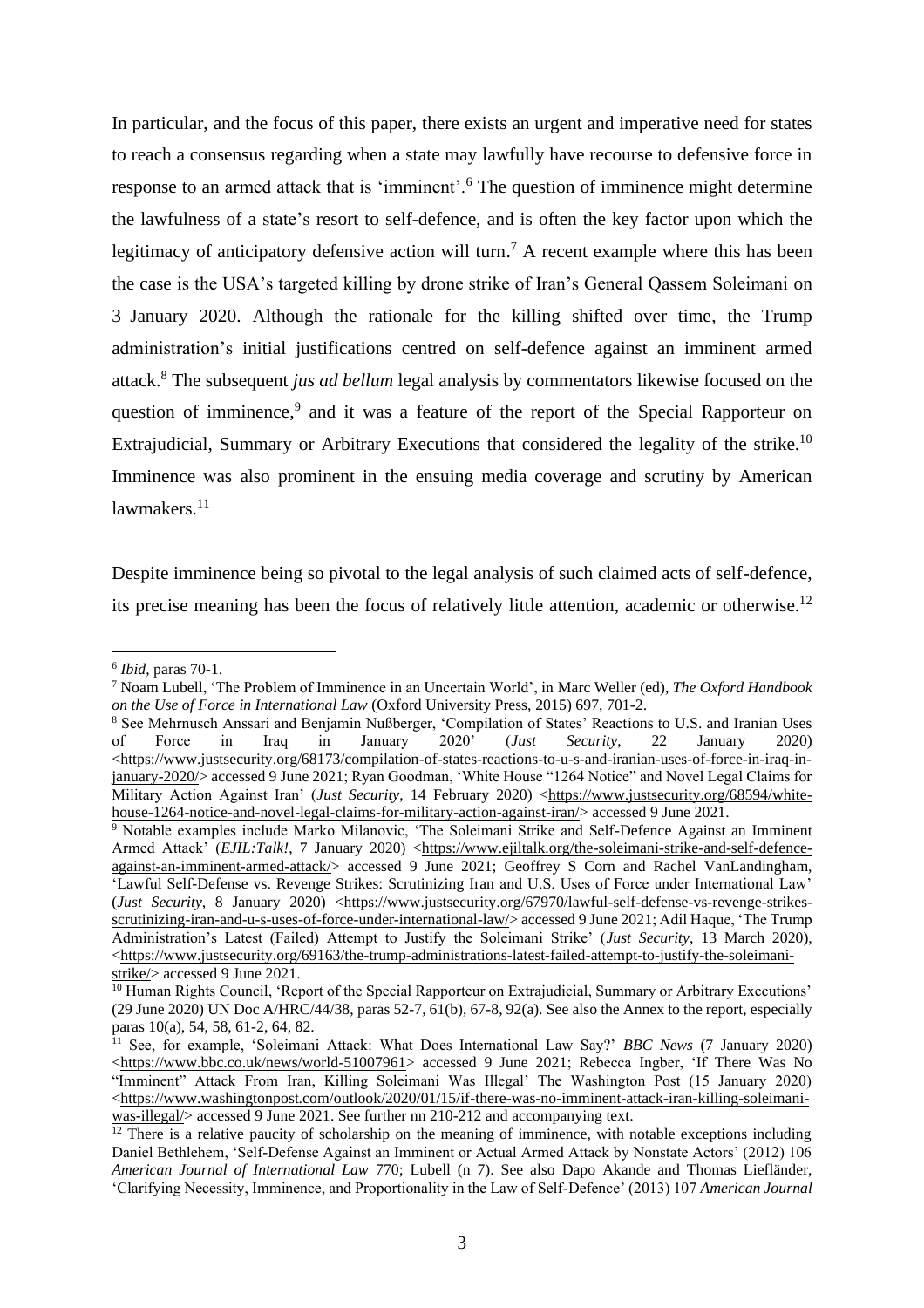Different states, scholars, courts, and international organizations employ the term 'imminence' and use it to justify and/or review a use of putatively defensive force in very different ways. Without a common understanding of the term, however, assessing legality is extremely difficult, if not impossible. This paper examines, therefore, one of the most contemporary and contentious issues in the *jus ad bellum*.

Because the notion of anticipatory self-defence is so contentious, debates on this topic are often polemic and zero sum. We may be presented with either an outright rejection of any right of anticipatory self-defence or a wholesale acceptance of an expansive version of it. For this author, however, there is space for more nuanced consideration. This conclusion is based on a study that this author has made elsewhere, where imminence is considered in the context of a broader review of *jus ad bellum* necessity and proportionality. In that study, this author concludes that imminence, as understood by certain scholars and states, stands as a proxy for the customary requirement of necessity.<sup>13</sup> The purpose of this paper is to develop this argument by exploring in much greater detail the place and importance of imminence in the *jus ad bellum*, the fears that surround the prospect of a flexible appreciation of imminence and, crucially, to insert some balance into the debate by considering how such fears might be mitigated and why greater flexibility might be justifiably required by states. The hope, therefore, is that this paper provides a comprehensive and even-handed examination of an under-theorised subject.

Section 2 of this paper sets out the context from which the ensuing analysis proceeds. It provides an overview of the different types of anticipatory self-defence and touches on the issue of whether, as a matter of *lex lata*, there exists a right of self-defence in international law against armed attacks that are imminent. The law is unsettled, but the prospect of countering imminent armed attacks, especially by terrorist NSAs, clearly persists as a feature of state justifications for using force. Important for present purposes, Section 2 also highlights some of the concerns associated with any such right, and these concerns run as a theme throughout the paper as we examine the possible meanings of imminence.

*of International Law* 563, 564-5; Green (n 3); Dennis R Schmidt and Luca Trenta, 'Changes in the Law of Self-Defence? Drones, Imminence, and International Norm Dynamics' (2018) 5(2) *Journal on the Use of Force and International Law* 201; Mary Ellen O'Connell, 'The Illusory Standard of Imminence in the International Law of Self-Defense: The Killing of Qassim Soleimani' (2021) available on SSRN: [<https://papers.ssrn.com/sol3/papers.cfm?abstract\\_id=3784820>](https://papers.ssrn.com/sol3/papers.cfm?abstract_id=3784820) accessed 9 June 2021.

<sup>&</sup>lt;sup>13</sup> See Chris O'Meara, *Necessity and Proportionality and the Right of Self-Defence in International Law* (Oxford University Press, 2021) 58-71, in particular, 68-71.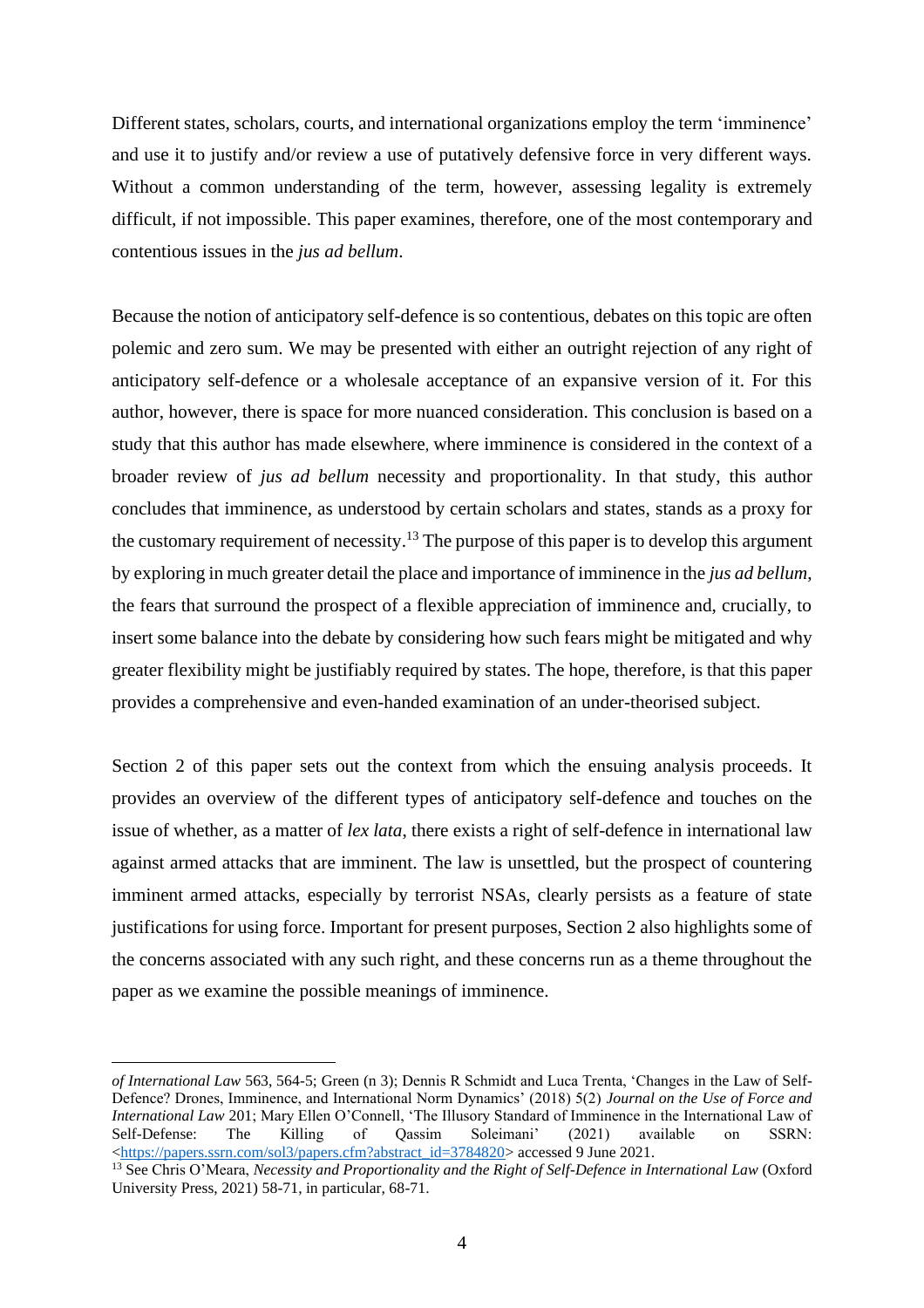Section 3 considers how certain states and scholars understand imminence and its role in the *jus ad bellum*. Section 3 centres on recent case studies comprising public attempts by states to articulate the meaning of imminence. This paper shows that several scholars and, most importantly, certain states do not simply regard imminence as a matter of the temporal proximity of an anticipated armed attack. Imminence is understood more flexibly, being comprised of various contextual indicators, both temporal and non-temporal, that reflect the nature of the threat that states might face. This paper dubs this conceptualization 'contextual imminence'. Although it is doubtful that contextual imminence currently represents the accepted customary international law standard, contextual imminence explains how certain militarily powerful states might use force in their international relations and, moreover, it is potentially indicative of how international law might develop if other states adopt it.

This author recognises that the prospect of states relying on this standard raises fears of an overly broad conceptualization of the right of self-defence, one that potentially gives states greater freedom to project force beyond their own boarders. However, increased flexibility of action does not equate to complete freedom to use force. The key consequence of the adoption of contextual imminence is explored in Section 4, which sets out the aforementioned conclusion that the ability of states to act in self-defence against imminent armed attacks understood on a contextual basis essentially translates into a question of *jus ad bellum* necessity. Section 4 explains this argument and develops it further, including by introducing a case study that illustrates the conflation of imminence and necessity. Furthermore, Section 5 provides a novel examination of the normative implications of adopting contextual imminence and suggests how concerns associated with this more flexible concept might be assuaged.

This author ultimately argues that even if contextual imminence is or becomes the accepted standard for states to be able to act in self-defence anticipatorily, an orthodoxy in the *jus ad bellum* is nevertheless preserved. Contextual imminence permits a state to exercise its right of self-defence where military action in advance is required to ensure an effective defensive response. Yet, a use of force must still be the only reasonable choice of means at the relevant point in time to counter a positively identified future armed attack. Military responses to unmaterialised latent threats are precluded, regardless of the nature or gravity of such threats.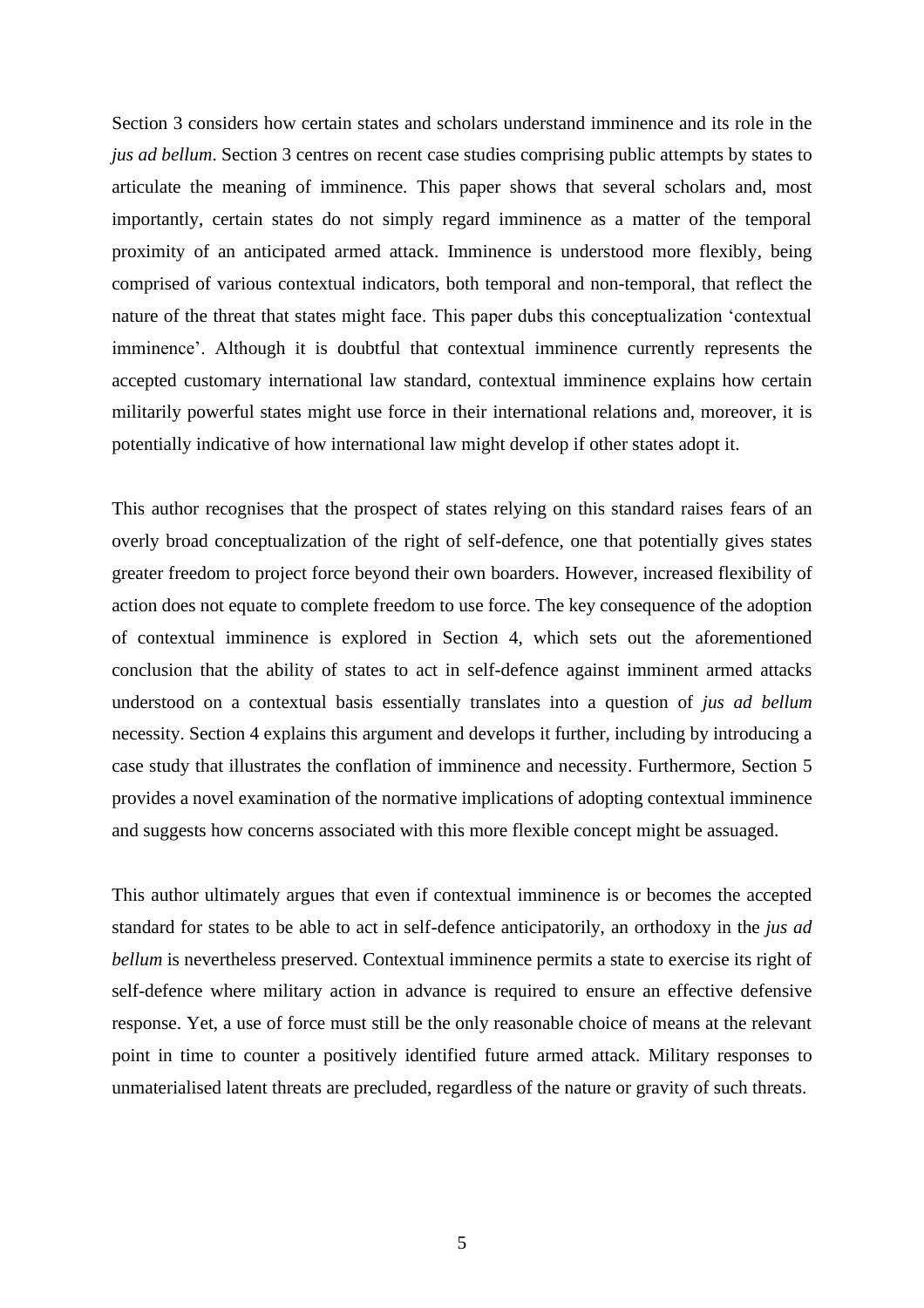#### **2. Anticipatory self-defence: concept and types**

Before engaging with the meaning of imminence, we must first consider the concept of anticipatory self-defence in general terms. It is well known that article 51 of the UN Charter recognises a state's inherent right to self-defence 'if an armed attack occurs'. Given the wording of article 51, the issue under consideration is whether, and under what circumstances, defending states<sup>14</sup> possess a right of self-defence against future armed attacks that, by definition, have not yet 'occurred'. To examine this issue, a terminological issue must first be clarified. States and scholars are rarely consistent in how they describe the right to take military action in respect of future threats. Labels such as 'anticipatory', 'preventive' and/or 'preemptive' self-defence may be used variously to describe very different rights of action. For the purposes of this paper, the term 'anticipatory self-defence' describes any use of defensive force employed to counter the threat of a future armed attack. This umbrella term is subsequently divided into two forms of anticipatory self-defence: 'preventive self-defence' and 'pre-emptive self-defence'. 15

Preventive self-defence represents the most expansive type of anticipatory self-defence. It refers to the possibility of countering potential future threats that have not materialised and might not do so. A classic example is the potential future acquisition of nuclear weapons by states such as North Korea and Iran. Importantly for our undertaking, preventive self-defence refers to a use of force to counter possible future armed attacks that are not 'imminent'. This is regardless of how imminence is understood (see Section 3). The doctrine of preventive selfdefence is thus based on conjecture. Its purview is uncertain and unspecified threats existing at an unknown point in a potentially distant future. As such, it relies on an overly expansive interpretation of article 51, one that gives states enormous flexibility to act unilaterally outside of the collective security framework of the UN Charter. The obvious consequence of this interpretation is the ability of militarily powerful states to abuse their right of self-defence. It gives them great freedom to project military force beyond their own borders in the broadest possible range of scenarios, whilst claiming to operate within the confines of legality.

<sup>&</sup>lt;sup>14</sup> A 'defending state' is a state that is, or claims to be, the victim of an armed attack by another state or NSAs. The controversies regarding whether NSAs have the capacity to carry out armed attacks are also well known. For an overview, see Ruys (n 3) 368-510. Although the matter is still debated, it is assumed for the purposes of this paper that states possess a right of self-defence against armed attacks by NSAs regardless of any attribution of such attacks to a state. See further Kimberley N Trapp, 'Can Non-State Actors Mount an Armed Attack?' in Weller (ed) (n 7) 679; Christine Gray, *International Law and the Use of Force* (Oxford University Press, 4th edn 2018) 200-61.

<sup>&</sup>lt;sup>15</sup> See Ruys (n 3) 250-4 for a general discussion of the terminology that this paper adopts.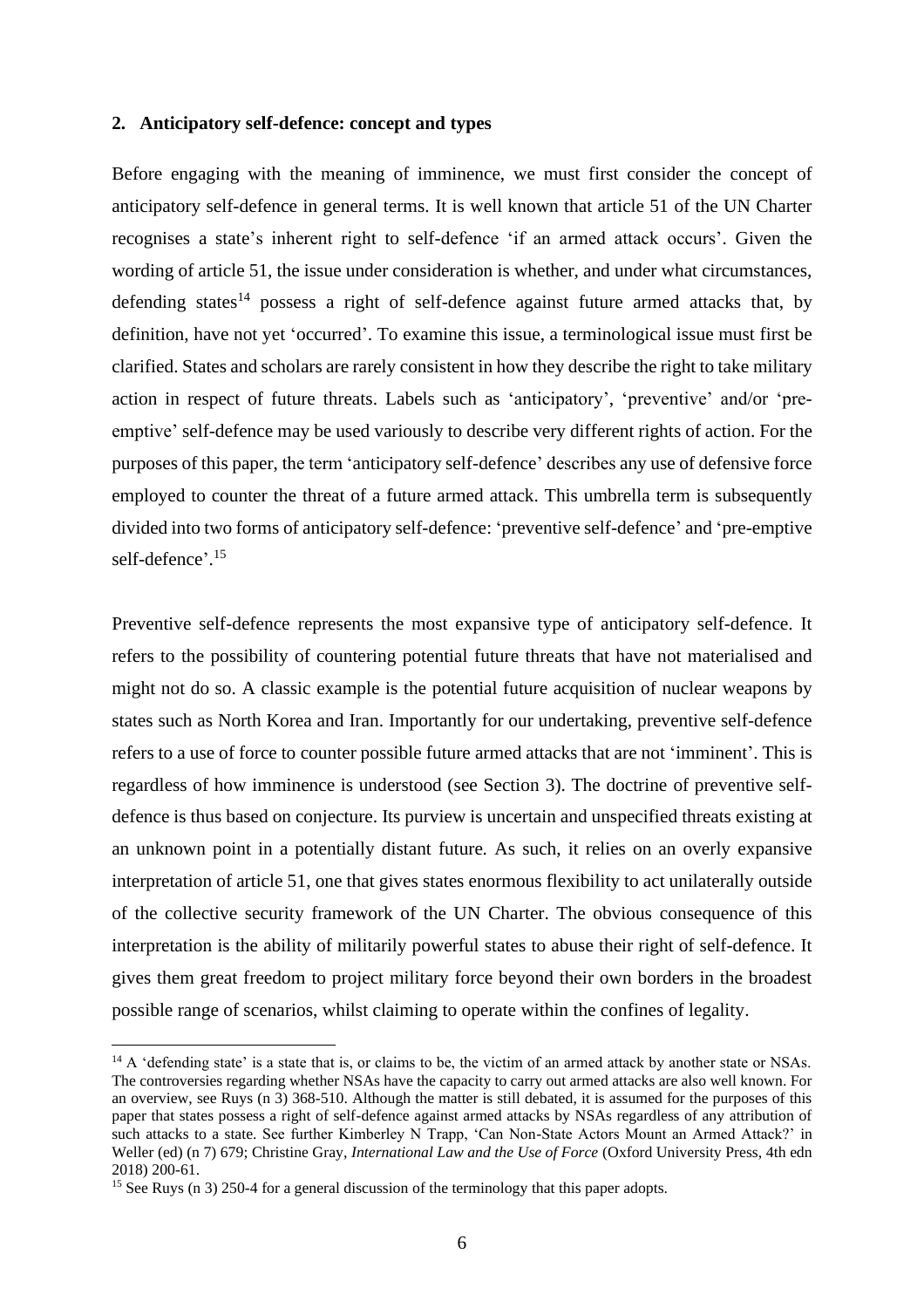Preventive self-defence has been most notably advocated by the USA under the auspices of the notorious 'Bush Doctrine', <sup>16</sup> yet such right has been almost universally denounced by scholars and is broadly rejected by states.<sup>17</sup> In 2016, even the USA appeared to reaffirm the requirement of an imminent armed attack for the purposes of engaging a right anticipatory self-defence, thereby implicitly ruling out the previously asserted right of preventive self-defence.<sup>18</sup> Beyond the USA's position, with the exception of the Israel, state practice in support is virtually nonexistent.<sup>19</sup> The vast majority of states prefer to avoid such a 'fuzzy and dangerous notion'.<sup>20</sup> The Non-Aligned Movement, representing over half of the world's states, has explicitly rejected the doctrine of preventive self-defence, $^{21}$  as has the UK, typically a staunch ally of the  $USA.<sup>22</sup>$ 

In considering the meaning of imminence and whether it should be construed in narrow or broad terms, it is important to note that even if a right of preventive self-defence is no longer referenced explicitly as it once was, its core idea (being the ability to counter unspecified potential threats) subsists as a point of academic contemplation and, most importantly, in the words and deeds of states. For example, although the American National Security Strategy of

<sup>&</sup>lt;sup>16</sup> This doctrine, contained in the USA's 2002 National Security Strategy, set out the USA's need for 'anticipatory action to defend ourselves, even if uncertainty remains as to the time and place of the enemy's attack. To forestall or prevent such hostile acts by our adversaries, the United States will, if necessary, act preemptively.' The White House, 'The National Security Strategy of the United States of America' (September 2002) [<https://2009-](https://2009-2017.state.gov/documents/organization/63562.pdf) [2017.state.gov/documents/organization/63562.pdf>](https://2009-2017.state.gov/documents/organization/63562.pdf) accessed 9 June 2021, 15. The reference to pre-emptive selfdefence highlights the aforesaid terminological issue. For present purposes, the defensive action described in the National Security Strategy is preventive. The policy was principally adopted to counter threats posed by rogue states, NSA terrorists and WMDs. The rationale is that such threats are potentially so devastating that states should not be required to wait before they materialise before having the ability to respond defensively to forestall them.

<sup>&</sup>lt;sup>17</sup> For an overview, see Olivier Corten, *The Law Against War: The Prohibition on the Use of Force in Contemporary International Law* (Hart Publishing, 2010) 406-43; Ruys (n 3) 322-4; Green (n 3) 106-7; Gray (n 14) 248-61; Christian Henderson, *The Use of Force and International Law* (Cambridge University Press, 2018) 285-96.

<sup>&</sup>lt;sup>18</sup> The White House, 'Report on the Legal and Policy Frameworks Guiding the United States' Use of Military Force and Related National Security Operations' (December 2016) ('The White House Legal and Policy Frameworks Report 2016') [<https://www.hsdl.org/?abstract&did=798033>](https://www.hsdl.org/?abstract&did=798033) accessed 9 June 2021, 9.

<sup>&</sup>lt;sup>19</sup> Israel's position is clearly represented by the Osiraq incident. See nn 119-127 and accompanying text. Furthermore, in 2018 Israel acknowledged for the first time that it had destroyed a suspected Syrian nuclear reactor in 2007 as part of the highly controversial 'Operation 'Orchard' designed to prevent Syria from developing a nuclear capability. See Tom Ruys, Carl Vander Maelen and Sebastiaan Van Severen (eds), 'Digest of State Practice: 1 January – 30 June 2018' (2018) 5(2) *Journal on the Use of Force and International Law* 324, 374-5.  $20$  Corten (n 17) 441.

<sup>21</sup> UNGA, 'XVII Ministerial Conference of the Non-Aligned Movement, Algiers, Algeria, 26-29 May 2014, Final Document', UN Doc A/68/966-S/2014/573 (2014) para 26.5 (adopting, however, the term 'pre-emptive' selfdefence).

<sup>&</sup>lt;sup>22</sup> HL Deb 21 April 2004, vol 660, cols 370-71; Attorney General's Speech at the International Institute for Strategic Studies, 'The Modern Law of Self-Defence'  $(11$  January 2017) Strategic Studies, 'The Modern Law of Self-Defence' (11 January 2017)  $\langle$ https://assets.publishing.service.gov.uk/government/uploads/system/uploads/attachment\_data/file/583171/170 [111\\_Imminence\\_Speech\\_.pdf>](https://assets.publishing.service.gov.uk/government/uploads/system/uploads/attachment_data/file/583171/170111_Imminence_Speech_.pdf) accessed 9 June 2021, 19 ('UK Attorney General Speech 2017').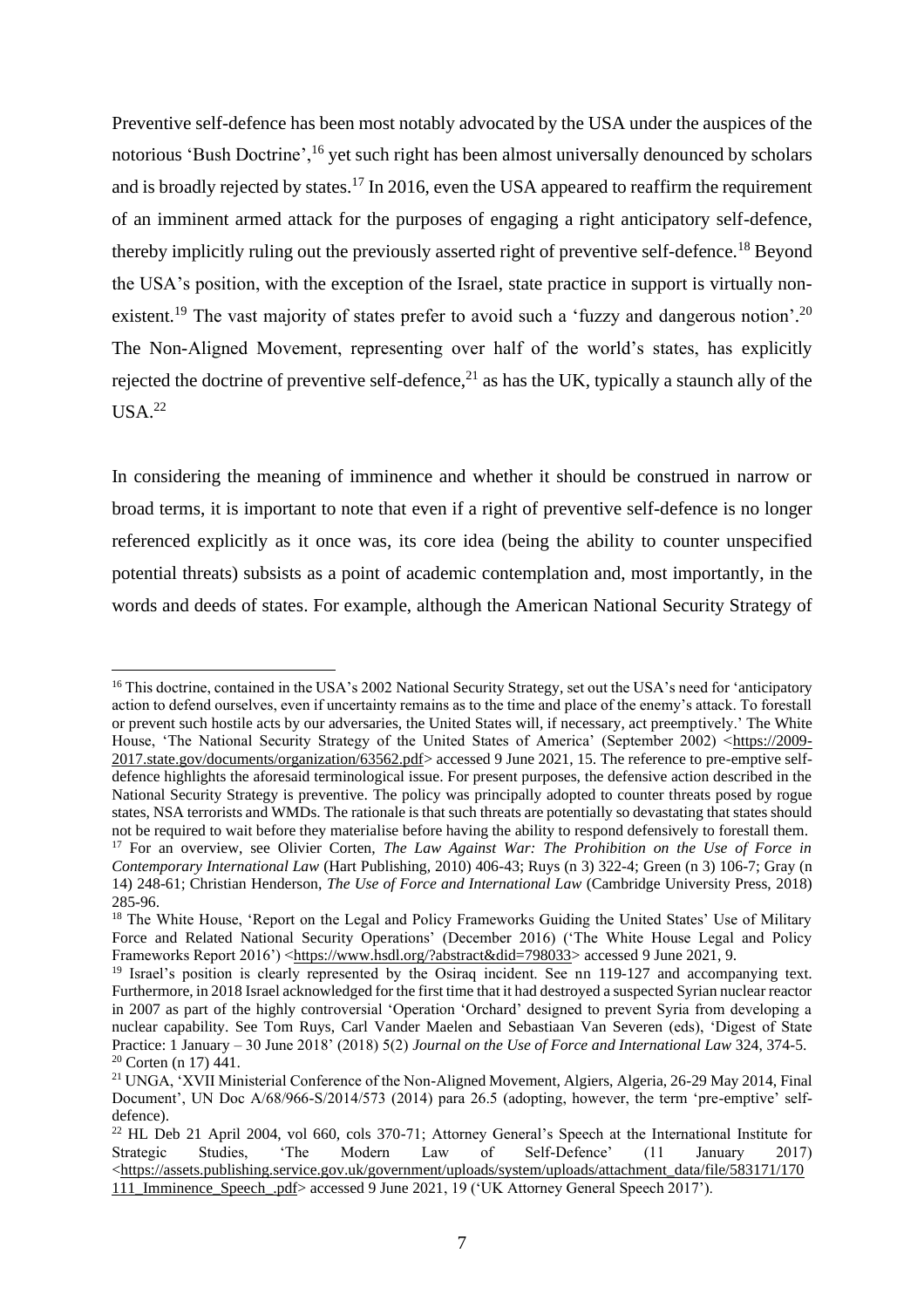2017 did not explicitly promote the idea of preventive self-defence along the lines of the Bush Doctrine, it maintained the possibility that the USA 'will act against [terrorist] sanctuaries and prevent their reemergence, before they can threaten the U.S. homeland.'<sup>23</sup> Albeit that this statement is ambiguous, concern was rightly raised that this so-called 'Trump Doctrine' might not be so different from that of the Bush Doctrine.<sup>24</sup> As to current American policy, the incumbent Biden administration is yet to publish its full National Security Strategy. Its Interim National Security Strategic Guidance does reference the need to 'prevent an ISIS resurgence', yet it explicitly notes that military force is not the answer to the challenges in the Middle East and emphasises that force should generally be employed as a last resort.<sup>25</sup> It is yet to be seen whether this less belligerent language will translate into a more cautious approach to the issue of anticipatory self-defence. In the meantime, that states might still seek to respond to threats to their security that are unspecified and potentially temporally remote is troubling. As the following sections explore, even where states affirm a right to respond to armed attacks that are 'imminent', potentially expansive interpretations of that term may have dangerous consequences for the legal regulation of armed force.

Pre-emptive self-defence, in this paper, refers to defensive force employed to counter armed attacks that are 'imminent'. This type of anticipatory self-defence is the focus of the current enquiry. The right for states to act in this way, even in the post UN-Charter era, is typically said to derive from the celebrated *Caroline* incident of 1837 <sup>26</sup> and American Secretary of State Daniel Webster's assertion that the necessity of self-defence must be 'instant, overwhelming, and leaving no choice of means and no moment for deliberation.<sup>27</sup> This part of the so-called

<sup>&</sup>lt;sup>23</sup> Trump White House Archives, 'The National Security Strategy of the United States of America' (December 2017) [<https://trumpwhitehouse.archives.gov/wp-content/uploads/2017/12/NSS-Final-12-18-2017-0905.pdf>](https://trumpwhitehouse.archives.gov/wp-content/uploads/2017/12/NSS-Final-12-18-2017-0905.pdf) accessed 9 June 2021, 11.

<sup>24</sup> See, for example, Aaron Blake, 'The Trump Doctrine Sounds Suspiciously like the Bush Doctrine' *The Washington Post* (10 April 2017) [<https://www.washingtonpost.com/news/the-fix/wp/2017/04/10/the-trump](https://www.washingtonpost.com/news/the-fix/wp/2017/04/10/the-trump-doctrine-sounds-suspiciously-like-the-bush-doctrine/)[doctrine-sounds-suspiciously-like-the-bush-doctrine/>](https://www.washingtonpost.com/news/the-fix/wp/2017/04/10/the-trump-doctrine-sounds-suspiciously-like-the-bush-doctrine/) accessed 9 June 2021.

<sup>&</sup>lt;sup>25</sup> White House, 'Interim National Security Strategic Guidance' (March 2021)  $\langle$ https://www.whitehouse.gov/briefing-room/statements-releases/2021/03/03/interim-national-security-strategic[guidance/>](https://www.whitehouse.gov/briefing-room/statements-releases/2021/03/03/interim-national-security-strategic-guidance/) accessed 1 June 2021, 11, 14.

<sup>&</sup>lt;sup>26</sup> See *British and Foreign State Papers*, 1841-1842, Vol. XXX, 193. On this incident generally, see Robert Jennings, 'The *Caroline* and *McLeod* Cases', (1938) 32(1) *American Journal of International Law* 82; James A Green, 'Docking the *Caroline*: Understanding the Relevance of the Formula in Contemporary Customary International Law Concerning Self-Defense' (2006) 14(2) *Cardozo Journal of International and Comparative Law* 429; Michael Wood, 'The Caroline Incident-1837' in Tom Ruys and Olivier Corten (eds) with Alexandra Hofer, *The Use of Force in International Law: A Case-Based Approach* (Oxford University Press, 2018) 5; Craig Forcese, *Destroying the Caroline: The Frontier Raid that Reshaped the Right to War* (Irwin Law Inc, 2018).

<sup>27</sup> Letter from Mr Webster to Lord Ashburton (6 August 1842) *British and Foreign State Papers*, 1841-1842, Vol. XXX, 201. Webster was referring to earlier correspondence between him and Lord Ashburton's predecessor, Mr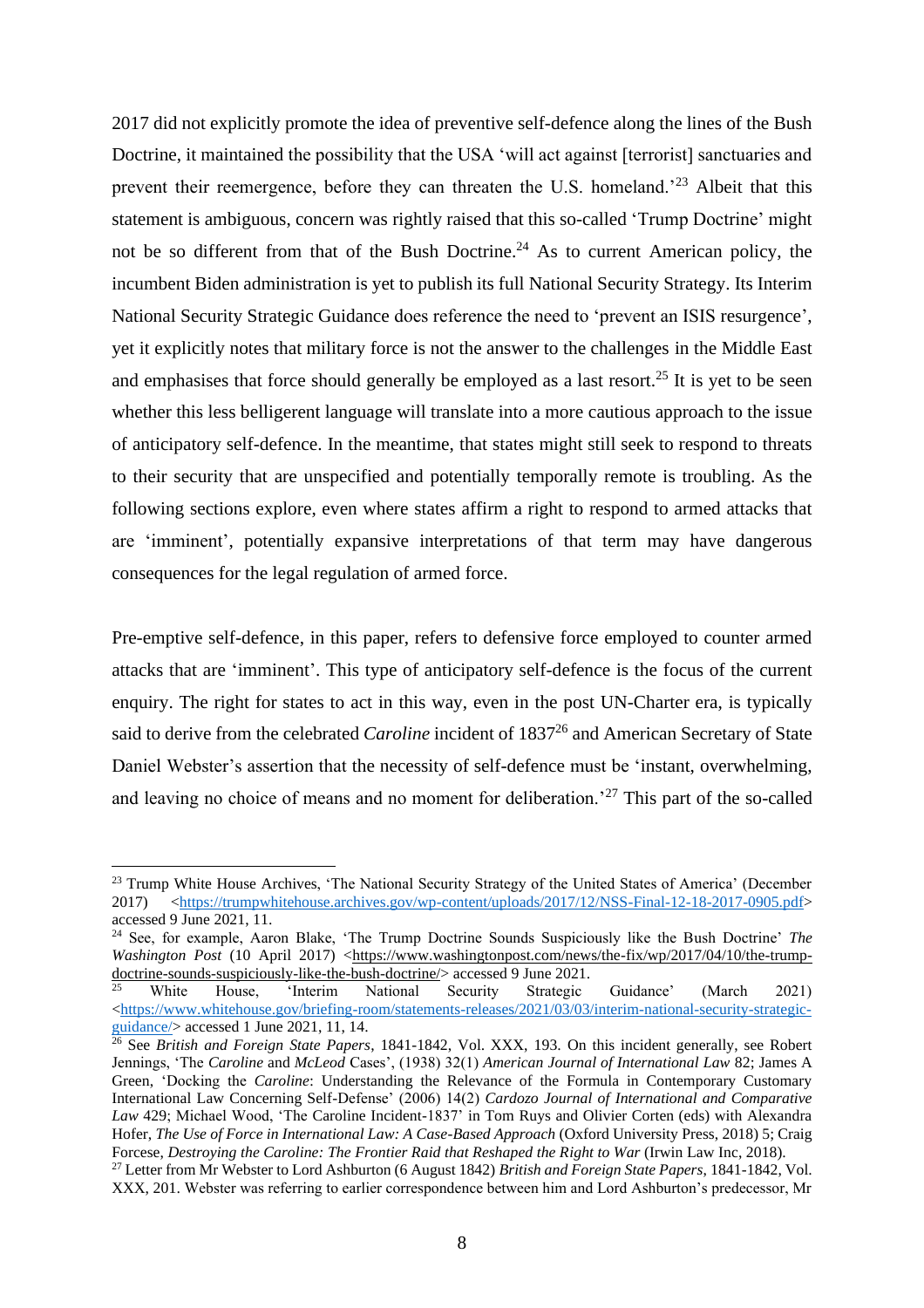'Webster formula' or '*Caroline* formula' is the traditional starting point for any discussion of a right of pre-emptive self-defence, even if the facts of the incident do not necessarily comprise a response to an anticipated future armed attack.<sup>28</sup> In its most orthodox form, a right of preemptive self-defence is typically understood as a right to respond militarily to an armed attack that is about to be launched in the reasonably foreseeable future.<sup>29</sup> Pre-emptive self-defence is, therefore, a response to the 'sitting duck dilemma',<sup>30</sup> meaning that article 51 should not be interpreted in a way that 'requires a state to passively accept its fate before it can defend itself.' 31

In contrast to the almost uniform rejection of preventive self-defence, whether states currently possess the right to respond to imminent armed attacks occupies a much less clear position in the *lex lata*. There is no agreement amongst scholars as to whether the UN Charter as interpreted (or re-interpreted) admits of pre-emptive action, and/or whether states possess such a right as a matter of pre-Charter customary international law (that has survived the signing of the Charter), and/or by virtue of customary development that has occurred since  $1945$ .<sup>32</sup> Credible arguments can be made either way. Although some commentators reject any notion of anticipatory self-defence,  $33$  this is arguably a minority view. There is a growing academic consensus that supports a limited right of pre-emptive self-defence as a general premise, even

Fox. See Letter from Mr Webster to Mr Fox (24 April 1841) *British and Foreign State Papers*, 1840–1841, Vol. XXIX, 1126.

<sup>&</sup>lt;sup>28</sup> The *Caroline* incident is frequently cited in the context of a right of anticipatory self-defence (see, for example, *Case Concerning Military and Paramilitary Activities in and against Nicaragua* (*Nicaragua v United States of America*) (Merits) [1986] ICJ Rep 14, dissenting opinion of Judge Schwebel, para 200), yet the facts of the British raid and the wider context of the incident are often misunderstood and/or misrepresented. Rather than pertaining to the anticipation of a future armed attack, the incident may instead be better characterised as a response to an ongoing armed attack. For a comprehensive and compelling review of the *Caroline* incident that supports such a conclusion, see Craig Forcese (n 26) especially 225-31.

 $29$  The Webster formula and the meaning of imminence is discussed further in Section [3.](#page--1-0)

<sup>30</sup> Johanna Friman, *Revisiting the Concept of Defence in the Jus ad Bellum: The Dual Face of Defence*  (Bloomsbury, 2017) 61.

<sup>31</sup> Rosalyn Higgins, *Problems and Process: International Law and How We Use It* (Oxford University Press, 1994) 242.

<sup>32</sup> See Ruys (n 3) 250-67.

<sup>33</sup> For example, Corten (n 17) 406-43; Friman (n 30) 38-53, 60-6, 162-3; O'Connell (n 12). For an overview of the scholarly arguments against such right, see Ruys (n 3) 258-62.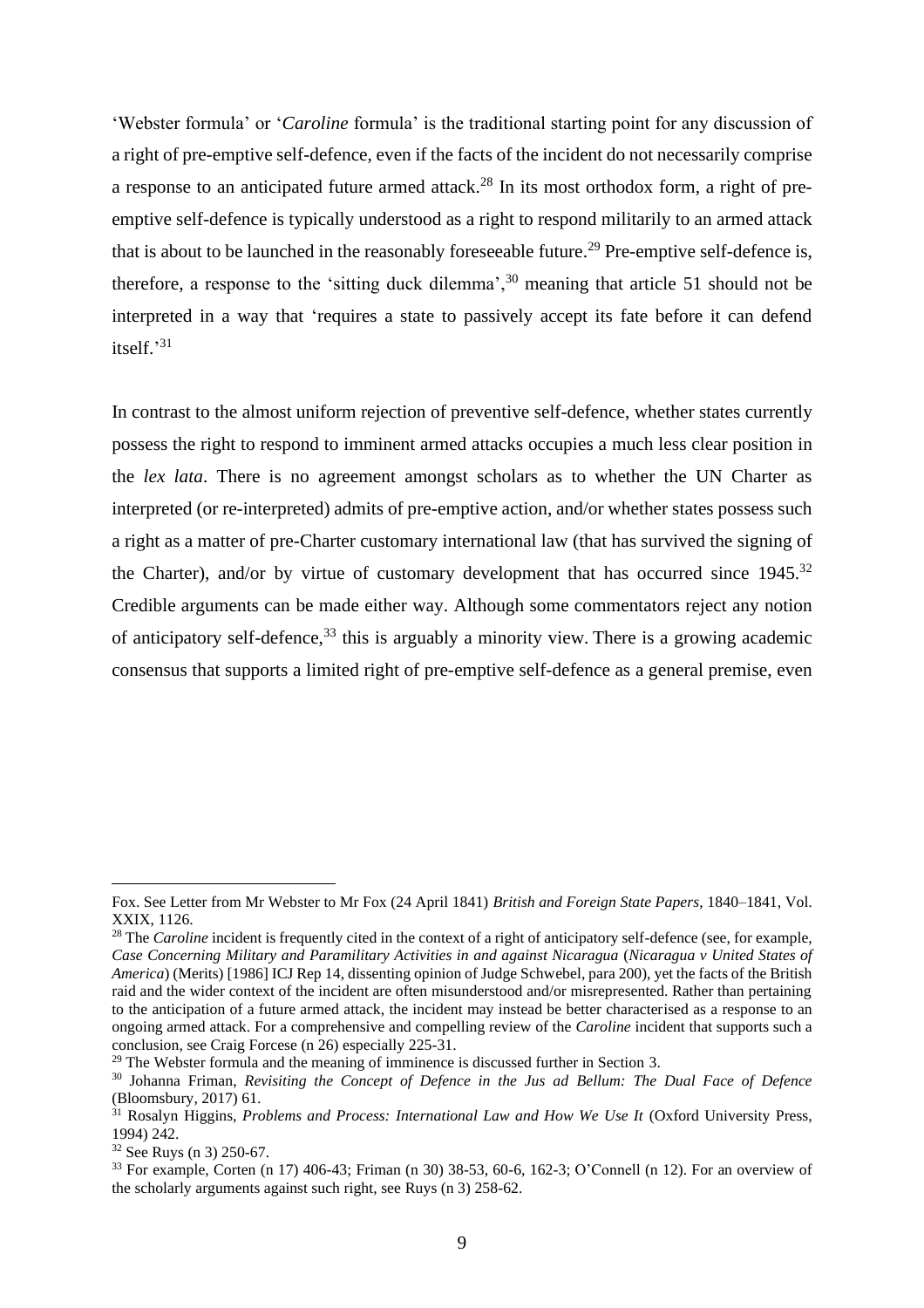if disagreement persists over the meaning of 'imminence'. <sup>34</sup> The UN has also appeared generally supportive of such right.<sup>35</sup>

The International Court of Justice ('ICJ') meanwhile has not offered its opinion on a right of pre-emptive self-defence, having twice avoided expressing a view on it.<sup>36</sup> However, there are indications in the ICJ's jurisprudence that potentially point to how the Court might treat the issue in the future, were it ever to be called upon to consider it.<sup>37</sup> Most significant is that the

<sup>34</sup> The majority of scholars appear to accept that states have a *prima facie* right of pre-emptive self-defence against imminent armed attacks, typically characterised along the lines of the *Caroline* formula. Green (n 3) 105-6; Georg Nolte and Albrecht Randelzhofer, 'Ch.VII Action with Respect to Threats to the Peace, Breaches of the Peace, and Acts of Aggression, Article 51' in Bruno Simma, Daniel-Erasmus Khan, Georg Nolte, Andreas Paulus, Nikolai Wessendorf (eds) *The Charter of the United Nations: A Commentary, Volume II* (Oxford University Press, 3<sup>rd</sup> edn 2012) 1397, 1423. Notable examples include Derek W Bowett, 'Collective Self-Defence under the Charter of the United Nations' (1955-6) 32 *British Year Book of International Law* 130, 131; Oscar Schachter, 'The Lawful Resort to Unilateral Use of Force' (1985) 10 *Yale Journal of International Law* 291, 293; Higgins (n 31) 242-3; Christopher Greenwood, 'International Law and the Pre-Emptive Use of Force: Afghanistan, Al-Qaida, and Iraq' (2003) 4 *San Diego International Law Journal* 7, 15; Elizabeth Wilmshurst, 'The Chatham House Principles of International Law on the Use of Force in Self-Defence' (2006) 55 *International & Comparative Law Quarterly* 963 ('The Chatham House Principles') 967-9; Terry D Gill, 'The Temporal Dimension of Self-Defence: Anticipation, Pre-emption, Prevention and Immediacy' (2006) 11(3) *Journal of Conflict and Security Law* 361, 362, 366; Vaughan Lowe, *International Law* (Oxford University Press, 2007) 276-8; Ruys (n 3) 324-42; Nico Schrijver and Larissa van den Herik, 'Leiden Policy Recommendations on Counter-Terrorism and International Law' (2010) 57(3) *Netherlands International Law Review* 531 ('Leiden Policy Recommendations') 543; Michael N Schmitt (ed), *Tallinn Manual on the International Law Applicable to Cyber Warfare* (Cambridge University Press, 2013) ('Tallinn Manual') 63; Lubell (n 7) 701; Henderson (n 17) 277. In 2018, the ILA noted the increasing academic support for the right of pre-emptive self-defence, stating that '[a]lthough the matter remains unsettled, there may be reason to accept that when faced with a specific imminent armed attack based on objectively verifiable indicators, States may engage in measures to defend themselves in order to prevent the attack.' ILA, Final Report on Aggression and the Use of Force (n 4) 13-14. In 2007, the Institut de Doit International was more emphatic in recognising a right of self-defence in the face of a 'manifestly imminent armed attack'. Institut de Droit International, Tenth Commission, 'Present Problems of the Use of Armed Force in International Law, Sub-Group on Self-Defence' (27 October 2007) [<http://www.idi-iil.org/app/uploads/2017/06/Roucounas.pdf>](http://www.idi-iil.org/app/uploads/2017/06/Roucounas.pdf) accessed 9 June 2021, 233, Resolution 3. The International Institute of Humanitarian Law's 2009 Sanremo Handbook on Rules of Engagement also assumes a right of self-defence in respect of imminent armed attacks. International Institute of Humanitarian Law, *Sanremo Handbook on Rules of Engagement* (November 2009) [<http://iihl.org/wp-content/uploads/2017/11/ROE-HANDBOOK-ENGLISH.pdf>](http://iihl.org/wp-content/uploads/2017/11/ROE-HANDBOOK-ENGLISH.pdf) accessed 9 June 2021, para 8. <sup>35</sup> The 2020 report of the Special Rapporteur on Extrajudicial, Summary or Arbitrary Executions noted the aforementioned academic trend and, for the purpose of her conclusions and recommendations, appeared to accept that imminent armed attacks are capable of triggering a state's right of self-defence (see n 10). Previously, the UN High Level Panel on Threats Challenges and Change in 2004, whilst dismissive of preventive self-defence, endorsed a right of self-defence against imminent armed attacks, as did the UN Secretary General in his response. UNGA 'A More Secure World: Our Shared Responsibility: Report of the High-Level Panel on Threats, Challenges and Change' (2 December 2004) UN Doc A/59/565 (2004) paras 188-91; UNGA 'In Larger Freedom: Towards Development, Security and Human Rights for All; Report of the Secretary-General' (21 March 2005) UN Doc A/59/2005 (2005) para 124. Although not sources of international law, these two latter reports have huge symbolic importance. Ruys (n 3) 329.

<sup>36</sup> In *Nicaragua* (n 28) the ICJ (at para 194) expressly declined to opine on the issue of an imminent armed attack, which was not raised by the parties. The ICJ adopted the same approach in *Case Concerning Armed Activities on the Territory of the Congo (Democratic Republic of the Congo v Uganda)* (Judgment) [2005] ICJ Rep 168, para 143.

<sup>&</sup>lt;sup>37</sup> Previously, the Nuremberg and Tokyo Military Tribunals had implicitly accepted the Webster formula and the doctrine of pre-emptive self-defence. However, both Tribunals were considering pre-UN Charter international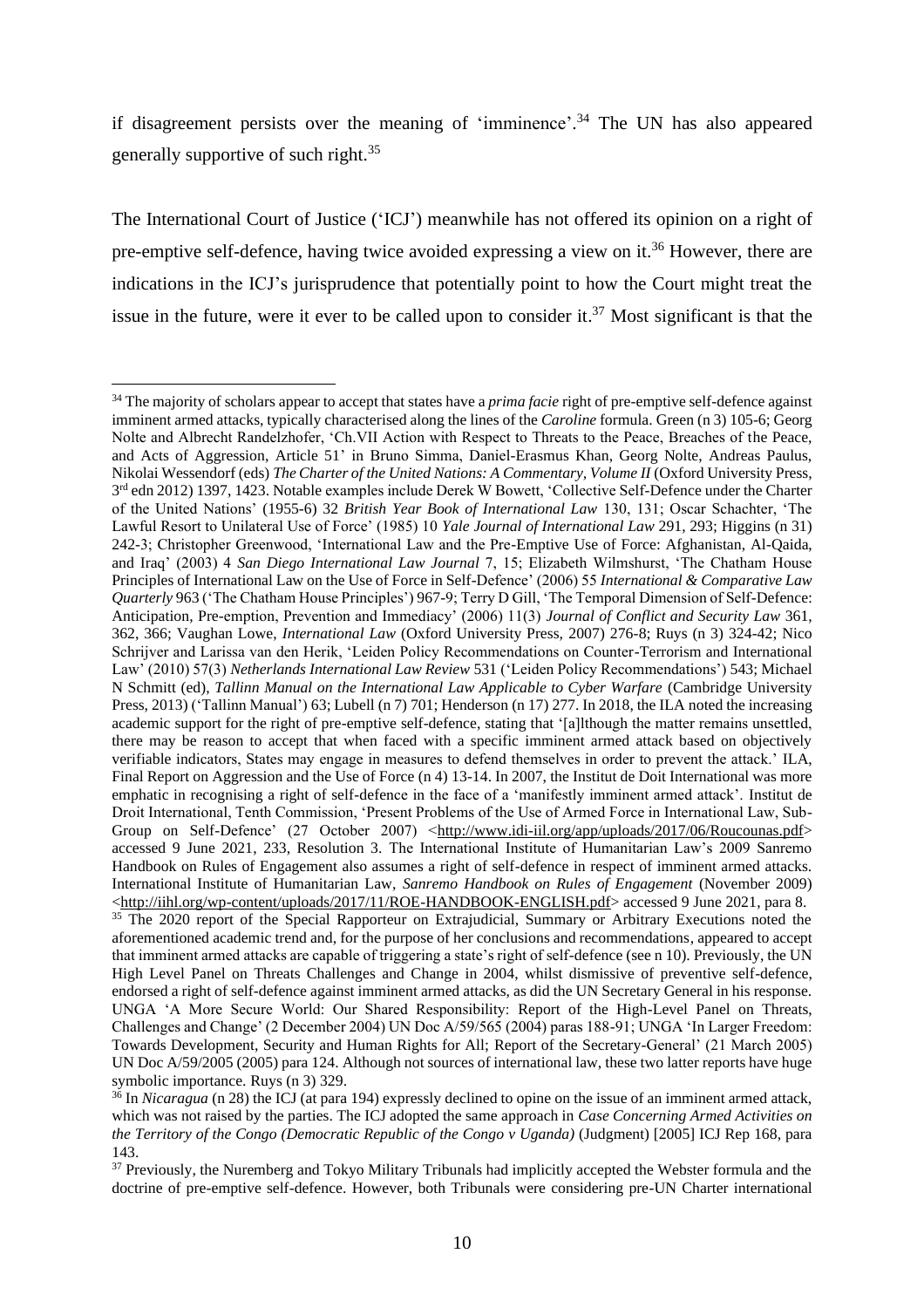ICJ has consistently interpreted the right of self-defence in a conservative manner. In *Armed Activities*, it held that article 51 of the UN Charter may only justify a defensive use of force within the strict confines of that article and that it 'does not allow the use of force by a state to protect perceived security interests beyond these parameters'.<sup>38</sup> Such a pronouncement might appear self-evident, given that the trigger for the right of self-defence under article 51 is an 'armed attack' and not any broader notion of 'security interests'. Nevertheless, this conclusion stands as an implicit rejection of a right of preventive self-defence against *non-*imminent threats.<sup>39</sup> Therefore, the ICJ's jurisprudence potentially indicates scepticism regarding any right of anticipatory self-defence, but it offers no clear answers. The existence or otherwise of this right in the *lex lata* remains subject to state practice. Such practice must be considered to interpret article 51<sup>40</sup> and, coupled with *opinio juris*, determines the position under customary international law.<sup>41</sup>

# **3. State practice and the meaning of imminence**

# *3.1. State practice*

It is not the purpose of this paper to provide an exhaustive review of post-1945 state practice that indicates whether international law currently accommodates a right of self-defence against armed attacks that are imminent. Eminent *jus ad bellum* scholars have already penned excellent commentary on this practice and there is no need to repeat this analysis here.<sup>42</sup> Rather, regardless of whether international law clearly recognises a right of pre-emptive self-defence (which is arguable), the focus of the ensuing analysis is to show that states have had, and continue to have, recourse to a right of pre-emptive action to justify using force. In such cases, the presence or absence of imminence is often the determining feature of other state responses as to the legality or legitimacy of such putatively defensive acts. It is only possible to assess

law and were concerned with the individual criminal responsibility of the accused, not state responsibility. See Ian Brownlie, *International Law and the Use of Force by States* (Oxford University Press, 1963) 258.

<sup>38</sup> *Armed Activities* (n 36) para 148.

<sup>39</sup> Ruys (n 3) 338.

<sup>&</sup>lt;sup>40</sup> Subsequent state practice must be considered for the purposes of treaty interpretation. Vienna Convention on the Law of Treaties (adopted 23 May 1969, entered into force 27 January 1980) 1155 UNTS 331, art 31(3)(b). <sup>41</sup> State practice and *opinio juris* determine the existence, scope, and content of rules of customary international

law. Statute of the International Court of Justice (adopted 26 June 1945, entered into force 24 October 1945) 15 UNCIO 355, art 38(1)(b); *North Sea Continental Shelf Cases (Federal Republic of Germany/Denmark; Federal Republic of Germany/Netherlands)* (Judgment) [1969] ICJ Rep 3, para 77; *Nicaragua* (n 28) paras 184, 186.

 $42$  For a review of the post 1945 state practice on anticipatory self-defence generally (up until 2010), see Ruys (n 3) 255-367. See also Corten (n 17) 406-41; Gray (n 14) 170-5, 248-61; Henderson (n 17) 274-307.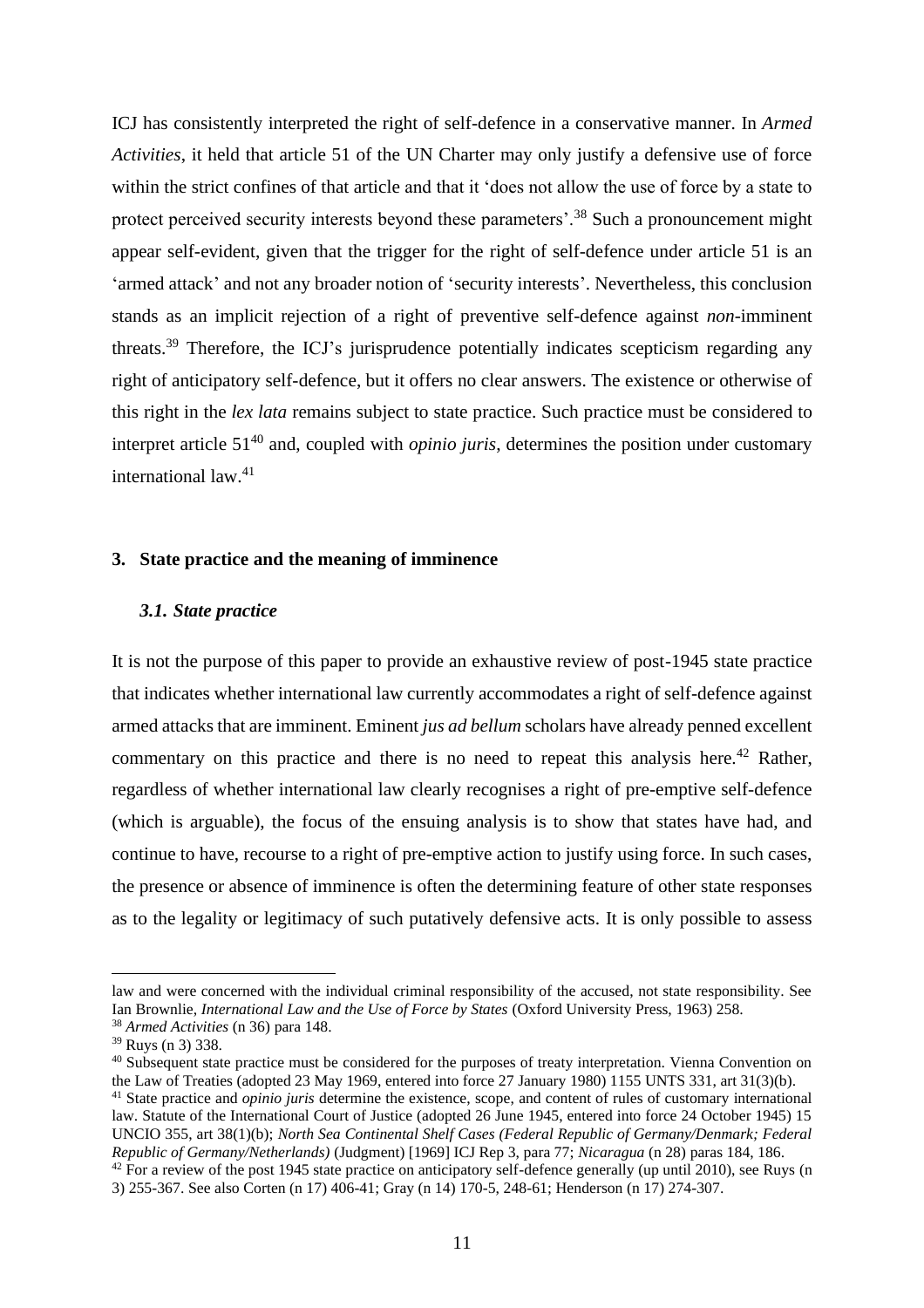states' adherence to international law as it stands currently, or might develop in the future, if we know how and under what circumstances states rely on imminence to justify their actions and review the actions of other states. The following references to state practice are therefore employed to highlight a potential shift in how certain states interpret imminence and might subsequently resort to self-defence against future armed attacks.

For present purposes, it is sufficient to note that a number of states since 1945 have expressed support for a right of pre-emptive self-defence, either as a general premise and/or to respond to a particular incident involving a use of force. Likewise, and conversely, several states have rejected the doctrine of pre-emption entirely.<sup>43</sup> This divergent state practice led Ruys in 2010 to conclude rightly that it was impossible to identify a right of pre-emptive self-defence in the *lex lata.* Ruys noted that although *opinio juris* in support of a right to counter imminent armed attacks had increasingly become more common and explicit, consistent opposition by a large group of states meant that there was no widespread acceptance of such right.<sup>44</sup>

More recent state practice on this issue has occurred principally in the context of combatting international terrorism. In the post 9/11 era, states have increasing had recourse to the right of self-defence to justify combatting threats posed by hostile NSAs, including terrorist groups. In so doing, they have claimed that such groups, as well as individuals, pose an imminent threat to national security.<sup>45</sup> This most recent practice is particularly important. It serves to bring upto-date Ruys' assessment of whether a right of pre-emptive self-defence exists as a matter of *lex lata*. Moreover, for our purposes, it speaks to our understanding of imminence. This is because the context of combatting a persistent terrorist 'threat' has seemingly informed how certain states now interpret imminence. These incidents of state practice are, therefore, key to the present endeavor and will be referred to as case studies in the sections to follow.

A well-known and controversial case study occurred in August 2015, when the UK killed British citizen, Reyaad Khan, in Syria using a RAF drone.<sup>46</sup> David Cameron, the then British Prime Minister, publicly rationalized the strike by reference to the UK's inherent right of self-

<sup>43</sup> See Ruys (n 3) 255-367; Corten (n 17) 406-41.

<sup>44</sup> Ruys (n 3) 341-2.

<sup>&</sup>lt;sup>45</sup> In addition, states have progressively employed armed drones to combat that threat. See Schmidt and Trenta (n 12).

<sup>46</sup> 'Cardiff Jihadist Reyaad Khan, 21, Killed by RAF Drone', *BBC News* (7 September 2015) [<https://www.bbc.co.uk/news/uk-wales-34176790>](https://www.bbc.co.uk/news/uk-wales-34176790) accessed 9 June 2021. Two 'ISIL associates' were also killed in the strike. HC Deb 7 September 2015, vol 599, cols 25-6.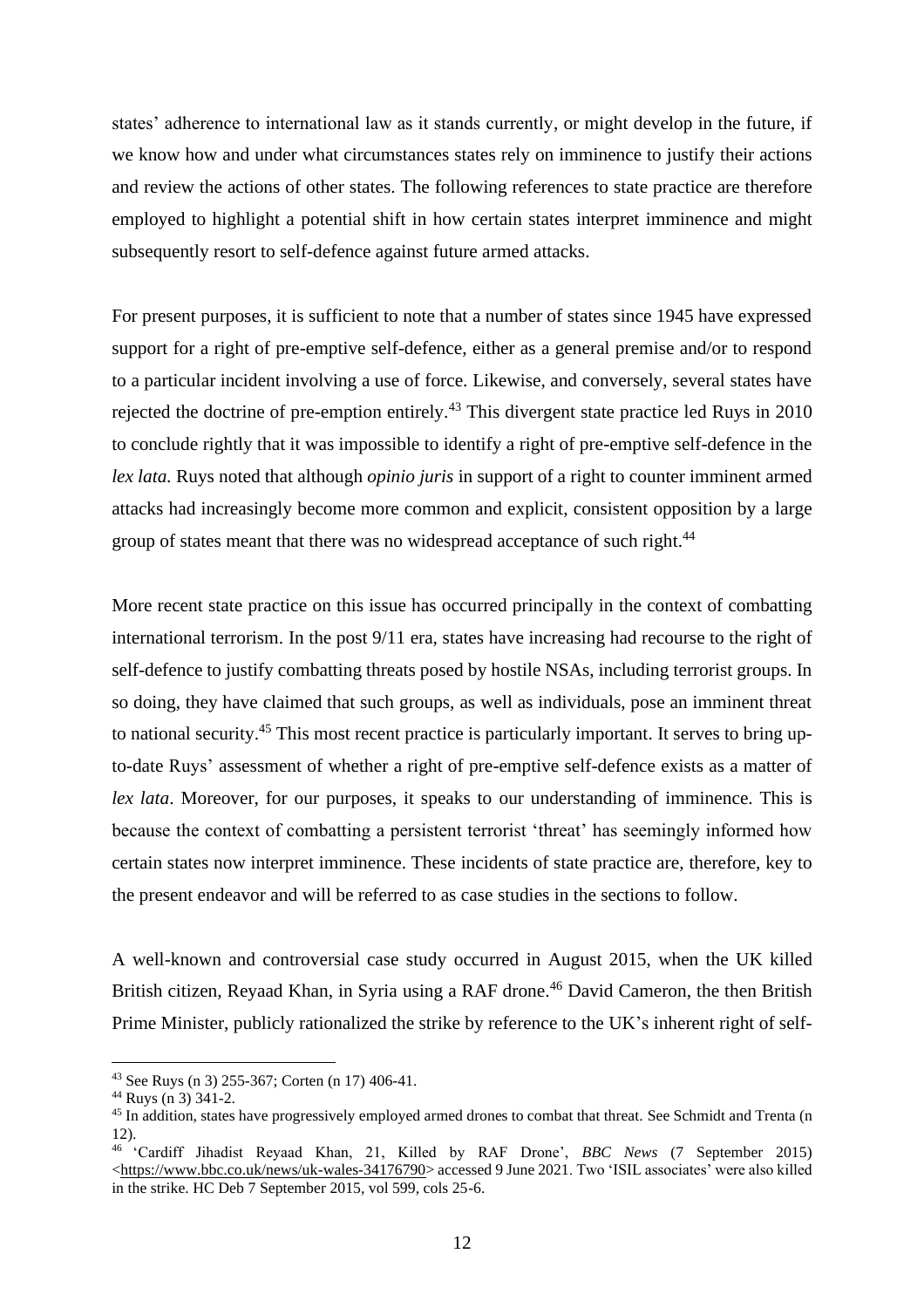defence.<sup>47</sup> In its letter to the UN Security Council pursuant to article 51 of the UN Charter,  $48$ the UK invoked the right of individual self-defence based on the claim that Khan was 'actively engaged in planning and directing *imminent armed attacks* against the United Kingdom'.<sup>49</sup> Following the drone strike, the UK Parliament's Joint Committee on Human Rights issued a report entitled 'The Government's Policy on the Use of Drones for Targeted Killing'. <sup>50</sup> The Report examined, *inter alia*, the meaning of imminence, <sup>51</sup> agreeing with the UK government's long held view that anticipatory self-defence is available to a state in response to imminent armed attacks.<sup>52</sup> This acceptance of a right of pre-emptive self-defence has also been articulated by former British Attorneys General.<sup>53</sup>

Following this incident, British allies have likewise explicitly asserted their right of preemptive self-defence. Most important for this paper is that, in so doing, such states have spelled out their understanding of imminence. From the USA's perspective, the U.S. Department of State Legal Adviser confirmed in 2016 the long-standing American position that the *jus ad bellum* allows a state to exercise its right of self-defence 'not only in response to armed attacks that have occurred, but also in response to imminent ones before they occur.'<sup>54</sup> The USA's stance on this issue is incorporated into their current Department of Defense Law of War Manual, as well as being reflected in the initial justifications for targeting General Qassem Soleimani in 2020. 55

<sup>47</sup> HC Deb 7 September 2015, vol 599, col 26.

<sup>&</sup>lt;sup>48</sup> Art 51 of the UN Charter requires measures taken by states in the exercise of the right of self-defence to be reported immediately to the UN Security Council.

<sup>49</sup> Letter dated 7 September 2015 from the Permanent Representative of the United Kingdom of Great Britain and Northern Ireland to the United Nations addressed to the President of the Security Council (8 September 2015) UN Doc S/2015/688 (emphasis added). In this letter, the UK also claimed to have acted against Daesh in Syria in the collective self-defence of Iraq. See further Christine Gray, 'Targeted Killing Outside Armed Conflict: A New Departure for the UK?' (2016) 3(2) *Journal on the Use of Force and International Law* 198.

<sup>50</sup> Joint Committee on Human Rights, *The Government's Policy on the Use of Drones for Targeted Killing* (2015- 16, HL 141, HC 574) ('Joint Committee's Drones Report').

<sup>51</sup> *Ibid*, paras 3.30-3.42.

<sup>52</sup> *Ibid*, para 3.30, although the Report refers to 'preventive' self-defence in making this assertion. The Report went on to note the imprecision surrounding the meaning of imminence, whilst noting the well-known *Caroline* test for imminence (see Section [3\)](#page--1-0). *Ibid*, para 3.31.

<sup>&</sup>lt;sup>53</sup> Former UK Attorney General Lord Goldsmith has asserted that the UK's position regarding the right to respond defensively to imminent armed attacks has been consistent 'over many years'. HL Deb 21 April 2004, vol 660, col 370. See also UK Attorney General Speech 2017 (n 22) particularly at 18.

<sup>&</sup>lt;sup>54</sup> Brian Egan, Legal Adviser, U.S. Department of State, 'International Law, Legal Diplomacy, and the Counter-ISIL Campaign: Some Observations', speech to the 110<sup>th</sup> Annual Meeting of the American Society of International Law (1 April 2016) (2016) 92 *International Law Studies* 235 ('USA State Department Legal Adviser Speech 2016') 239.

<sup>55</sup> Department of Defense, Law of War Manual (June 2015) (updated December 2016) [<https://dod.defense.gov/Portals/1/Documents/pubs/DoD%20Law%20of%20War%20Manual%20-](https://dod.defense.gov/Portals/1/Documents/pubs/DoD%20Law%20of%20War%20Manual%20-%20June%202015%20Updated%20Dec%202016.pdf?ver=2016-12-13-172036-190)

[<sup>%20</sup>June%202015%20Updated%20Dec%202016.pdf?ver=2016-12-13-172036-190>](https://dod.defense.gov/Portals/1/Documents/pubs/DoD%20Law%20of%20War%20Manual%20-%20June%202015%20Updated%20Dec%202016.pdf?ver=2016-12-13-172036-190) accessed 9 June 2021, para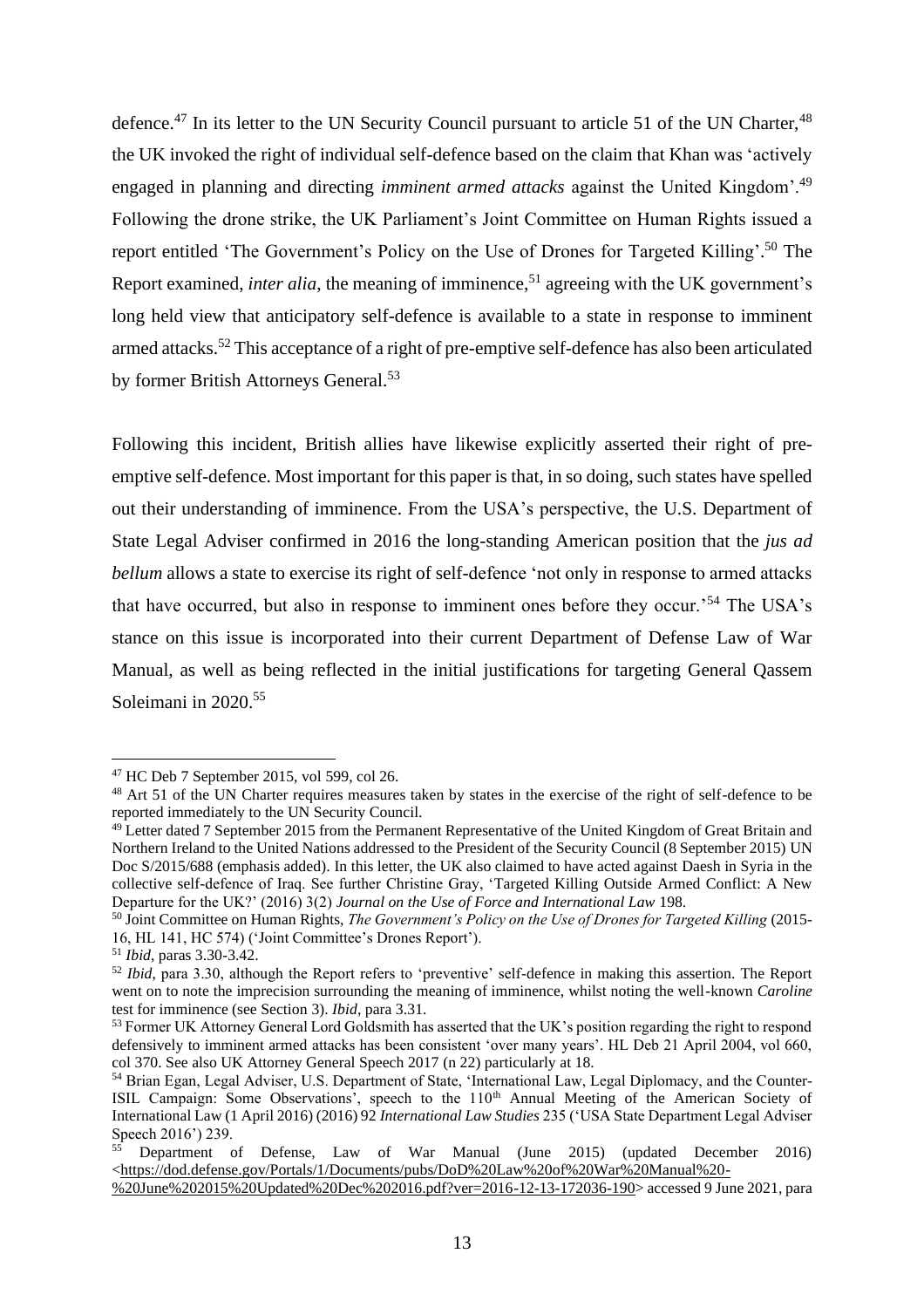Australia has also explicitly asserted a right of pre-emptive self-defence in the context of the ongoing military action against Daesh in Syria. <sup>56</sup> There is a possibility that the other two 'Five Eyes' nations, being Canada and New Zealand, also adopt this common position, but they have not publicly confirmed this. <sup>57</sup> Other states that have recently asserted and/or recognised a right of self-defence against imminent armed attacks include Estonia,<sup>58</sup> India,<sup>59</sup> Iran, Israel,<sup>60</sup> Japan,<sup>61</sup> The Netherlands,<sup>62</sup> and Turkey.<sup>63</sup> Subsequent to the Soleimani killing, Lithuania and South Africa both recognised the right of states to respond to 'imminent threats', and Liechtenstein offered implicit support for a right of pre-emptive self-defence.<sup>64</sup>

In summary at this stage, we can say no more than state practice remains inconclusive in terms of establishing as *lex lata* a clear right to respond in self-defence against imminent armed attacks.<sup>65</sup> Post-UN Charter claims to a right of pre-emptive self-defence are relatively uncommon and several states remain hostile to any idea of anticipatory self-defence. Yet, recourse to such right is undoubtedly a feature of contemporary state practice. A limited number of states remain very pro a right of pre-emptive self-defence and continue to explicitly espouse it, most notably in the modern context of combatting the persistent 'threat' of

<sup>1.11.5.1.</sup> See also The White House Legal and Policy Frameworks Report 2016 (n 18) 9. Regarding the Soleimani strike, see n 8 and accompanying text.

<sup>&</sup>lt;sup>56</sup> Australian Attorney-General, 'The Right of Self-Defence Against Imminent Armed Attack in International Law', Public Lecture at the T C Beirne School of Law, University of Queensland (11 April 2017) [<https://www.ejiltalk.org/the-right-of-self-defence-against-imminent-armed-attack-in-international-law/>](https://www.ejiltalk.org/the-right-of-self-defence-against-imminent-armed-attack-in-international-law/)

accessed 9 June 2021 ('Australian Attorney-General Speech 2017'). See also Letter dated 8 March 2021 from the Permanent Representative of Mexico to the United Nations addressed to the President of the Security Council (16 March 2021) UN Doc S/2021/247, 13.

<sup>57</sup> Albeit not explicit, in his speech the UK Attorney General implied that Canada and New Zealand might also adopt the UK's interpretation of imminence. UK Attorney General Speech 2017 (n 22) 18. <sup>58</sup> UN Doc S/2021/247 (n 56) 32.

<sup>59</sup> India justified a pre-emptive airstrike against a terrorist training camp in Pakistan in response to the 'imminent danger' of anticipated future terrorist attacks. Indian Ministry of External Affairs, 'Statement by Foreign Secretary on 26 February 2019 on the Strike on JeM training camp at Balakot' (26 February 2019) [<https://www.mea.gov.in/press-](https://www.mea.gov.in/press-releases.htm?dtl/31091/Statement_by_Foreign_Secretary_on_26_February_2019_on_the_Strike_on_JeM_training_camp_at_Balakot)

[releases.htm?dtl/31091/Statement\\_by\\_Foreign\\_Secretary\\_on\\_26\\_February\\_2019\\_on\\_the\\_Strike\\_on\\_JeM\\_traini](https://www.mea.gov.in/press-releases.htm?dtl/31091/Statement_by_Foreign_Secretary_on_26_February_2019_on_the_Strike_on_JeM_training_camp_at_Balakot) [ng\\_camp\\_at\\_Balakot>](https://www.mea.gov.in/press-releases.htm?dtl/31091/Statement_by_Foreign_Secretary_on_26_February_2019_on_the_Strike_on_JeM_training_camp_at_Balakot) accessed 9 June 2021.

<sup>60</sup> Israeli Defense Forces justified intervening militarily in Syria to prevent 'an imminent, large-scale terror attack by multiple killer drones targeting northern Israel'. Israel blamed Iran for the anticipated attack. Iran denounced the violation of Syrian territory, expressly recognizing a right of self-defence against any 'imminent or attempted attack' from Israel. See Patrick M Butchard (ed), 'Digest of State Practice: 1 July – 31 December 2019' (2020) 7(1) *Journal on the Use of Force and International Law* 156, 184-7.

<sup>61</sup> Japan, Ministry of Defense, 'Defense of Japan 2020' (2020) [<https://www.mod.go.jp/en/publ/w\\_paper/wp2020/DOJ2020\\_EN\\_Full.pdf>](https://www.mod.go.jp/en/publ/w_paper/wp2020/DOJ2020_EN_Full.pdf) accessed 9 June 2021, 200, 231.

<sup>62</sup> UN Doc S/2021/247 (n 56) 54.

<sup>63</sup> *Ibid*, 80.

<sup>64</sup> UNSC Verbatim Record (9 January 2020) UN Doc S/PV.8699, 11 (South Africa); 37 (Liechtenstein). See also UN Doc S/2021/247 (n 56) 47. Lithuania's Ministry of Foreign Affairs tweeted its affirmation of such right. See [<https://twitter.com/LinkeviciusL/status/1213125016465891328>](https://twitter.com/LinkeviciusL/status/1213125016465891328) accessed 9 June 2021.

<sup>65</sup> Ruys (n 3) 342; Green (n 3) 106.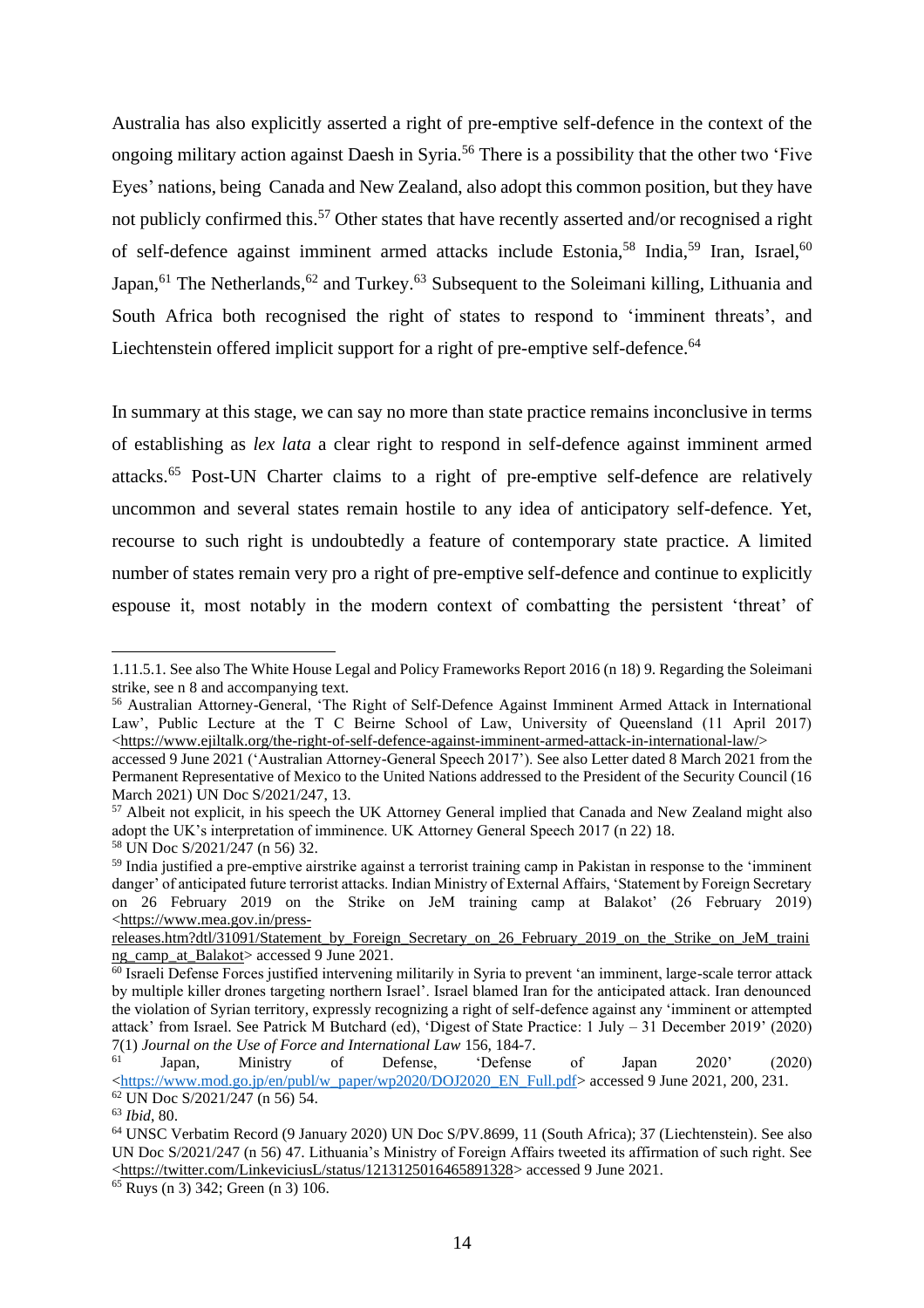international terrorism. Other states, in actively supporting anti-terrorist military action, and/or not condemning it in circumstances that call for such condemnation, <sup>66</sup> might be viewed as implicitly supporting a right of pre-emptive action.<sup>67</sup>

Where states do resort to pre-emptive self-defence to justify their actions, the meaning of 'imminence', whether as *lex lata* or *lex ferenda*, potentially has huge significance, given the ramifications of states using force extraterritorially. However, the most recent references by states to the right of pre-emptive self-defence generally contain no explanation regarding how those states understand imminence. Only the UK, the USA and Australia have provided any detail regarding their positions on this term, which is why these examples of state practice are examined in detail in the following section. However, even these explanations do not provide the consistency or clarity that we might hope for.

#### *3.2. The rise of contextual imminence?*

Having established that the law remains in flux on the question of whether states currently possess a right of pre-emptive self-defence against imminent armed attacks, the remainder of this paper focuses on the question of how states might currently interpret imminence. In approaching this analysis, we should first note that there exists no authoritative legal definition of imminence insofar as such term relates to an armed attack.<sup>68</sup> Scholarship provides no consensus on this issue and the ICJ's jurisprudence contains no answers. In terms of state practice, the USA, the UK and Australia have each explained their respective positions on

<sup>&</sup>lt;sup>66</sup> We should be careful in drawing conclusions regarding states remaining silent regarding the acts and legal claims of other states, in particular whether silence should be construed as acquiescence or support of a legal right or course of action. This is a controversial subject, but the ICJ has recognised in principle (albeit in a different context) that '[t]he absence of reaction may well amount to acquiescence … That is to say, silence may also speak, but only if the conduct of the other State calls for a response.' *Sovereignty over Pedra Branca/Pulau Batu Puteh, Middle Rocks and South Ledge (Malaysia/Singapore)* (Judgment) [2008] ICJ Rep 12, para 121. On the issue of silence/inaction and custom, with particular reference to the *jus ad bellum*, see further, Etienne Henry, 'Alleged Acquiescence of the International Community to Revisionist Claims of International Customary Law (With Special Reference to the *Jus Contra Bellum* Regime)' (2017) 18 *Melbourne Journal of International Law* 260; Paulina Starski, 'Silence Within the Process of Normative Change and Evolution of the Prohibition on the Use of Force: Normative Volatility and Legislative Responsibility' (2017) 4(1) *Journal on the Use of Force and International Law* 14; Dustin A Lewis, Naz K Modirzadeh, Gabriella Blum, 'Quantum of Silence: Inaction and *Jus ad Bellum',* The Harvard Law School Program on International Law and Armed Conflict (2019) *<*[https://pilac.law.harvard.edu/quantum-of-silence>](https://pilac.law.harvard.edu/quantum-of-silence) accessed 9 June 2021.

<sup>&</sup>lt;sup>67</sup> An example is the Global Coalition's anti-Daesh action in Syria. For analysis of the mixed international response, see O'Meara (n 13) 195-201.

<sup>68</sup> Lubell (n 7) 702; Yoram Dinstein, *War, Aggression and Self-Defence* (Cambridge University Press, 6th edn 2017) 233.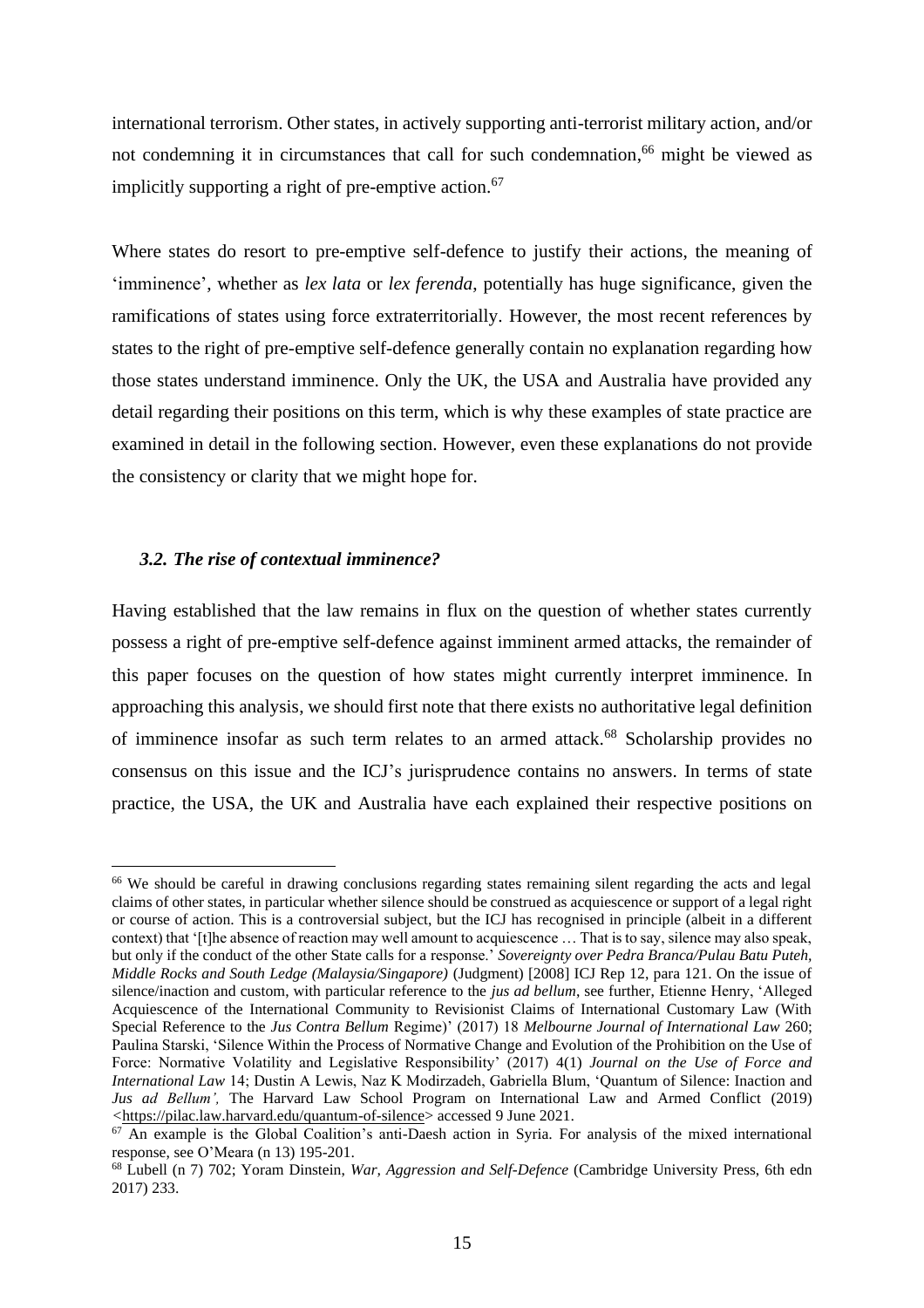imminence in support of their aforementioned assertions of a right of pre-emptive selfdefence.<sup>69</sup> As this section will demonstrate, their views remain open to varying interpretations and have raised as many questions as answers.<sup>70</sup> Nevertheless, they represent important case studies for this paper to consider.

Most importantly, these public pronouncements are made by militarily powerful states and indicate how such states understand imminence and might act upon that understanding in exercising their right of self-defence. States rarely promulgate such general statements on the *jus ad bellum*. They therefore stand as rare and explicit examples of state practice that offer valuable (if not entirely coherent) detail that speaks to the current inquiry.<sup>71</sup> The positions adopted by these states illustrate the relationship that imminence has with the 'armed attack' trigger of the right of self-defence and, of particular significance, the relationship that imminence has with 'necessity', which conditions the exercise of that right. As will be seen in the ensuing analysis, the distinction between these two latter concepts is increasing blurred by how these states appear to conflate imminence and necessity, which has meaningful repercussions for the development of the *jus ad bellum*.

Whilst this author highlights the importance of these case studies, it is accepted that the practice of three states (even militarily powerful ones) is unlikely on its own to be considered

<sup>69</sup> See USA State Department Legal Adviser Speech 2016 (n 54); UK Attorney General Speech 2017 (n 22); Australian Attorney-General Speech 2017 (n 56).

<sup>&</sup>lt;sup>70</sup> See Marty Lederman, 'ASIL Speech by State Legal Adviser Egan on International Law and the Use of Force against ISIL', (*Just Security*, 4 April 2016) [<https://www.justsecurity.org/30377/asil-speech-state-legal-adviser](https://www.justsecurity.org/30377/asil-speech-state-legal-adviser-international-law-basis-for-limits-on-force-isil)[international-law-basis-for-limits-on-force-isil>](https://www.justsecurity.org/30377/asil-speech-state-legal-adviser-international-law-basis-for-limits-on-force-isil) accessed 9 June 2021; Ashley Deeks, '"Imminence" in the Legal Adviser's Speech' (*Lawfare*, 6 April 2016) [<https://www.lawfareblog.com/imminence-legal-advisers-speech>](https://www.lawfareblog.com/imminence-legal-advisers-speech) accessed 9 June 2021; Marty Lederman, 'The Egan Speech and the Bush Doctrine: Imminence, Necessity, and "First Use" in the *Jus ad Bellum*' (*Just Security*, 11 April 2016) [<https://www.justsecurity.org/30522/egan](https://www.justsecurity.org/30522/egan-speech-bush-doctrine-imminence-necessity-first-use-jus-ad-bellum/)[speech-bush-doctrine-imminence-necessity-first-use-jus-ad-bellum/>](https://www.justsecurity.org/30522/egan-speech-bush-doctrine-imminence-necessity-first-use-jus-ad-bellum/) accessed 9 June 2021; Monica Hakimi, 'The UK's Most Recent Volley on Defensive Force' (*EJIL:Talk!*, 12 January 2017) [<https://www.ejiltalk.org/the](https://www.ejiltalk.org/the-uks-most-recent-volley-on-defensive-force/)[uks-most-recent-volley-on-defensive-force/>](https://www.ejiltalk.org/the-uks-most-recent-volley-on-defensive-force/) accessed 9 June 2021; Adil Haque, 'The United Kingdom's "Modern Law of Self-Defence" - Part I' (*Just Security*, 12 January 2017) [<https://www.justsecurity.org/36235/united-kingdoms-modern-law-self-defence-part/>](https://www.justsecurity.org/36235/united-kingdoms-modern-law-self-defence-part/) accessed 9 June 2021; Marko Milanovic 'What is an Imminent Armed Attack? A Hopefully Helpful Hypo', (*EJIL:Talk!*, 12 January 2017) [<https://www.ejiltalk.org/what-is-an-imminent-armed-attack-a-hopefully-helpful-hypo/>](https://www.ejiltalk.org/what-is-an-imminent-armed-attack-a-hopefully-helpful-hypo/) accessed 9 June 2021; James A Green, 'Initial Thoughts on the UK Attorney General's Self-Defence Speech' (*EJIL:Talk!*, 13 January 2017) [<https://www.ejiltalk.org/initial-thoughts-on-the-uk-attorney-generals-self-defence-speech/>](https://www.ejiltalk.org/initial-thoughts-on-the-uk-attorney-generals-self-defence-speech/) accessed 9 June 2021; Adil Haque, 'Imminence and Self-Defense Against Non-State Actors: Australia Weighs In' (*Just Security*, 30 May 2017) [<https://www.justsecurity.org/41500/imminence-self-defense-non-state-actors](https://www.justsecurity.org/41500/imminence-self-defense-non-state-actors-australia-weighs/)[australia-weighs/>](https://www.justsecurity.org/41500/imminence-self-defense-non-state-actors-australia-weighs/) accessed 9 June 2021; Henderson (n 17) 297-307.

 $71$  These examples constitute verbal state practice. This does not detract from their importance. Both the words and deeds of states are acts of states. See Conclusion 6 (and related Commentary) of the ILC's conclusions regarding the identification of customary international law. UNGA 'Report of the International Law Commission, Sixty-Eighth Session' (2 May-10 June and 4 July-12 August 2016) UN Doc A/71/10, 91-2.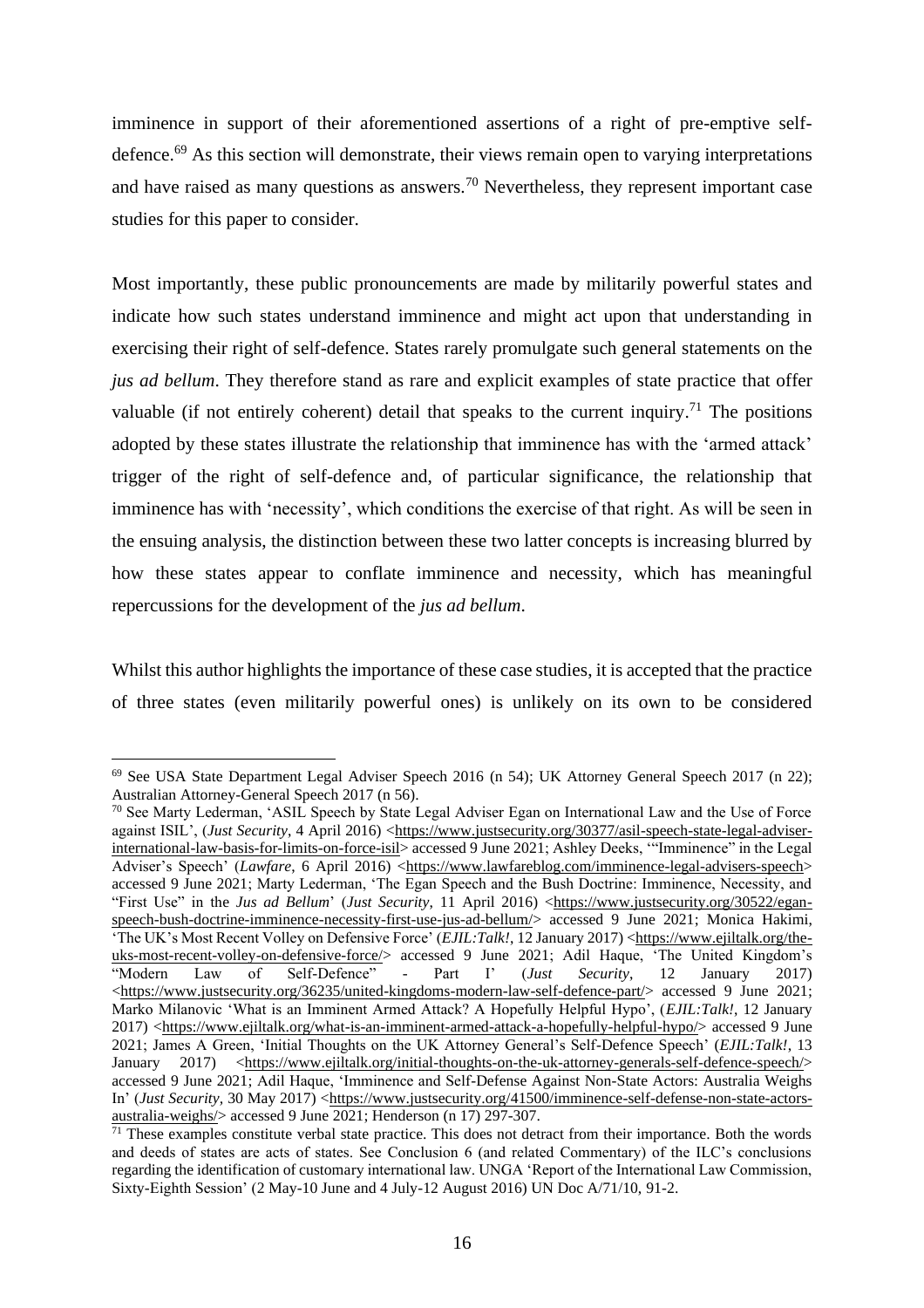widespread enough to generate custom. It remains to be seen if other states will publicly endorse or adopt their views. Yet, it would be facile to dismiss such practice without recognizing its potential normative significance. The practice of a relatively small number of states might be sufficient to generate customary international law 'if such practice, as well as other States' inaction in response, is generally accepted as law (*opinio juris*).'<sup>72</sup> Even though the silence of other states in response to the UK, USA and Australia's respective articulations of imminence does not necessarily equate to acquiescence,  $^{73}$  there is potential for such standard to be sufficiently widespread that it becomes custom. If the UK, USA and Australia have acted, or proceed to act, together on the same understanding with their allies and coalition partners, such possibility is more likely. Consequently, these case studies do not necessarily reflect the contemporary *lex lata*, but they might have sown the seeds for the evolution of international law.

Turning to the positions of these three states, we see that although imminence is often said to reflect the *Caroline* formula of 'instant, overwhelming, leaving no choice of means, and no moment for deliberation',<sup>74</sup> what this means in practice is open to varying interpretations. The UK, the USA and Australia have each adopted Bethlehem's 'Principle 8' amongst other factors that they consider when approaching imminence:

Whether an armed attack may be regarded as "imminent" will fall to be assessed by reference to all relevant circumstances, including (a) the nature and immediacy of the threat, (b) the probability of an attack, (c) whether the anticipated attack is part of a concerted pattern of continuing armed activity, (d) the likely scale of the attack and the injury, loss, or damage likely to result therefrom in the absence of mitigating action, and (e) the likelihood that there will be other opportunities to undertake effective action in self-defense that may be expected to cause less serious collateral injury, loss, or damage.<sup>75</sup>

<sup>72</sup> *Ibid*, 95, footnote 296.

<sup>73</sup> See n 66.

<sup>74</sup> The Chatham House Principles (n 34) 967.

<sup>75</sup> Bethlehem (n 12) 775-6. Bethlehem's Principle 8 is one of sixteen principles relating to self-defence against actual or imminent armed attacks by NSAs. Bethlehem states that the Principles were formed from detailed discussions with a number of state representatives with relevant operational experience. He describes these factors as indicative, rather than exhaustive, of imminence. See pages 773-4. For an historical explanation and critique of the Bethlehem Principles, see Victor Kattan, 'Furthering the 'War on Terrorism' Through International Law: How the United States and the United Kingdom Resurrected the Bush Doctrine on Using Preventive Military Force to Combat Terrorism' (2018) 5(1) *Journal on the Use of Force and International Law* 97.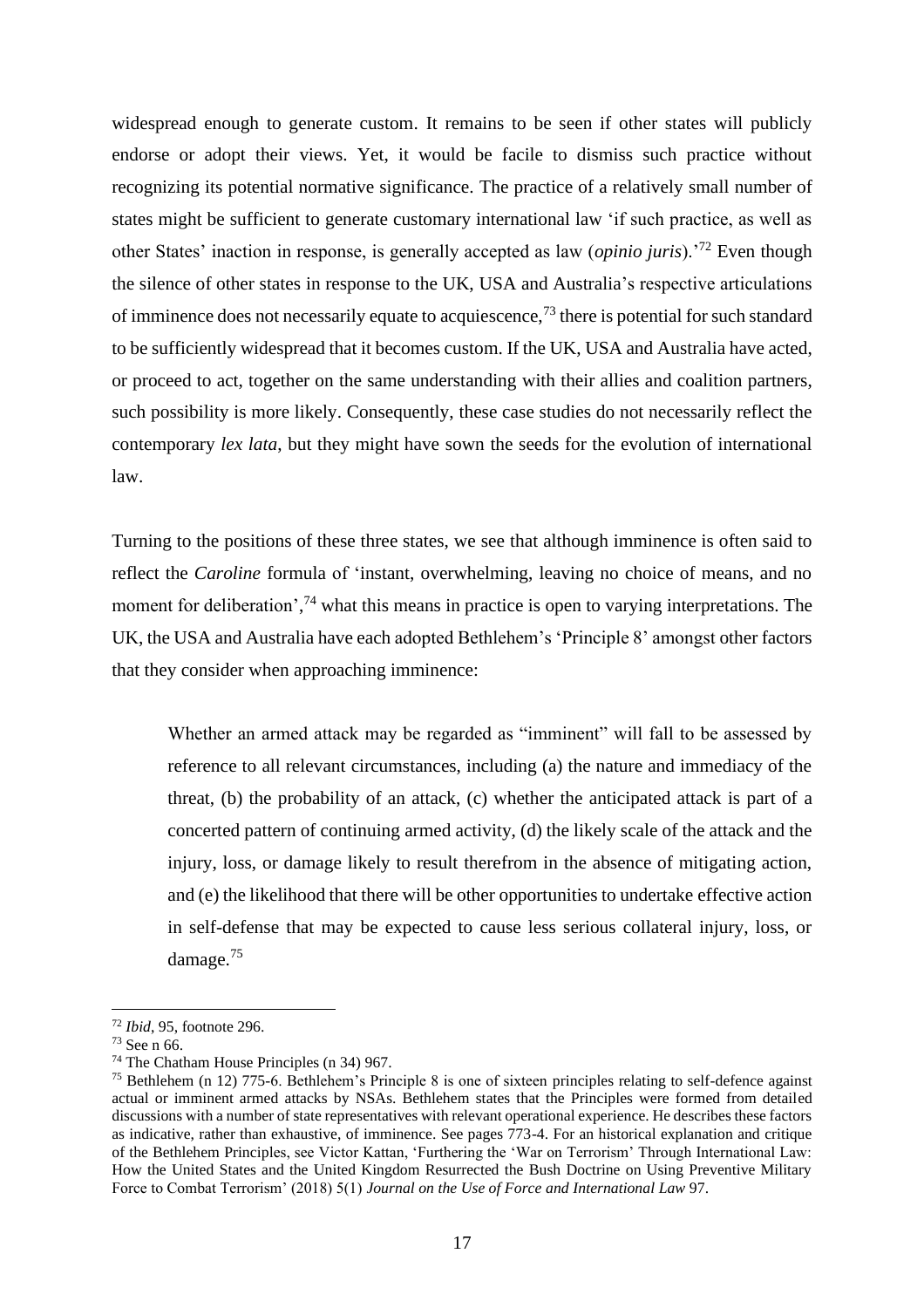Scholars have noted that it is unclear how these factors relate to each other, or whether they carry equal or differing weights.<sup>76</sup> For example, in addition to considering the timing of an attack, the reference to the scale and effects of an armed attack might indicate that a different threshold of violence should apply to threatened armed attacks. Equally, this reference might simply pertain to the *Nicaragua de minimis* gravity threshold?<sup>77</sup> Furthermore, Bethlehem's Principle 8 and the three states' adoption of it are stated to apply in the context of combatting armed attacks by NSAs, but whether they are intended to be equally applicable in an interstate context is unclear.

In any event, as well as not necessarily reflecting the *lex lata* in whole or in part, the Bethlehem Principles are highly controversial and have been subjected to understandable criticism.<sup>78</sup> Yet, even if not representative of contemporary international law, and despite the criticisms and controversies, Bethlehem's formulation and its adoption by the three states concerned are highly instructive for our examination of imminence. As case studies, they serve as a catalyst for intellectual investigation, requiring us to consider both the advantages and disadvantages of appreciating imminence more flexibly and what adoption of this approach might mean for the right of self-defence. This inquiry includes scrutiny of the possible dangers that this meaning might pose and how such dangers might be mitigated. The result is a better realization of the law as it potentially stands or might develop in the future.

#### *3.2.1. Timing and other factors*

First, Principle 8 reflects the widely held understanding that imminence encompasses a temporal element. This understanding is reflected in Bethlehem's references to the 'immediacy of the threat' and the 'other opportunities to undertake effective action'. Yet, the issue of timing is not straightforward. For example, in 2017, the former UK Attorney General similarly stated that '[i]mminence was described in the *Caroline* case as a threatened attack which was 'instant, overwhelming, leaving no choice of means, and no moment of deliberation.<sup>''79</sup> This is incorrect, however. Imminence is not referred to explicitly in Webster's formula, albeit that

<sup>76</sup> See, for example, Hakimi (n 70).

<sup>77</sup> In *Nicaragua* (n 28) para 191, the ICJ concluded that only the 'most grave' uses of force equate to an armed attack and trigger a state's right of self-defence.

<sup>78</sup> See, for example, Elizabeth Wilmshurst and Michael Wood, 'Self-Defense Against Nonstate Actors: Reflections on the "Bethlehem Principles"' (2013) 107 *American Journal of International Law* 390. <sup>79</sup> UK Attorney General Speech  $2017$  (n 22) 8.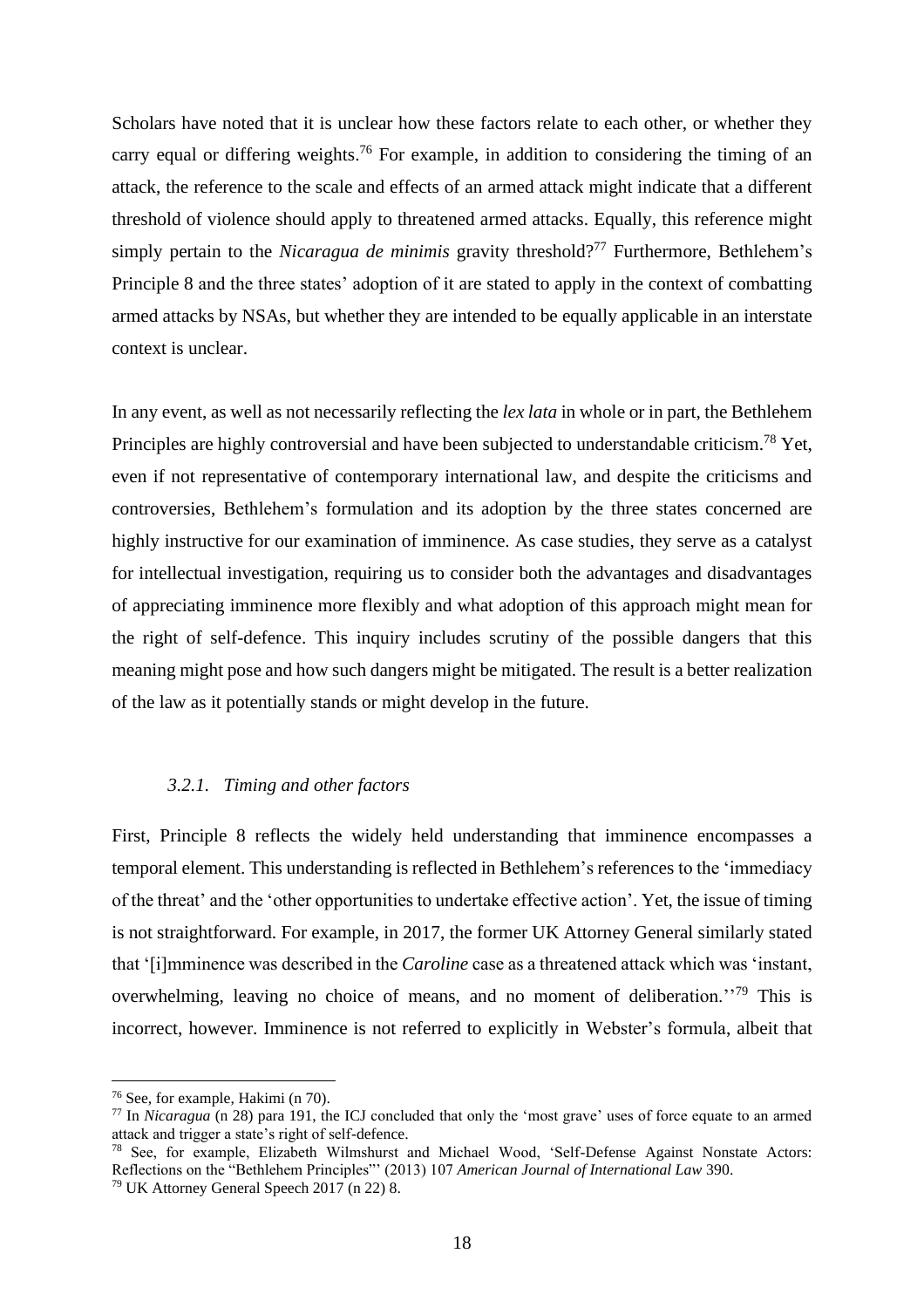imminence is typically understood as deriving from it. Webster instead refers to the *necessity of self-defence* as being instant and overwhelming, not the armed attack.<sup>80</sup> Similarly, The UK's All Party Parliamentary Group on Drones Inquiry Report of 2018 expressed concern regarding the UK government's dangerously expansive interpretation of imminence. The Report concluded that '[o]n [the government's] view it is no longer required that action in self-defence must be 'instant' or leave 'no moment for deliberation'.<sup>81</sup> Yet, this conclusion appears to conflate the timing of the defensive response (an issue of 'immediacy') with the timing of the armed attack (an issue of 'imminence').<sup>82</sup>

Timing undoubtedly plays a central role in determining imminence, however, and has typically been the starting point when considering its meaning.<sup>83</sup> Conceptualising imminence based on the temporal proximity of the armed attack reflects a common understanding of the word that something is impending. This approach was adopted, for example, by the UK's All Party Parliamentary Group on Drones Inquiry Report that followed the 2015 drone strike on Reyaad Khan. The Report postulated that the ordinary meaning of imminence 'requires an *assessment of temporal factors only* and translates to an attempt to answer the question: is the attack about to happen?'<sup>84</sup> It also contended that imminence understood along the lines of the *Caroline* formula 'emphasises the need for a specific and identifiable threat which is being prepared at the time and *about to be delivered in a very short amount of time*.'<sup>85</sup> Focusing on the temporal element of the *Caroline* formula and the requirement that there be 'no moment for deliberation' might indeed suggest that, to be imminent, an armed attack must be impending.

Certain scholars have also focused on the temporal proximity of the armed attack. For example, in one of the rare academic studies that seeks to examine the meaning of imminence in any detail, Lubell argues that an imminent armed attack 'must be an impending attack over which

<sup>80</sup> Letter from Mr Webster to Lord Ashburton (6 August 1842) *British and Foreign State Papers*, 1841-1842, Vol. XXX, 201. This point is discussed further in Sectio[n 3.](#page--1-0)

<sup>&</sup>lt;sup>81</sup> The UK's All Party Parliamentary Group on Drones Inquiry Report, 'The UK's Use of Armed Drones: Working with Partners' (July 2018)  $\leq \frac{\text{http://appgdrones.org.uk/wp-}}{\text{http://appgdrones.org.uk/wp-}}$ [content/uploads/2014/08/INH\\_PG\\_Drones\\_AllInOne\\_v25.pdf>](http://appgdrones.org.uk/wp-content/uploads/2014/08/INH_PG_Drones_AllInOne_v25.pdf) accessed 9 June 2021, 36 ('UK's All Party Parliamentary Group on Drones Inquiry Report').

<sup>&</sup>lt;sup>82</sup> On the issue of the 'immediacy' of the defensive response, it is generally accepted that a state acting in selfdefence must do so within a reasonable timeframe, without unduly postponing the taking of defensive measures. See Dinstein (n 68) 252.

<sup>83</sup> See, for example, Onder Bakircioglu, *Self-Defence in International and Criminal Law: The Doctrine of Imminence* (Routledge, 2011) 196, emphasising that imminence signifies the 'temporal facet of self-defence'.

<sup>&</sup>lt;sup>84</sup> The UK's All Party Parliamentary Group on Drones Inquiry Report (n 81) 36 (emphasis added).

<sup>85</sup> *Ibid* (emphasis added).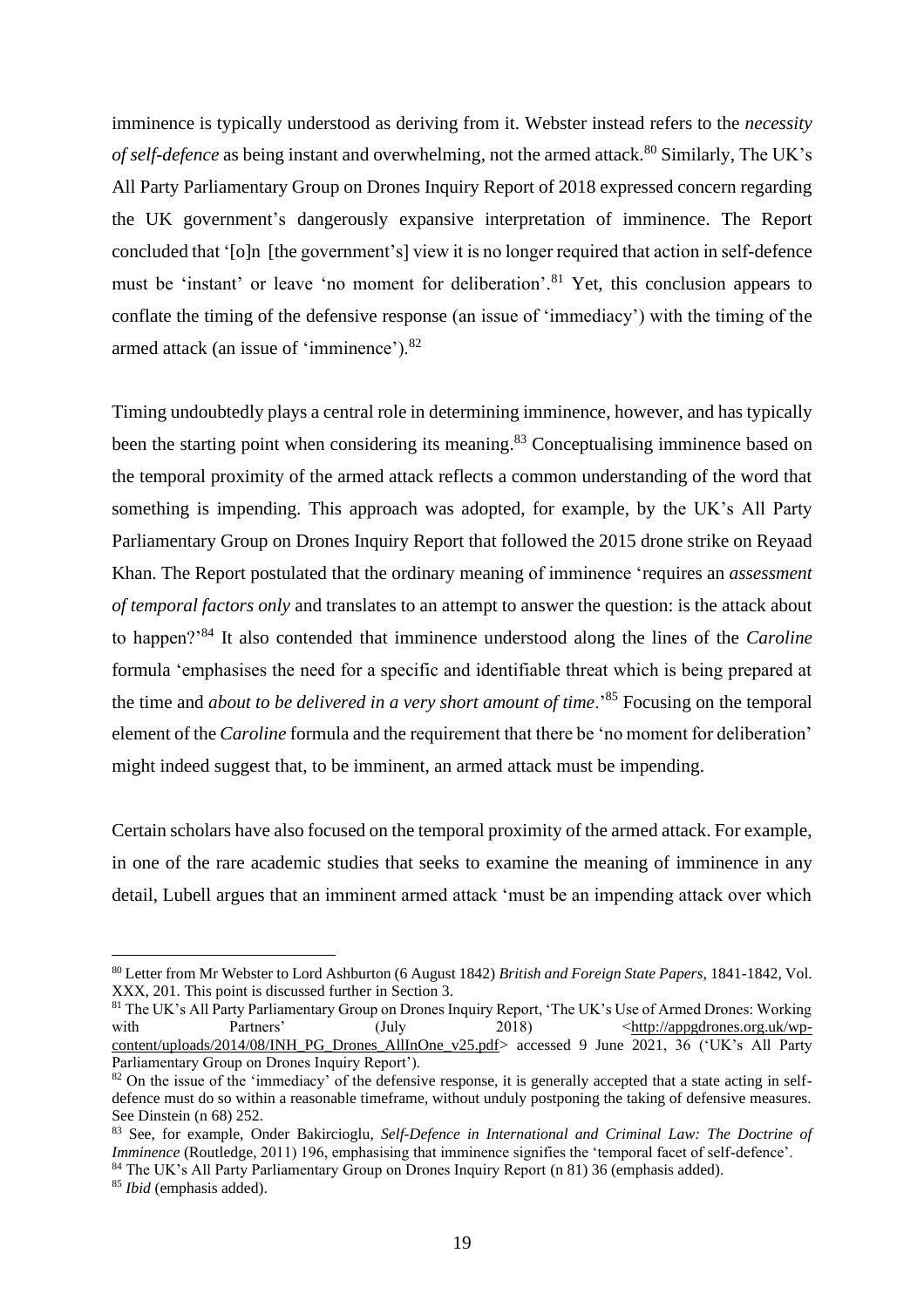there is a reasonable level of certainty that it will occur in the foreseeable future' and the threat must be 'specific and identifiable'.<sup>86</sup> It is uncontroversial that imminence, as it relates to preemptive self-defence, must refer to an 'objectively verifiable, concretely imminent attack',  $87$ rather than to unmaterialised and speculative threats, which are the domain of unlawful preventive self-defence. However, regarding the temporal proximity of the armed attack, Lubell maintains that an armed attack might be imminent, but self-defence will not be necessary where non-forcible alternatives are available, or where the action by the UN Security Council precludes the need for defensive action.<sup>88</sup> This logic, like that of the UK's All Party Parliamentary Group on Drones Inquiry Report, reduces imminence solely to a question of the timing of a specifically identified future armed attack.

As noted in Section 2, this position perhaps represents the orthodox view of imminence, but it is not the only approach that one might take. Academics have long argued that imminence comprises additional non-temporal components. Notably, in their commentary on whether an armed attack is imminent, the Chatham House Principles of 2006 and the 2010 Leiden Policy Recommendations each include a set of contextual indicators that speak more generally to the threat that a state is facing. Over and above the timing of the armed attack, such factors include the nature and gravity of the attack. The Chatham House Principles also include the capability of the relevant attacker, the geographical situation of the defending state and the past record of attacks.<sup>89</sup> Akande and Liefländer also conclude that imminence involves an assessment of the type of attack threatened, its likelihood of occurring, its gravity and timing,  $90$  whilst Milanovic emphasises that imminence is a certainty or likelihood criterion, rather than a temporal one.<sup>91</sup> Henderson appropriately labels this explanation of imminence, which includes both temporal

<sup>86</sup> Lubell (n 7) 702-5, 718. Lubell describes imminence as a separate, third, customary requirement for measuring defensive action, in addition to necessity and proportionality. This minority position is not generally shared by scholars, nor in the state practice referred to herein from the USA, UK and Australia. As set out in this paper, imminence is best understood as pertaining to necessity.

<sup>87</sup> The Council of the European Union's Independent International Fact-Finding Mission on the Conflict in Georgia, Report, Vol II (September 2009) 254. See also Lubell (n 7) 703-4; Green (n 3) 105. <sup>88</sup> Lubell (n 7) 699-700.

<sup>89</sup> The Chatham House Principles (n 34) 967-8; Leiden Policy Recommendations (n 34) para 46. Similarly, Ago's view was that 'a State acting in self-defence (…) acts in response to an imminent danger - which must (…) be serious, immediate and incapable of being countered by other means.' International Law Commission, 'Addendum - Eighth Report on State Responsibility by Mr. Roberto Ago, Special Rapporteur - The Internationally Wrongful Act of the State, Source of International Responsibility (Part 1) UN Doc A/CN.4/318/Add.5-7 (1980) 88.

<sup>90</sup> Akande and Liefländer (n 12) 564-5.

<sup>&</sup>lt;sup>91</sup> Milanovic (n 70) concludes that imminence in the *jus ad bellum* is not really a temporal criterion, but a certainty/likelihood criterion.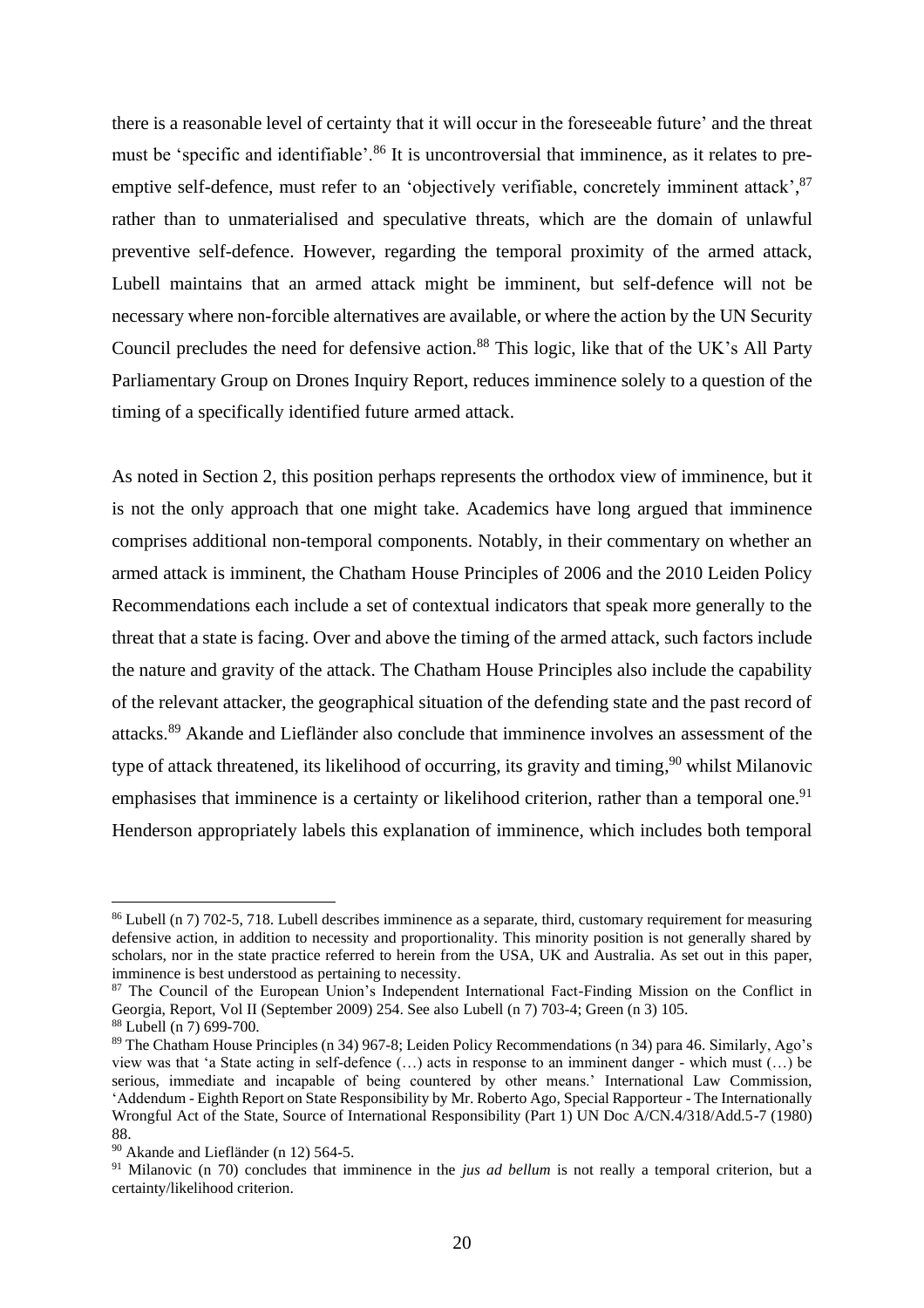and non-temporal factors, as 'contextual imminence' (a term that this paper adopts).<sup>92</sup> As will be made clear, it is this relationship between a number of factors that blurs the line between imminence forming part of the armed attack trigger, and imminence inhering in the contextual determination of necessity.

Bethlehem is not, therefore, the first commentator to argue that imminence is broader than simply the timing of the anticipated armed attack. However, the USA, the UK and Australia are perhaps the first states to publicly set out such a broad and detailed policy position on this point. The stated positions of these three states, which include Bethlehem's Principle 8, indicate that determining imminence depends on non-temporal factors that relate to the wider circumstances of the threat. Justifications regarding the ongoing military action against Daesh also point in this direction.<sup>93</sup> The explicit nature of this state practice and the consistency of these states' reliance on Bethlehem's scholarship provide highly instructive material for exploring what imminence might look like when we venture beyond purely temporal considerations.

If the foregoing description of contextual imminence is, or becomes, the accepted standard, the temporal proximity of the anticipated attack is clearly important, but other factors including the nature and likelihood of the threat and the prospect of peaceful alternatives to counter it pertain to the question of whether a state is facing a situation of genuine emergency that requires recourse to military force. Contrary to Lubell's position, therefore, where peaceful alternatives alone might be effective to prevent the attack from happening then, *ipso facto*, such attack is not truly imminent. The necessity of self-defence will also be absent, as force is not the only reasonable option in the circumstances. As such, contextual imminence does not establish an independent temporal requirement, meaning that the temporal remoteness of a threat does not, *on its own*, constitute a bar to an exercise of self-defence.<sup>94</sup> This conclusion supports the logic that states should not be denied a right of self-defence in the face of a highly

<sup>92</sup> Henderson (n 17) 297-307.

<sup>&</sup>lt;sup>93</sup> See Section [4.2.](#page--1-1)

<sup>&</sup>lt;sup>94</sup> Akande and Liefländer (n 12) 565. See also the Tallinn Manual (n 34) 64; Marty Lederman, 'The Egan speech and the Bush Doctrine' (n 70). The ICJ has employed this reasoning in the context of necessity as a circumstance precluding wrongfulness, noting that a '"peril" appearing in the long term might be held to be "imminent" as soon as it is established, at the relevant point in time, that the realization of that peril, however far off it might be, is not thereby any less certain and inevitable.' *Gabčíkovo-Nagymaros Project (Hungary/Slovakia)* (Judgment) [1997] ICJ Rep 7, para 54. Albeit potentially *prima facie* supportive of the foregoing analysis, as Lubell notes, we should be cautious in transposing this precedent from the laws of state responsibility into the *jus ad bellum*. Lubell (n 7) 703. Yet, this paper suggests that the contemporary *jus ad bellum* position might not be so different.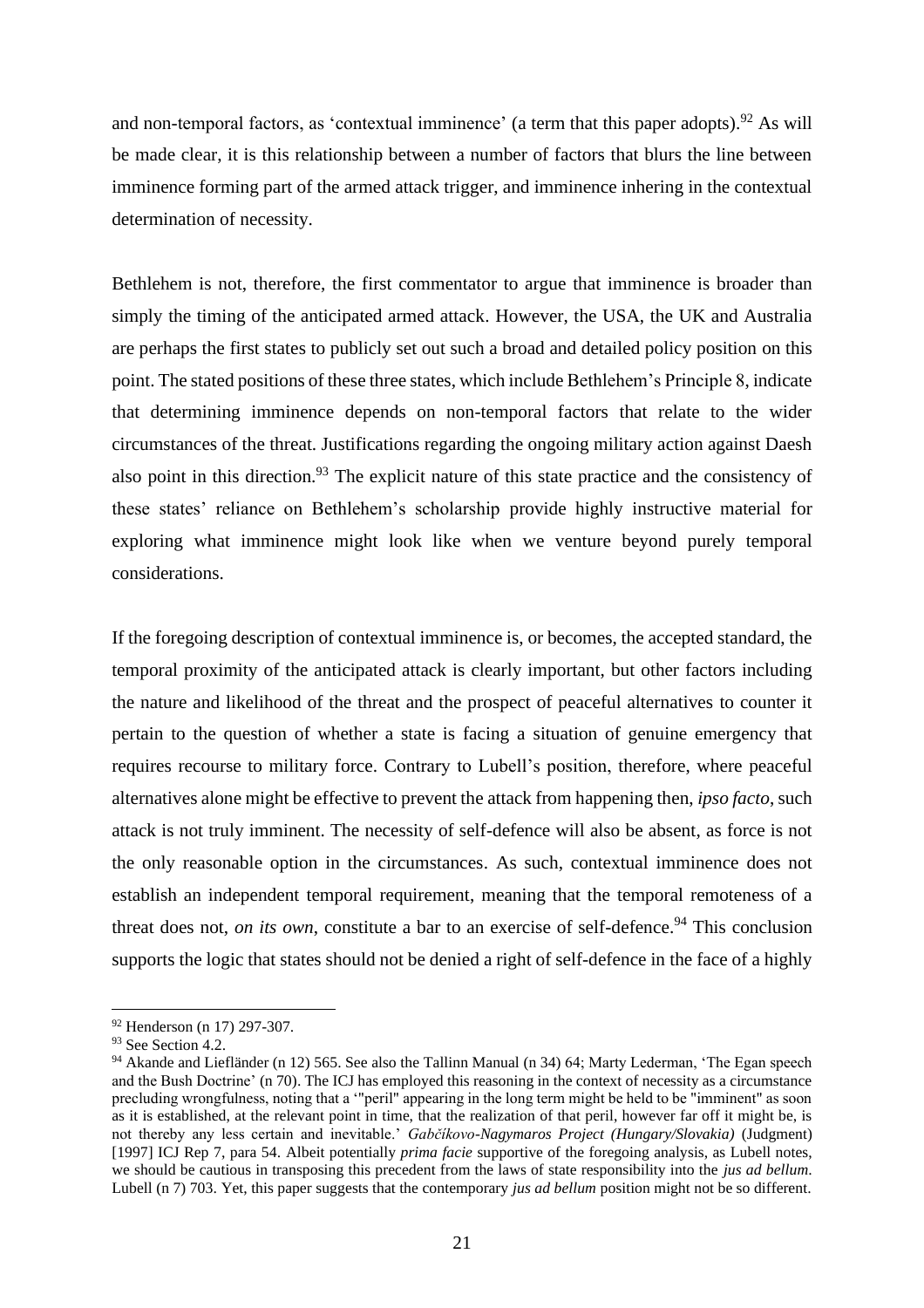probable and severe threat, the realization of which might be temporally remote, but where there will be no future opportunity to eliminate the threat.<sup>95</sup> This issue is discussed further in the next section.

#### *3.2.2. A last window of opportunity to act*

Contextual imminence encapsulates the idea of a last 'window of opportunity' for a state to respond effectively to an anticipated armed attack. This is the standard of imminence suggested by several scholars, <sup>96</sup> and which is reflected in Bethlehem's Principle 8 and the stated positions of the USA, the UK and Australia. By this standard, a state may only act in pre-emptive selfduring the last window of opportunity that it has to defend itself against an armed attack that is forthcoming. The critical question, as the Tallinn Manual contends,

is not the temporal proximity of the anticipatory defensive action to the prospective armed attack, but whether a failure to act at that moment would reasonably be expected to result in the State being unable to defend itself effectively when that attack actually starts.<sup>97</sup>

Crucially, as noted in the previous section, temporal considerations are clearly significant in evaluating the last window of opportunity to act, but they do not act as an independent injunction against a defensive response. The temporal question is instead: when will the last possible window of opportunity to act close, such that the ability to avert an attack will be lost?<sup>98</sup> The timing of the armed attack interacts with other factors (including the likelihood of whether that future armed attack will be launched, its nature and gravity and the availability of reasonable alternatives to force) to determine how long a state has to respond in order to defend itself effectively, before it is too late. The natural fear that such formulation elicits is whether the window of opportunity to act defensively might allow states to respond to latent threats long before they occur. Such fear and how it might be mitigated is discussed in Section 5.1.

<sup>95</sup> See Akande and Liefländer (n 12) 565.

<sup>96</sup> See Vaughan Lowe, ''Clear and Present Danger': Responses to Terrorism' (2005) 54 *International & Comparative Law Quarterly* 185, 192; The Chatham House Principles (n 34) 967-8; Leiden Policy Recommendations (n 34) 543; Tallinn Manual (n 34) 64-5; Lubell (n 7) 710-13.

 $97$  Tallinn Manual (n 34) 65. See also The Chatham House Principles (n 34) 968.

<sup>98</sup> Michael N Schmitt, 'State-Sponsored Assassination in International and Domestic Law' (1992) 17 *Yale Journal of International Law* 609, 648.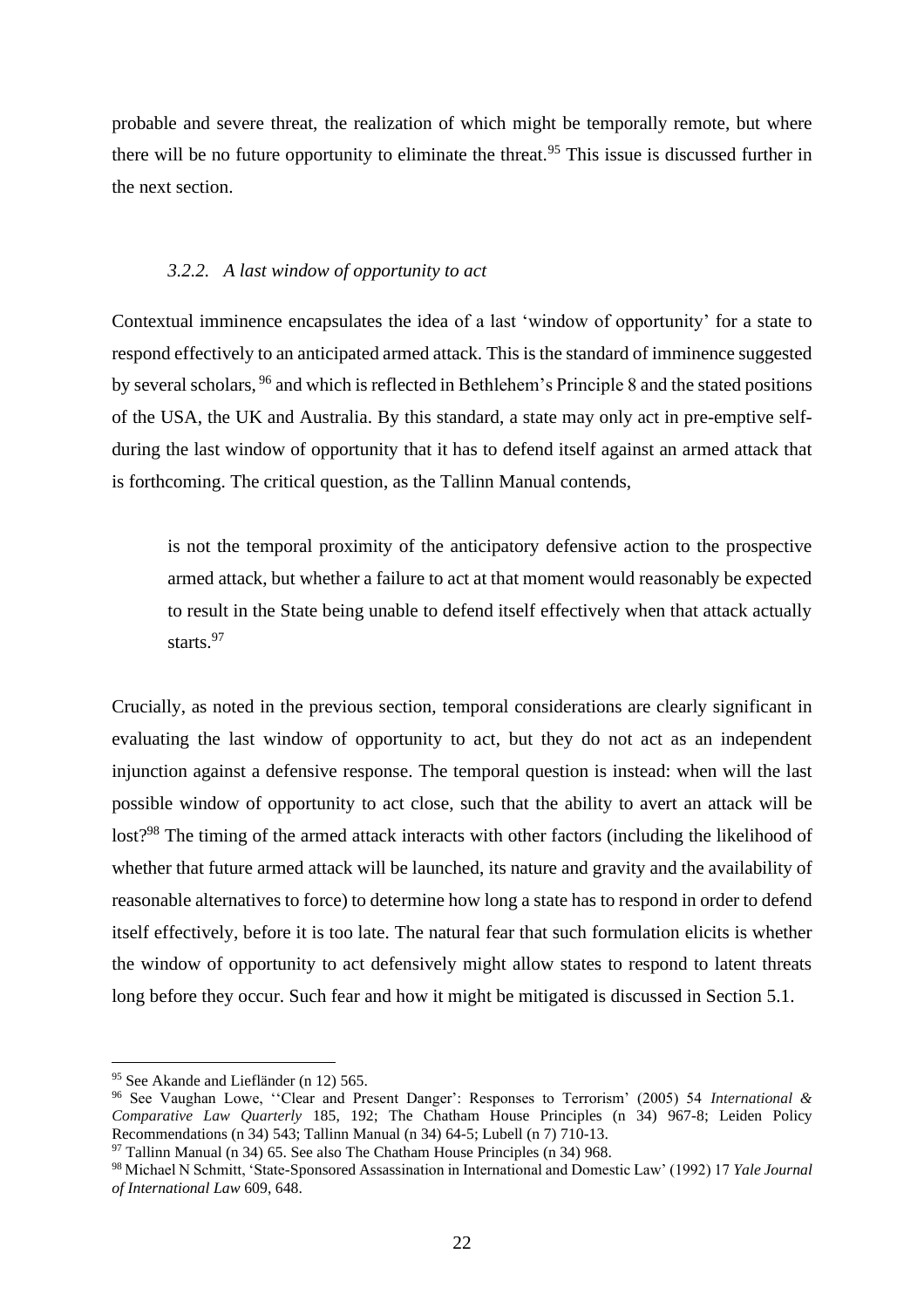#### **4. Imminence as necessity**

There is an urgent need for each of the UK, USA and Australia to provide further clarity regarding their views on contextual imminence. Potentially dangerous uncertainties persist, and each state has ostensibly acknowledged the perils of an overly broad interpretation of selfdefence. Yet, verbally at least, these states have responded to that danger by articulating and accepting constraints on anticipatory responses. They have set out, albeit imperfectly, limitations based on the particular context. Although concern rightly persists regarding the explanations put forward by this small groups of states regarding when they are prepared to resort to using force in self-defence, the governing question regarding whether a response to the threat of a future armed attack is lawful will always be whether force is the only reasonable option to counter that threat. This is the essence of necessity.

It is well known that necessity derives from the aforementioned assertion by Webster that a state's ability to act in self-defence is limited to cases in which the 'necessity of that selfdefense is instant, overwhelming, and leaving no choice of means and no moment for deliberation.'<sup>99</sup> The ICJ has consistently affirmed necessity as a requirement of customary international law.<sup>100</sup> Following an armed attack, necessity conditions the exercise of the right of self-defence in response. It is a notoriously indeterminate concept, and although the Webster formula is not synonymous with the *lex lata,* the essential elements of necessity are derived from it.<sup>101</sup> For present purposes, necessity encapsulates the idea that it should be exceptional for states to use defensive force. Self-defence is a measure of last resort, where the particular situation compelled a certain course of conduct.<sup>102</sup> Necessity requires that there must not be any non-military alternative to using force that is practical and likely to be effective in averting a threat or bringing an attack to an end, or have a reasonable chance of so doing.<sup>103</sup> If a state

<sup>99</sup> Letter from Mr Webster to Lord Ashburton (6 August 1842) *British and Foreign State Papers*, 1841-1842, Vol. XXX, 201.

<sup>100</sup> *Nicaragua* (n 28) para 176; *Legality of the Threat or Use of Nuclear Weapons* (Advisory Opinion) [1996] ICJ Rep 226, para 41; *Case Concerning Oil Platforms (Iran v US)* (Judgment) [2003] ICJ Rep 161, paras 73-7.

<sup>&</sup>lt;sup>101</sup> For a detailed exploration of the meaning of necessity (and proportionality), including a review of state practice that supports the analysis of necessity set out in this paper, see O'Meara (n 13).

<sup>&</sup>lt;sup>102</sup> Christian Tams, 'The Necessity and Proportionality of Anti-Terrorist Self-Defence', in Larissa van den Herik and Nico Schrijver (eds), *Counter-Terrorism Strategies in a Fragmented International Legal Order: Meeting the Challenges* (Cambridge University Press, 2013) 380.

<sup>&</sup>lt;sup>103</sup> The Chatham House Principles (n 34) 967. That alternative measures to force must be effective, see further Christopher Greenwood, 'International Law and the United States' Air Operation Against Libya', (1986-1987) 89 *West Virginia Law Review* 933, 945; Noam Lubell, *Extraterritorial Use of Force Against Non-State Actors* (Oxford University Press, 2010), 45; Bethlehem (n 12) 775; Tams (n 102) 380; Henderson (n 17) 230; ILA, Final Report on Aggression and the Use of Force (n 4) 12.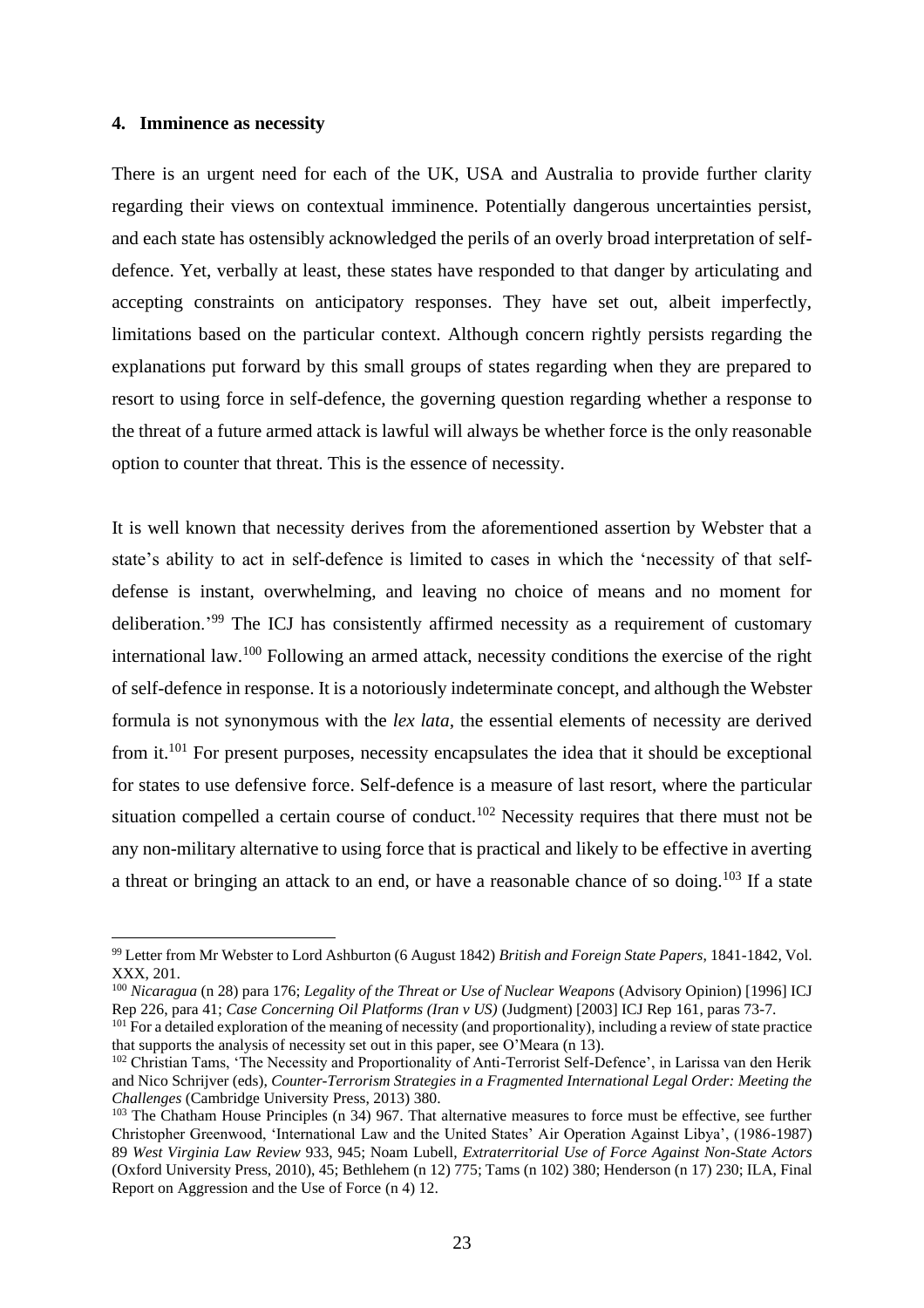can counter an actual or imminent armed attack by peaceful means, it has no justification for using force. 104

For it to be necessary for a state to respond to an actual or imminent armed attack using force, therefore, there must be no reasonable choice of means available to it in the particular circumstances.<sup>105</sup> Necessity requires that i) a state has *either* resorted to peaceful measures before using defensive force (and they have failed), or ii) peaceful measures are unfeasible and/or, *on their own*, they will be ineffective to halt, repel or prevent an armed attack.<sup>106</sup> Ultimately, the use of defensive force is only necessary (either on its own, or in combination with non-forceful measures) if using peaceful means exclusively is unfeasible and/or will be ineffective. This conception of necessity emphasises the availability of genuine alternatives to force at the relevant time and in the particular circumstances.

For this author, the analysis in Section 3 of contextual imminence exposes a conflation of imminence and necessity.<sup>107</sup> A summation of the UK's stated position on imminence demonstrates this conflation:<sup>108</sup> is action against an identifiable threat necessary now,<sup>109</sup> before the last clear opportunity to act disappears,  $110$  or are effective alternatives to force available?<sup>111</sup> On this analysis, imminence stands as a proxy for necessity. Therefore, those states and scholars that adopt contextual imminence (or may do so in the future) blur the conceptual demarcation between the trigger for the exercise of the right of self-defence (being armed attacks, in this case that that are imminent) and one of the requirements that conditions the exercise of that right (being necessity).<sup>112</sup> This is because a contextual analysis of the anticipated armed attack to determine whether it is imminent and a contextual analysis of

<sup>104</sup> Ago (n 89) para 120.

<sup>105</sup> Green (n 26) 453, 455-6; Tams (n 102) 380.

<sup>&</sup>lt;sup>106</sup> O'Meara (n 13) 42. On the latter point, necessity requires that force be needed as a response, but it does not demand that force be the only response. Military action may be combined with non-forceful measures such as diplomacy, economic sanctions, or law enforcement to resolve the situation at hand. Tallinn Manual (n 34) 62.

<sup>&</sup>lt;sup>107</sup> As noted in the introduction, this author first suggested this conclusion in the context of a broader study of necessity and proportionality. See O'Meara (n 13) 58-71, in particular 68-71. The purpose of this section is to explain and develop this conclusion.

<sup>&</sup>lt;sup>108</sup> Noting this conflation, see Haque 'The United Kingdom's "Modern Law of Self-Defence" - Part I' (n 70), reaching the same conclusion; UK's All Party Parliamentary Group on Drones Inquiry Report (n 81) 36-7. See also Abraham D Sofaer, 'On the Necessity of Pre-emption' (2003) 14(2) *European Journal of International Law* 209, 220

<sup>109</sup> UK Attorney General Speech 2017 (n 22) 7.

<sup>110</sup> *Ibid*, 16.

<sup>111</sup> *Ibid*, 10, 13, 16, 20.

<sup>&</sup>lt;sup>112</sup> The other requirement is proportionality.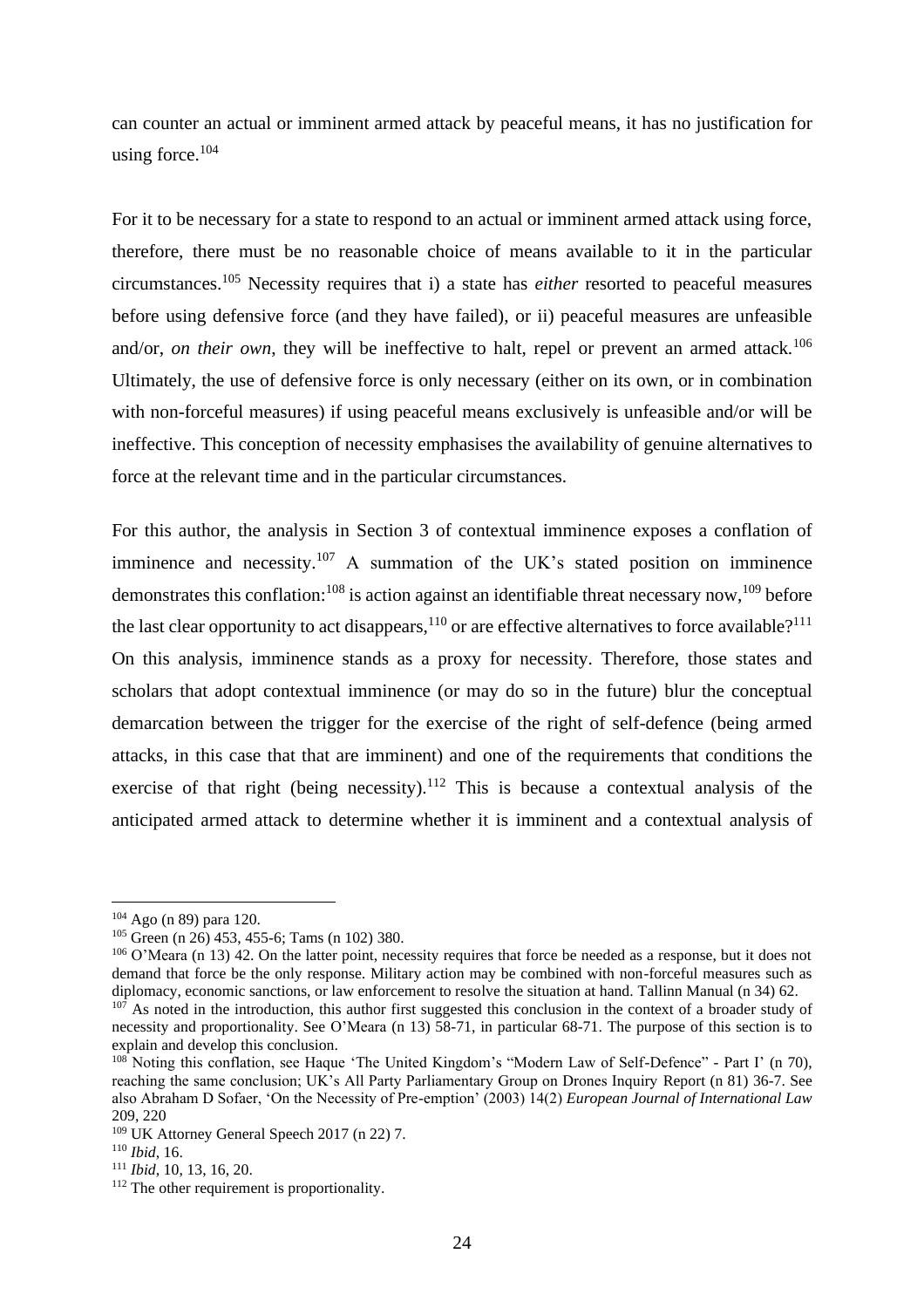necessity is duplicative in answering the single governing question: can a state exercise its right of self-defence now to prevent an armed attack that it anticipates in the future?

This convergence of these two previously distinct concepts might be regarded as unhelpful or even misguided. At the very least, it might cause confusion regarding how states justify their military acts and how third parties review such acts based on the justifications provided. Ultimately, however, it is necessity that provides the legal litmus test for determining whether self-defence is lawfully exercisable in response to any form of armed attack. Imminence (as associated with the armed attack) does no additional or independent legal work in answering that question. Nevertheless, this conflation between the two concepts is clearly a feature of the scholarship and the state practice referred to in this paper. It must, therefore, be examined further.

#### *4.1. Necessity: the governing factor for any right of pre-emptive self-defence*

The aforementioned conflation illustrates the ambiguities of Bethlehem's Principle 8 and the UK's, USA's and Australia's respective accounts of necessity, imminence and self-defence more generally. The *jus ad bellum*, by its nature, will always contain a degree of indeterminacy, yet the possibility that different states might use force based on divergent understandings of the applicable legal rules raises real concerns, not least regarding the potential for abuse of the right of self-defence and *post facto* accountability of the exercise of that right. For allies and coalition partners, practical operational difficulties might also arise regarding coordinating defensive military action when states interpret imminence differently.<sup>113</sup>

Further public discussion and elucidation by these and other states on the question of imminence can only be beneficial. Such public explanations, or 'legal diplomacy', enable better international cooperation and joint action between states, as well as a common understanding of international law and a way to manage differences in interpreting legal obligations.<sup>114</sup> Further clarification around the meaning of necessity and imminence would, for example, assist in a review of ongoing military action against Daesh and other NSAs around the world. That states continue to speak in terms of confronting a terrorist 'threat', which

<sup>113</sup> For further discussion by this author of this possibility, see O'Meara (n 13) 298-300.

<sup>114</sup> USA State Department Legal Adviser Speech 2016 (n 54) 237, 244–5.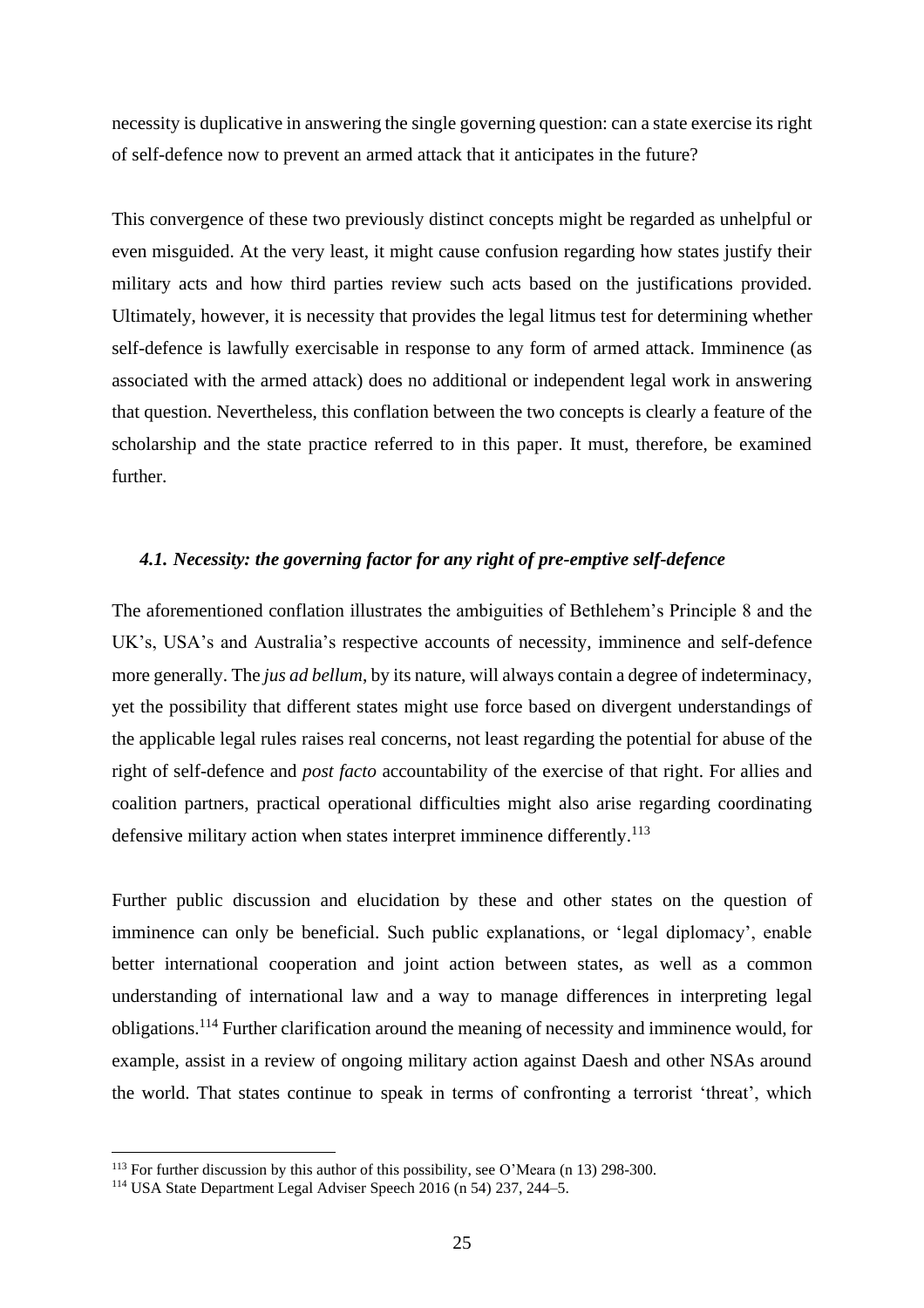includes the fear of future armed attacks, demonstrates the need for greater understanding regarding how states delineate the 'threat' (see Section 4.2). Absent clarification, it is difficult to assess state assertions that they want to, and do, comply with international law when resorting to armed force beyond their borders.<sup>115</sup>

However, whereas the conflation of imminence and necessity essentially renders the former term nugatory (so far as it applies to an armed attack), the forgoing account of contextual imminence does capture the substance of how these states conceive of the *necessity* of responding anticipatorily to future armed attacks. The very fact of conflation might help to assuage concerns regarding an overly flexible right of self-defence. This is because the ability to exercise any right of pre-emptive self-defence (whether as a matter of *lex lata* or *lex ferenda*) will always depend on a case-by-case contextual assessment of necessity.<sup>116</sup> It is not, therefore, that the armed attack must be 'imminent' in any legally significant and independent sense. Rather, to quote Webster once more, it is the *necessity of using force in self-defence*, that must be 'instant, overwhelming, and leaving no choice of means and no moment for deliberation' (not the armed attack).

For those states and scholars that have adopted contextual imminence, therefore, 'imminence' simply describes the type of positively identified future armed attack that triggers a lawful defensive response today.<sup>117</sup> It is this understanding of imminence (and/or necessity if we are using that term interchangeably) that provides defending states with a degree of flexibility and the means to protect themselves, rather than having to sit idly by and suffer an armed attack. Yet, at the same time, necessity requires that the defending state is suffering a situation of genuine irreversible emergency, whereby the recourse to force at a particular time is the only reasonable option in the circumstances. If a defending state can demonstrate that it used force

<sup>&</sup>lt;sup>115</sup> Regarding such claims, see *ibid*, 236-7; UK Attorney General Speech 2017 (n 22) 20; Australian Attorney-General Speech 2017 (n 56).

<sup>&</sup>lt;sup>116</sup> If a positively identified armed attack and necessity are established, any defensive action that a state takes must also conform to the customary requirement of proportionality.

<sup>&</sup>lt;sup>117</sup> See Milanovic (n 70), also concluding that the approach to imminence described here looks very much like necessity. See also Lederman's comments in the same blog post, regarding imminence determining necessity. Following the Soleimani strike (see nn 8-11 and accompanying text), Milanovic further elaborated on his view of how the USA and its allies construe imminence and necessity: 'an armed attack will be regarded as imminent if *responding* to the attack is *necessary now*, regardless of when and how exactly the attack will take place… An imminent attack is thus one where the attacker has committed to particular aggressive course of action which they will not desist from absent some kind of intervention in the causal chain, such as a use of force in self-defence.' Marko Milanovic (n 9). The Chatham House Principles (n 34) 967-8, also recognises this close, if not fully conflated, relationship. The authors maintain that '[t]he criterion of imminence is closely related to the requirement of necessity', and necessity may 'determine imminence'.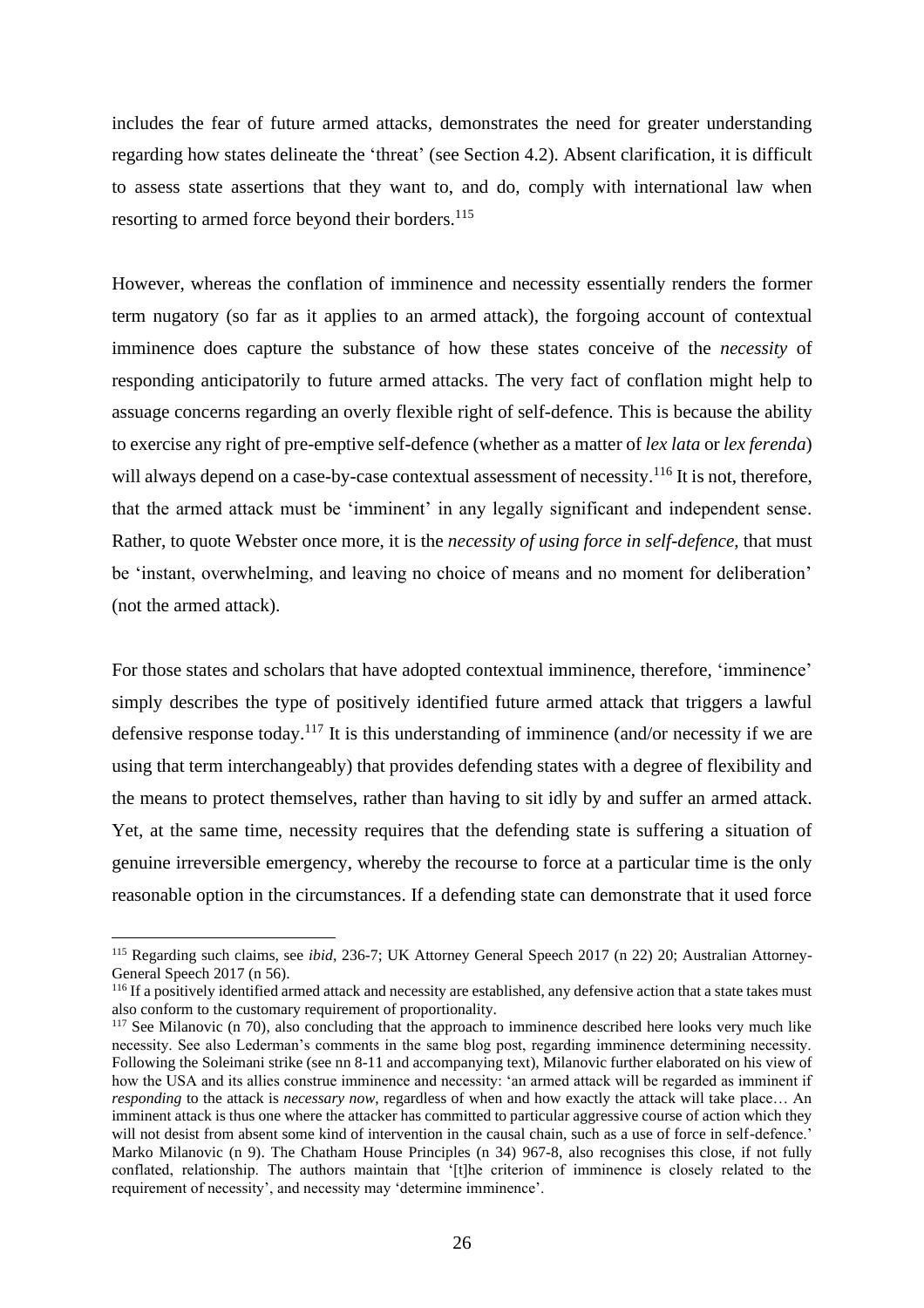when it did because failure to do so would have deprived it of the ability to defend itself effectively, on the preceding analysis, the necessity of self-defence will be established.<sup>118</sup>

Alternatively, if a use of force is not the only reasonable option in the circumstances, then imminence will not, *ipso facto*, be established and an exercise of self-defence will be unnecessary. As with the Osiraq incident, there will be no instant or overwhelming necessity of self-defence.<sup>119</sup> Indeed, this incident of state practice is highly elucidating regarding how states may potentially conflate imminence and necessity or use the former as a proxy for the latter. It is well known that Israel justified its actions as an act of self-defence in response to a threat of 'nuclear obliteration'. It claimed that the facility was designed to produce atomic bombs that Iraq would use to target Israel<sup>120</sup> and that that they were required to strike the nuclear reactor before it went 'hot'.<sup>121</sup> Israel has been a long-standing proponent of the right of pre-emptive self-defence, $122$  yet this rationale might also be read as a claim of preventive selfdefence in respect of a *non*-imminent threat.<sup>123</sup> Regardless, all states intervening in the UN Security Council debates explicitly denounced Israel's attack, with many labelling it as an act of aggression.<sup>124</sup> The Council itself unanimously characterised the strike as a clear violation of

<sup>&</sup>lt;sup>118</sup> As to the evidence required to establish such necessity, see Section [5.2.](#page--1-2)

<sup>119</sup> As noted in the UK's condemnation of the Israeli airstrikes. UNSC Verbatim Record (15 June 1981) UN Doc S/PV 2282, para 106. Perhaps the best-known and widely cited incident in the modern Charter era pertaining generally to anticipatory self-defence, this incident centred on Israel's airstrike on an Iraqi nuclear facility in Osiraq in 1981. See Tom Ruys, 'Israel's Airstrike Against Iraq's Osiraq Nuclear Reactor-1981' in Ruys and Corten (eds) (n 26) 329.

<sup>&</sup>lt;sup>120</sup> Letter dated 8 June 1981 from the Permanent Representative of Israel to the United Nations addressed to the President of the Security Council (8 June 1981) UN Doc S/14510; UNSC Verbatim Record (12 June 1981) UN Doc S/PV.2280, paras 58-9.

<sup>121</sup> UN Doc S/PV.2280 (n 120) para 95.

<sup>&</sup>lt;sup>122</sup> See Israel Ministry of Foreign Affairs, 'United Nations Reforms-Position Paper of the Government of Israel' (1 July 2005) *<*[https://mfa.gov.il/mfa/internatlorgs/issues/pages/united%20nations%20reforms%20-](https://mfa.gov.il/mfa/internatlorgs/issues/pages/united%20nations%20reforms%20-%20position%20paper%20of%20the%20government%20of%20israel%20-%20july%202005.aspx) [%20position%20paper%20of%20the%20government%20of%20israel%20-%20july%202005.aspx>](https://mfa.gov.il/mfa/internatlorgs/issues/pages/united%20nations%20reforms%20-%20position%20paper%20of%20the%20government%20of%20israel%20-%20july%202005.aspx) accessed 9 June 2021; Israel Ministry of Foreign Affairs, 'PM Netanyahu meets with Ukrainian President Petro Poroshenko' (21 January 2019) [<https://mfa.gov.il/MFA/PressRoom/2019/Pages/PM-Netanyahu-meets-with-Ukrainian-](https://mfa.gov.il/MFA/PressRoom/2019/Pages/PM-Netanyahu-meets-with-Ukrainian-President-Poroshenko-21-January-2019-.aspx)[President-Poroshenko-21-January-2019-.aspx>](https://mfa.gov.il/MFA/PressRoom/2019/Pages/PM-Netanyahu-meets-with-Ukrainian-President-Poroshenko-21-January-2019-.aspx) accessed 9 June 2021.

<sup>&</sup>lt;sup>123</sup> Despite pointing to the threat of 'mortal danger' posed by Iraq's nuclear programme (UN Doc S/14510 (n 120), Israel did not explicitly rely on a legal right to respond to a specifically identified or impending nuclear strike. The reaction of states to Israel's self-defence claim reflects the dismissal of the existence of an imminent threat. Even on a broad contextual interpretation of imminence, it is difficult to argue that Israel was truly facing an imminent armed attack. The nuclear facility was not yet operational at the time of the airstrikes and peaceful alternatives were clearly available to Israel to deal with any perceived threat, including recourse to the UN Security Council. This is so despite Israel's assertion that it had to act when it did or lose its opportunity to respond to the perceived threat. See UN Doc S/14510 (n 120); UN Doc S/PV.2280 (n 120) para 95. For the contrary view that Israel considered itself to be subject to an imminent threat on the basis that if it had not destroyed the Osiraq facility when it did, it would have been impossible to destroy it at all, see James A Green, *The International Court of Justice and Self-Defence in International Law* (Hart Publishing, 2009) 97. See also Thomas M Franck, *Recourse to Force: State Action Against Threats and Armed Attacks* (Cambridge University Press, 2002) 103. <sup>124</sup> UN Doc S/PV.2280 (n 120) - UN Doc S/PV.2288 (n 124).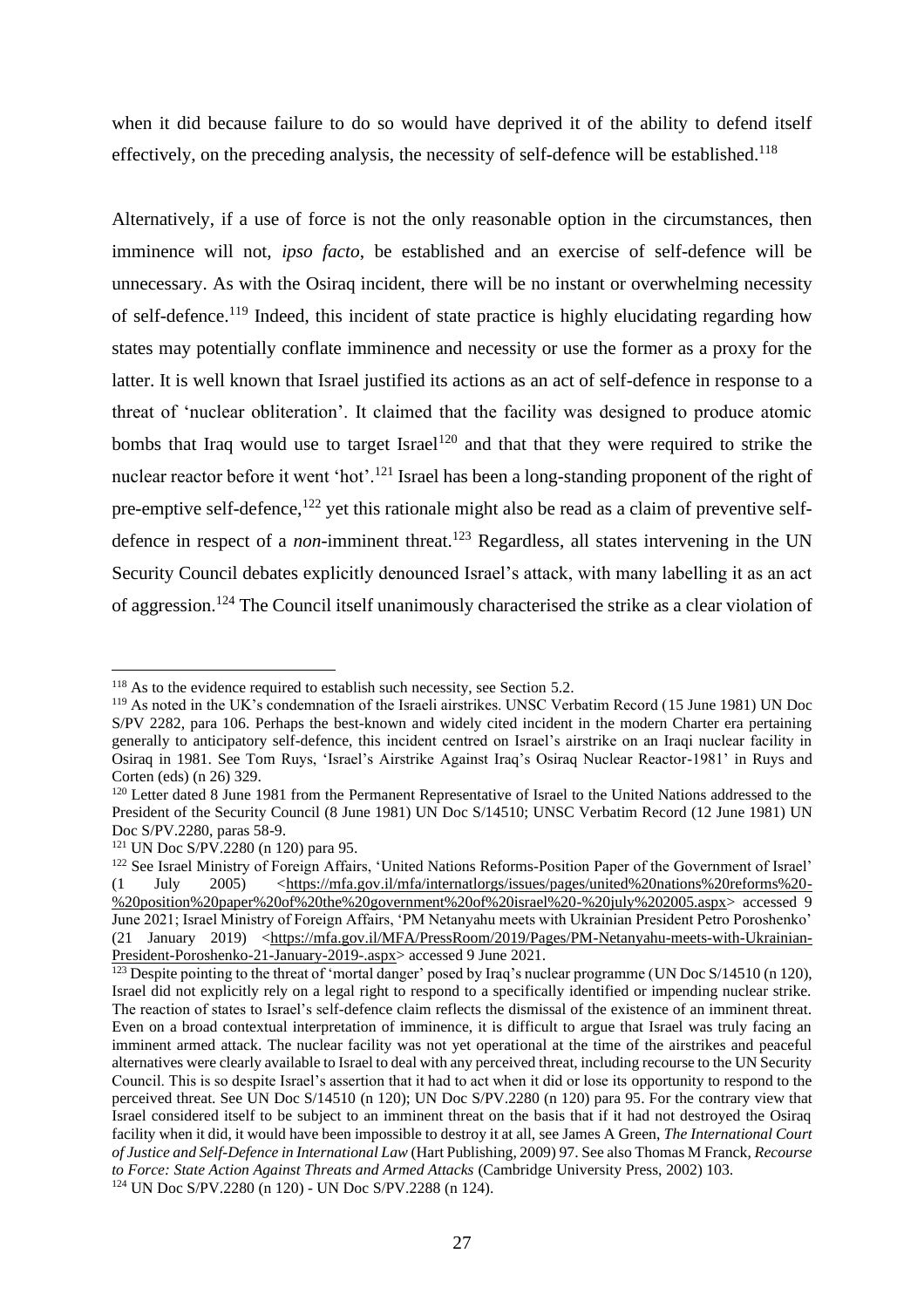the UN Charter,<sup>125</sup> whilst the UN General Assembly also condemned Israel's actions as aggression*.* 126

The Osiraq incident illustrates how states might respond to the legality or legitimacy of using force by reference to a lack of imminence. State rationales for denouncing Israel's actions were mixed, $127$  yet a review of the UN Security Council debates and the reasons given by states for condemning the airstrikes show that, for certain states, there is little to no distinction between imminence and necessity. The bottom line for such states appeared to be that Israel was not facing a situation of emergency that meant that force was the only reasonable option at the time that Israel resorted to using it. Similarly, and conversely, the UK's justification for the UK's killing of Reyaad Khan in 2015 appeared to rest largely on the lack of any reasonable alternatives to defensive force at the time he was killed by the British drone.<sup>128</sup>

<sup>125</sup> UNSC Res 487 (19 June 1981) UN Doc S/RES/487.

<sup>126</sup> UNGA Res 36/27 (13 November 1981) UN Doc A/RES/36/27.

<sup>127</sup> States condemned Israel's actions on other grounds including, *inter alia*, the general impact of Israeli action on regional instability, the Middle East peace process, the issue of non-proliferation of nuclear weapons, the right to develop nuclear technology for peaceful purposes and the availability of peaceful alternative such as recourse to the UN Security Council and the International Atomic Energy Agency. See UN Doc S/PV.2280 (n 120) - UN Doc S/PV.2288 (n 124). The USA stated that Israel's acts had violated the UN Charter, such opinion being 'based solely on the conviction that Israel had failed to exhaust peaceful means'. 'Political and Security Questions: Middle East' (1981) *Yearbook of United Nations Law* 255, 276. Numerous states rejected any right of preventive self-defence (in response to non-imminent armed attacks). See, for example, UN Doc S/PV 2280 (n 120) 157-63 (Algeria); UNSC Verbatim Record (15 June 1981) UN Doc S/PV 2281, paras 39 (Brazil); 70 (Pakistan); 79 (Bulgaria); UN Doc S/PV 2282 (n 119) paras 77-8 (Spain); 89 (China); UNSC Verbatim Record (15 June 1981) UN Doc S/PV 2283, paras 22-31 (Ireland); 46 (Yugoslavia); 63-5 (USSR); 117 (Romania); 167 (Mongolia); UNSC Verbatim Record (16 June 1981) UN Doc S/PV 2284, paras 28 (Philippines); 47-8 (Yemen); 64-6 (Syria); UNSC Verbatim Record (17 June 1981) UN Doc S/PV.2286, paras 15-16 (Guyana); 31 (Somalia); UNSC Verbatim Record (17 June 1981) UN Doc S/PV.2287, para 8 (Nicaragua); UN Doc S/PV.2288 (n 124) para 115 (Mexico); UNGA Verbatim Record (11 November 1981) UN Doc A/36/PV.53, paras 92 (EU); 121 (Syria); 131, 142 (China); 152 (Turkey); UNGA Verbatim Record (12 November 1981) UN Doc A/36/PV.54, paras 2 (India); 9 (German Democratic Republic); 30 (Austria); 40 (Tunisia); 65 (Bulgaria); 79 (USSR); UNGA Verbatim Record (12 November 1981) UN Doc A/36/PV.55, paras 24-32 (UAE); 52 (Romania); UNGA Verbatim Record (13 November 1981) UN Doc A/36/PV.56, paras 4 (Guyana); 62 (Spain); 80 (Chile); 119 (Sweden) (although not all states cited here used the term 'preventive' self-defence (some referred to 'pre-emptive' self-defence), the concerns expressed relate to perceived threats to state security, rather than to imminent armed attacks and the ability of states to use force in an un-regulated 'law of the jungle' manner). Finally, other states grounded their repudiation of Israeli action on the basis that there had been no actual armed attack. See, for example, UN Doc S/PV 2282 (n 119) paras 19 (Uganda, although see also paras 14-15); 78 (Spain); UNSC Verbatim Record (16 June 1981) UN Doc S/PV 2284, para 65 (Syria); UNSC Verbatim Record (17 June 1981) UN Doc S/PV.2286, para 15 (Guyana); UN Doc S/PV.2288 (n 124) paras 115 (Mexico); 141 (Uganda, although see also paras 14-15); UNGA Verbatim Record (11 November 1981) UN Doc A/36/PV.53, para 142 (China); UNGA Verbatim Record (12 November 1981) UN Doc A/36/PV.54, para 40 (Tunisia); UNGA Verbatim Record (13 November 1981) UN Doc A/36/PV.56, para 4 (Guyana); 80 (Chile).

<sup>128</sup> See HC Deb 7 September 2015, vol 599, col 26; UK Government, 'The Government's Policy on the Use of Drones For Targeted Killing: Government Response to the Committee's Second Report of Session 2015-16' (18 October 2016)

[<sup>&</sup>lt;https://publications.parliament.uk/pa/jt201617/jtselect/jtrights/747/74705.htm#\\_idTextAnchor032>](https://publications.parliament.uk/pa/jt201617/jtselect/jtrights/747/74705.htm#_idTextAnchor032) accessed 9 June 2021.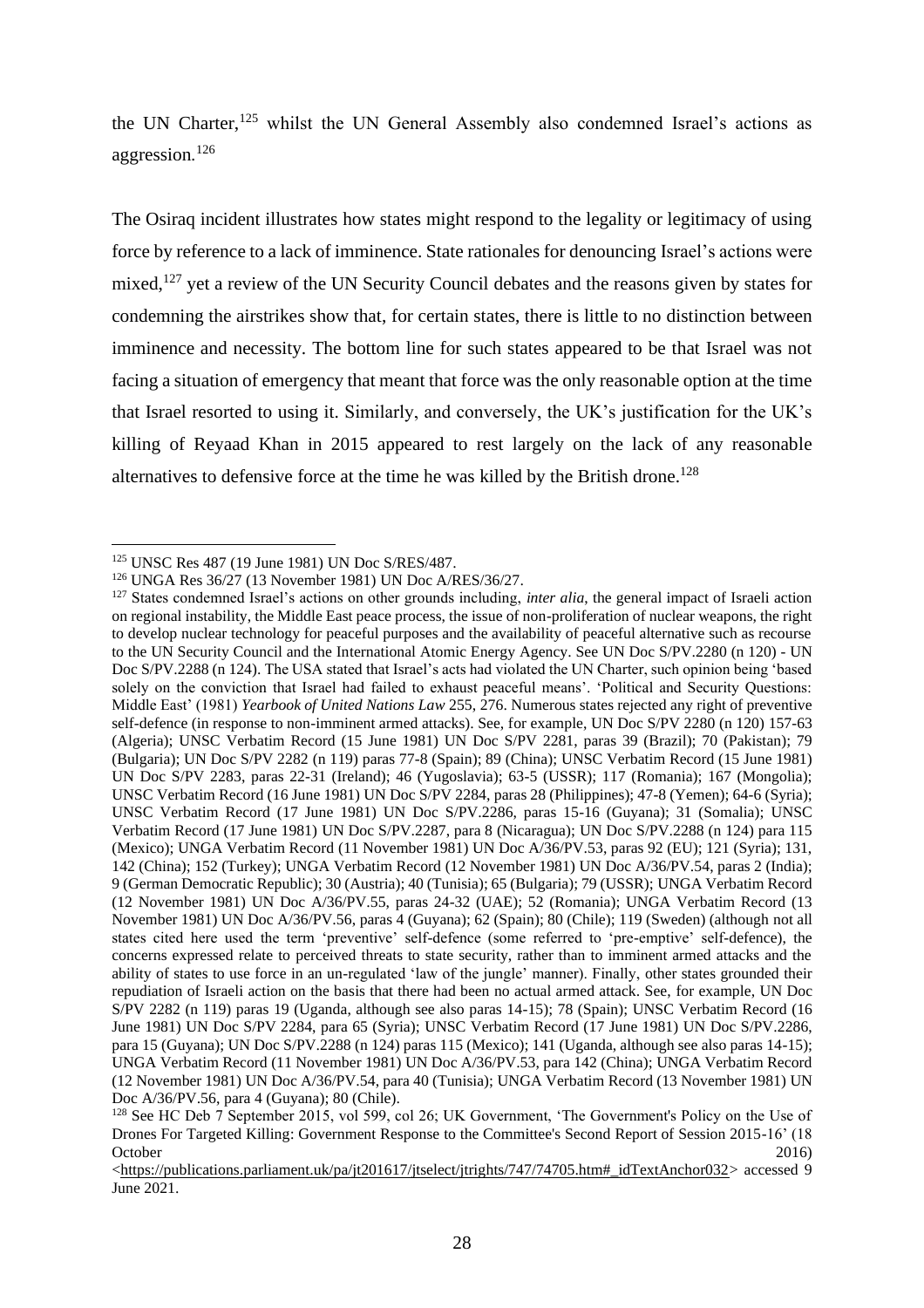# *4.2. A case study of conflation*

# *4.2.1. Self-defence against a persisting terrorist 'threat'*

When considering the potential conflation between necessity and imminence, we should note that it has been rare for states to rely purely on a right of anticipatory self-defence to justify using force. Absent a history of violence between the defending state and the attacker, defending states tend not to claim a right of response to the mere threat of an armed attack. This is particularly so prior to  $9/11$ .<sup>129</sup> Instead, states have tended to invoke the need to respond to an actual armed attack or, when acting anticipatorily, they justify their defensive response to future armed attacks when they have already been the victim of a previous one.<sup>130</sup> In the latter case, the prior armed attack has evidential significance. It is treated as being indicative of further attacks, meaning that a defending state has the potential to identify a credible ongoing threat that necessitates a defensive response.<sup>131</sup>

This phenomenon is apparent in justifications of pre-emptive action where states have been subjected to a series of armed attacks by terrorist NSAs or, as in the case of the UK's killing of Reyaad Khan, a series of actual and foiled attempts to attack.<sup>132</sup> Bethlehem, in his Principle 8, calls this 'a concerted pattern of continuing armed activity'<sup>133</sup> and in setting out his Principles generally emphasises the need to avert *further* imminent attacks by terrorist groups.<sup>134</sup> Likewise, the UK Attorney General, in setting out his understanding of imminence, spoke of a 'proven track record' when referring to the need to respond to ongoing terrorist threats.<sup>135</sup>

<sup>129</sup> Green (n 123) 97; Gray (n 14) 170.

<sup>130</sup> See Ruys (n 3) 342-3; Lederman, 'ASIL Speech by State Legal Adviser Egan' (n 70); Lederman, 'The Egan speech and the Bush Doctrine (n 70); Milanovic (n 70).

<sup>&</sup>lt;sup>131</sup> Considering a series of attacks as a whole and combining prior armed attacks with imminent armed attacks so as to collectively amount to an ongoing threat is sometimes referred to as the 'accumulation of events' or 'pinprick' theory of self-defence and might be equated to an ongoing armed attack. See Claus Kress, 'The International Court of Justice and the 'Principle of Non-Use of Force'' in Ruys and Corten (eds) (n 26) 561, 588. Although a controversial notion, the ICJ appears to have accepted in principle that a number of small-scale uses off force, individually falling below the level of an armed attack, may be accrued such that, collectively, they amount to an armed attack. This is most clearly seen in *Oil Platforms* (n 100) para 64. See also the implicit acceptance of this principle in *Nicaragua* (n 28) para 231; *Armed Activities* (n 36) para 146. See further Ruys (n 3) 168-75. The ILA notes some support for this theory but concludes that it is unclear whether it is widely accepted. Final Report on Aggression and the Use of Force (n 4) 7.

<sup>132</sup> HC Deb 7 September 2015, vol 599, col 26.

<sup>133</sup> Bethlehem (n 12) 775.

<sup>134</sup> *Ibid*, 772 (emphasis added).

<sup>135</sup> UK Attorney General Speech 2017 (n 22) 17. The Australian Attorney-General Speech 2017 (n 56) appears to adopt the UK's position on this matter. Regarding the USA's position, see nn 188-197 and accompanying text regarding the conclusions of the DOJ White Paper (n 187), which are framed within the context of a continuing terrorist threat.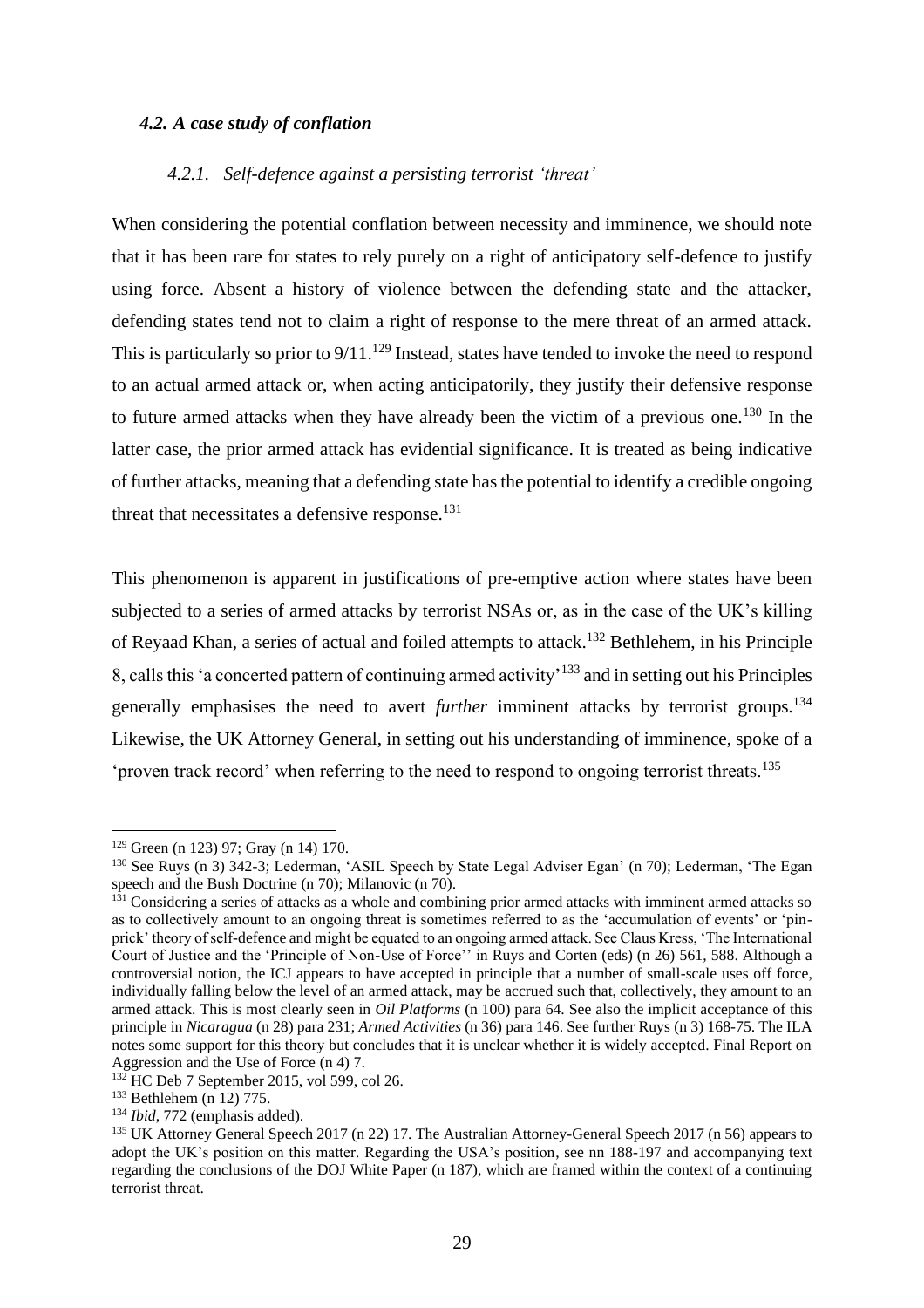The notion of a persisting terrorist threat poses an interesting conceptual issue for considering imminence and necessity. Ruys suggests that an analytical distinction should be made between states that are responding to prior armed attacks with the stated objective of preventing the occurrence of additional attacks and situations of pure pre-emptive (or preventive) selfdefence, where there has not been a prior armed attack. In the former case, where a state is responding to a series of armed attacks, Ruys argues that the ability to react defensively reflects the prospective element of necessity, which allows defensive action to prevent further anticipated attacks from the same source.<sup>136</sup> The ILA likewise notes this distinction, being based on 'whether the risk of further attacks can be seen as a continuation of the initial armed attack and prevention of these being a part of the same self-defence action.'<sup>137</sup> A conceptual separation is thereby suggested between the ability to respond to imminent armed attacks i) when the defending state has already been the victim of a prior armed attack from the same source and defensive action is thereby preventing a reoccurrence (understood as an issue of necessity), and ii) the defending state has not yet been a victim of an armed attack and defensive action is thereby purely future orientated (understood as an issue of pre-emption).

For this author, such distinction is not so readily apparent. Whether we conceive of a persisting terrorist threat as a series of armed attacks from the same source and/or as an issue of preemption, the legal analysis is essentially the same. Both types of defensive responses ultimately depend on an assessment of imminence. This is because the necessity of self-defence falls away when an armed attack is fully complete, meaning that there are no ongoing hostilities and/or there is no occupation or annexation of the defending state's territory.<sup>138</sup> With a series of armed attacks, and absent such occupation or annexation, it can only be the prospect of a further imminent armed attack that establishes an ongoing threat and which, in turn, maintains the necessity of self-defence.<sup>139</sup> Without the prospect of a further imminent armed attack, completed armed attacks are just that. They are over, and it is unlikely that force will be the

<sup>136</sup> See Ruys (n 3) 290-1, 342-3.

<sup>&</sup>lt;sup>137</sup> ILA, Final Report on Aggression and the Use of Force (n 4) 11.

<sup>&</sup>lt;sup>138</sup> In such circumstances, non-forcible options are likely available to the defending state to resolve the issue. Any force used to respond to armed attacks that are fully complete risks being characterised as an unlawful armed reprisal. For an overview of reprisals, see Shane Darcy, 'Retaliation and Reprisal', in Weller (ed) (n 7) 879.

<sup>&</sup>lt;sup>139</sup> This is despite the USA's assertion that 'once a State has lawfully resorted to force in self-defense against a particular armed group following an actual or imminent armed attack by that group, it is not necessary as a matter of international law to reassess whether an armed attack is imminent prior to every subsequent action taken against that group, provided that hostilities have not ended.' USA State Department Legal Adviser Speech 2016 (n 54) 239. This assertion by the USA might be a conflation of the *jus in bello* and *jus ad bellum*, however. See Henderson (n 17) 304-5.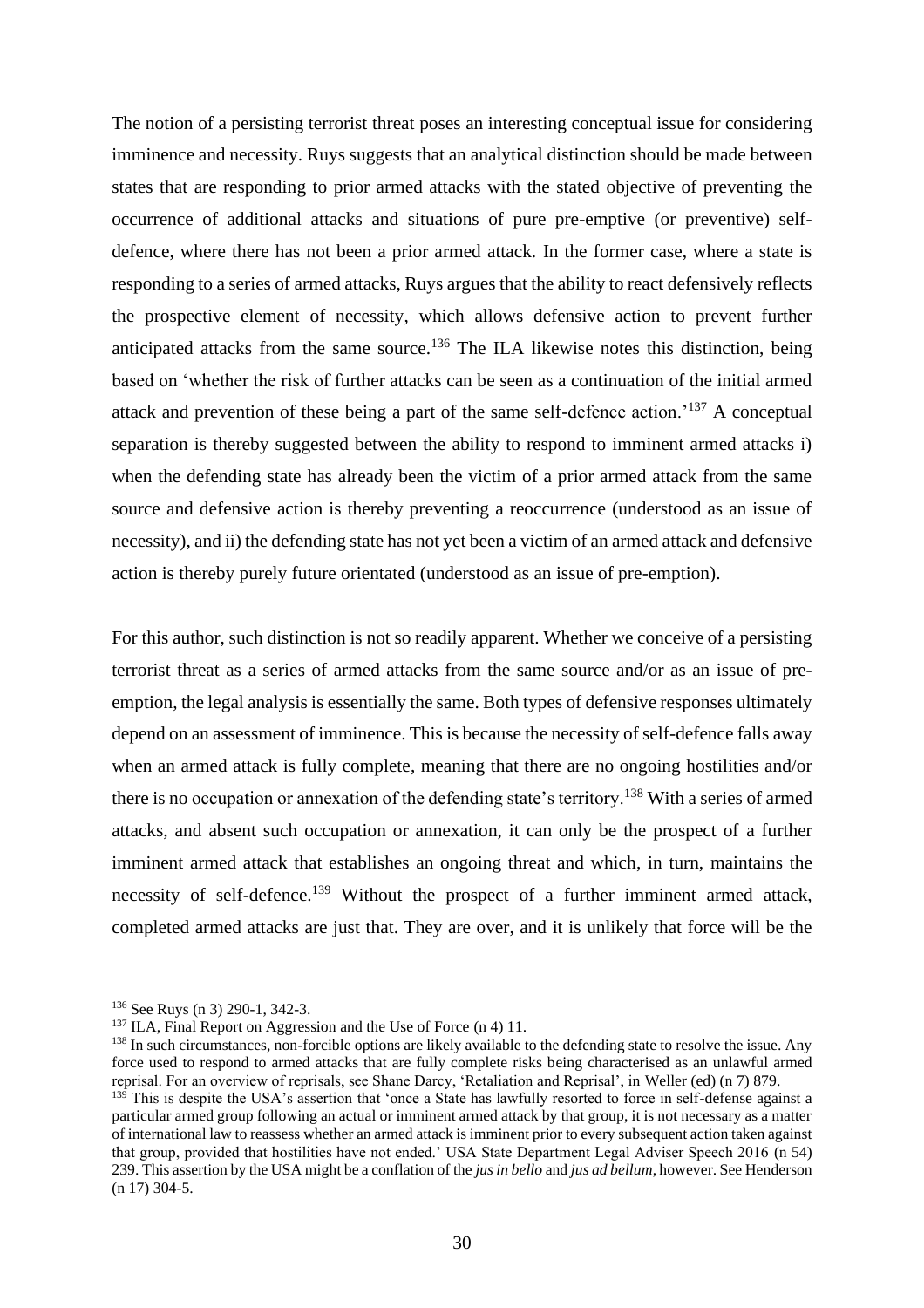only reasonable response in the circumstances.<sup>140</sup> Indeed, Ruys accepts that the right to respond defensively to a series of armed attacks depends on compelling evidence of further imminent armed attacks.<sup>141</sup>

This academic debate and the state practice examples referred to in this section reflect and reveal the potential for conflation between imminence and necessity. The *jus ad bellum* necessity analysis regarding the right of states to respond to a persisting terrorist threat comprised of a series of armed attacks logically depends on imminence. Without the prospect of further imminent armed attacks, states may not exercise their right of self-defence solely on the basis that they have been the victim of a prior completed armed attack. As such we may query the value of making a distinction between the prospective element of necessity and a right of pre-emptive self-defence against armed attacks that are imminent. They amount to one and the same thing. The bottom line is whether there is a necessity of responding militarily to a positively identified future armed attack at a particular point in time.

As noted, the context of a persisting terrorist frames how the UK, USA and Australia approach the question of imminence, as well as how these states conceive of the necessity of defensive action. For example, the prospect of a persisting terrorist threat appears to explain the UK Attorney General's adoption of the troubling part of Bethlehem's Principle 8 that relates to the uncertainties associated with anticipated armed attacks:

… we will not always know where and when an attack will take place, or the precise nature of the attack. But where the evidence supports an assessment that an attack is imminent it cannot be right that a state is prevented from meeting its first duty of protecting its citizens without nailing down the specific target and timing of an attack.<sup>142</sup>

There are a number of observations that might be made regarding this statement. For present purposes, even if one accepts a *prima facie* right for a state to act in self-defence against an unclear but persisting threat, an issue arises from this statement regarding when and for how

 $140$  If an armed attack is fully complete, as opposed to being part of a series of armed attacks, there is no pressing need to halt, repel or prevent it. Peaceful alternatives to force (e.g. diplomatic negotiations leading to reparations) may well be sufficient to resolve the issue. In such cases, the necessity of self-defence will be absent.  $141$  Ruys (n 3) 343.

<sup>142</sup> UK Attorney General Speech 2017 (n 22) 17.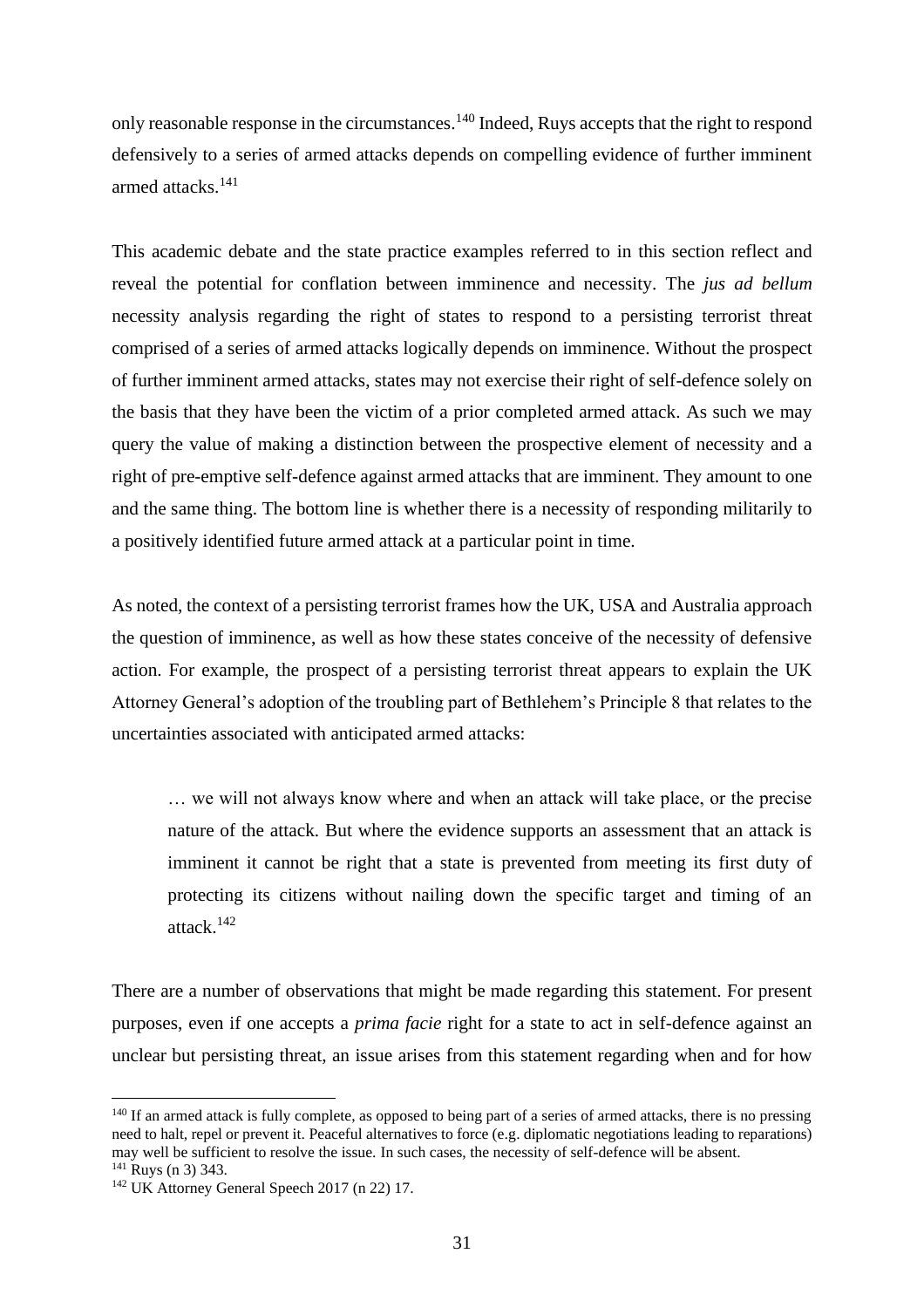long a state may act. As with the U.S. Department of State Legal Adviser's speech discussed in detail in Section 5.1, the UK Attorney General's quoted assertion gives a state leeway to act in self-defence when there is a 'proven track record' of armed attacks, but the *place and nature* of further imminent armed attacks are uncertain. However, there is a troubling addition to this statement. By emphasising that states will not always know *when* an attack will take place, the UK Attorney General also appears to reserve the right to act in self-defence when the timing of the anticipated armed attack is unknown.

The UK Attorney General makes this comment in the context of a series of armed attacks by terrorist NSAs, where there have been previous armed attacks and the evidence shows that further armed attacks are imminent.<sup>143</sup> It might be argued, as the UK seems to, that where there exists an identified and persisting threat with no other means to counter it, a state may retain flexibility in responding militarily to that threat.<sup>144</sup> This flexibility extends to the timing of its defensive response. Despite the Attorney General's insistence that the UK's approach in no way dispenses with the requirement of imminence, <sup>145</sup> such a view has serious ramifications for our understanding of imminence. The concern is that increased flexibility regarding when a state may respond to an anticipated armed attack raises the issue of how a state is to determine when the last window of opportunity to act will close and, therefore, when the necessity of mounting a defensive response is established. The inference from the UK's stated approach might be that the 'permanent imminence'<sup>146</sup> of the terrorist threat absolves a state from making such determination. If this is indeed the understanding, then a persisting terrorist threat gives rise to a continuing necessity of self-defence. This claimed flexibility raises significant concerns regarding whether necessity can act as a meaningful constraint on states exercising their right of self-defence in such circumstances. This conclusion is explored further in the next section.

<sup>143</sup> *Ibid*

<sup>&</sup>lt;sup>144</sup> That this is the UK's position was noted as a matter of concern by the UK's All Party Parliamentary Group on Drones Inquiry Report (n 81) 36-7.

<sup>145</sup> UK Attorney General Speech 2017 (n 22) 17.

<sup>&</sup>lt;sup>146</sup> See n 152 and accompanying text.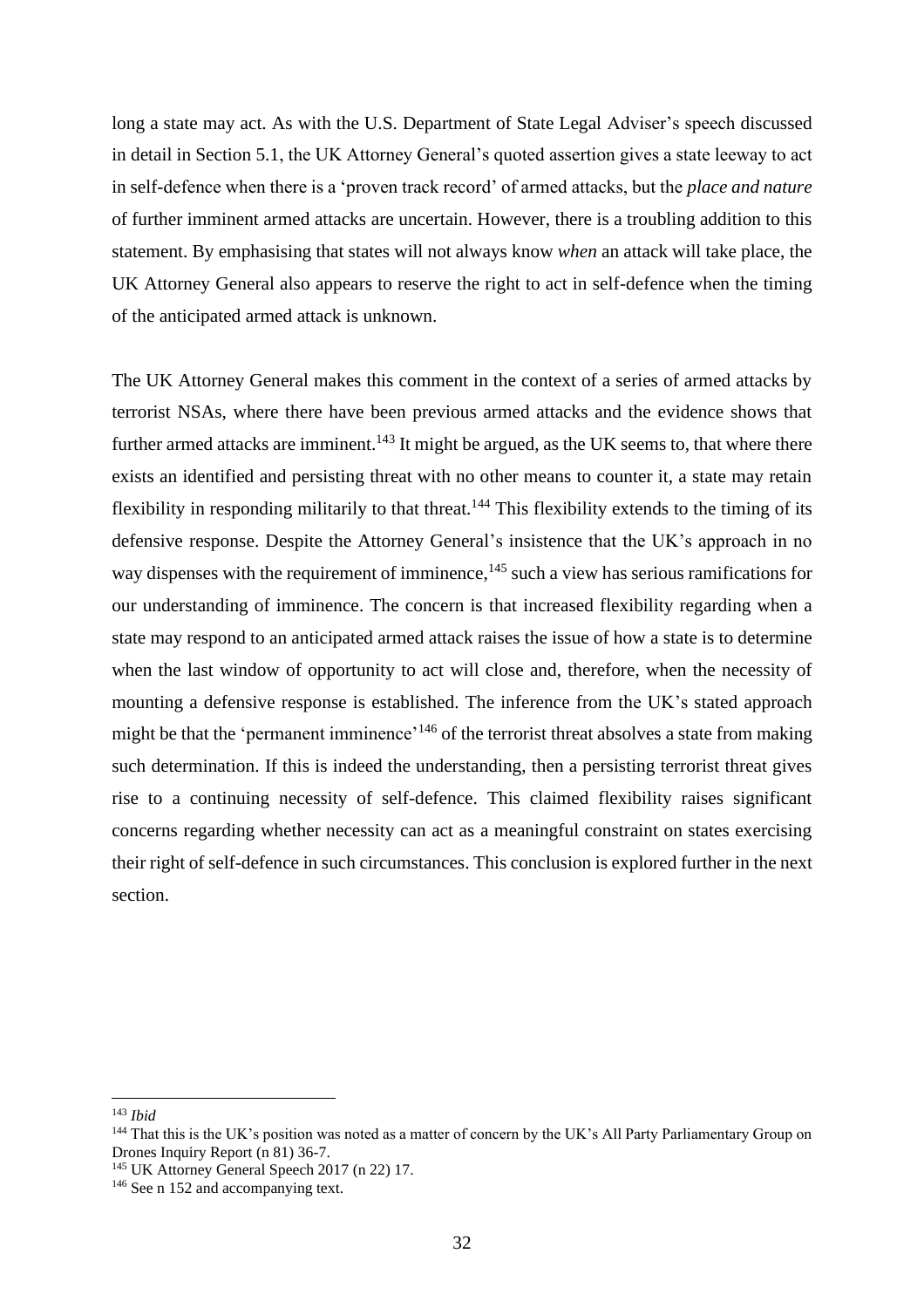#### *4.2.2. Global Coalition intervention in Syria*

The most recent state practice since 2014 of the Global Coalition's military action against Daesh in Syria helps us to examine further the issue of a persistent terrorist threat.<sup>147</sup> The intervention provides an important case study that supports and elaborates on the foregoing analysis, revealing the conflation between imminence and necessity. The Global Coalition action also serves as a salutary note of caution regarding how states employ contextual imminence to respond militarily to a persisting threat that includes anticipated future armed attacks. In this regard, we must first consider the UN Security Council's implicit approval of defensive action against Daesh in UN Security Council Resolution 2249,<sup>148</sup> as well as its repeated calls to the international community thereafter to combat Daesh and other terrorist groups.<sup>149</sup> In particular, the Council has affirmed that Daesh 'has the capability and intention to carry out further attacks'.<sup>150</sup> For this author, this affirmation *prima facie* recognises an ongoing threat comprised of past and anticipated future armed attacks. Such understanding refers us back to the aforementioned point that states tend to rely on imminence when faced with a series of armed attacks in order to establish the necessity of defensive action. 151

The recognition by the UN Security Council that Daesh constitutes a permanent and active threat raises the worrying prospect of what one scholar has described as the 'permanent imminence' of anticipated armed attacks.<sup>152</sup> The natural concern is that, in acting to combat

<sup>&</sup>lt;sup>147</sup> The American-led global coalition operating against Daesh and other terrorist groups was established in September 2014. As of June 2021, it consists of eighty-three states and international organizations (the 'Global Coalition'). Its stated mission is to degrade and ultimately defeat Daesh. See the Global Coalition website: [<http://theglobalcoalition.org/en/home/>](http://theglobalcoalition.org/en/home/) accessed 9 June 2021.

<sup>148</sup> UNSC Res 2249 (20 November 2015) UN Doc S/RES/2249. The Resolution is not a Chapter VII Resolution and does not authorise the use of force against Daesh and other named terrorist groups. Instead, the UN Security Council (at para 5) *called upon* the international community 'to take all necessary measures, in compliance with international law' to respond to the stated terrorist threat. Such exhortation applies, implicitly at least, to each state employing its right of self-defence in response to armed attacks. At a minimum, the exhortation confers a degree of legitimacy on states making this claim. The Joint Committee's Drones Report (n 50) para 3.22 characterises UNSC Res 2249 on this basis. See further Dapo Akande and Marko Milanovic, 'The Constructive Ambiguity of the Security Council's ISIS Resolution' (*EJIL:Talk!*, 21 November 2015) [<https://www.ejiltalk.org/the](https://www.ejiltalk.org/the-constructive-ambiguity-of-the-security-councils-isis-resolution/)[constructive-ambiguity-of-the-security-councils-isis-resolution/>](https://www.ejiltalk.org/the-constructive-ambiguity-of-the-security-councils-isis-resolution/) accessed 9 June 2021; Michael Wood, 'The Use of Force in 2015 With Particular Reference to Syria' (2016) *Hebrew University of Jerusalem Legal Studies Research Paper Series* No. 16-05. For a contrary view of UNSC Res 2249, see Karine Bannelier-Christakis, 'The Joint Committee's Drones Report: Far-Reaching Conclusions on Self-Defence Based on a Dubious Reading of Resolution 2249' (2016) 3(2) *Journal on the Use of Force and International Law* 217.

<sup>&</sup>lt;sup>149</sup> See, for example, UNSC Res 2254 (18 December 2015) UN Doc S/RES/2254, para 8; UNSC Res 2332 (21 December 2016) UN Doc S/RES/2332, 2.

<sup>150</sup> UNSC Res 2249 (n 148) para 1.

<sup>&</sup>lt;sup>151</sup> See nn 129-131 and accompanying text.

<sup>152</sup> Marc Weller, 'Permanent Imminence of Armed Attacks: Resolution 2249 (2015) and the Right to Self Defence Against Designated Terrorist Groups' (*EJIL:Talk!*, 25 November 2015) [<https://www.ejiltalk.org/permanent](https://www.ejiltalk.org/permanent-imminence-of-armed-attacks-resolution-2249-2015-and-the-right-to-self-defence-against-designated-terrorist-groups/)[imminence-of-armed-attacks-resolution-2249-2015-and-the-right-to-self-defence-against-designated-terrorist-](https://www.ejiltalk.org/permanent-imminence-of-armed-attacks-resolution-2249-2015-and-the-right-to-self-defence-against-designated-terrorist-groups/)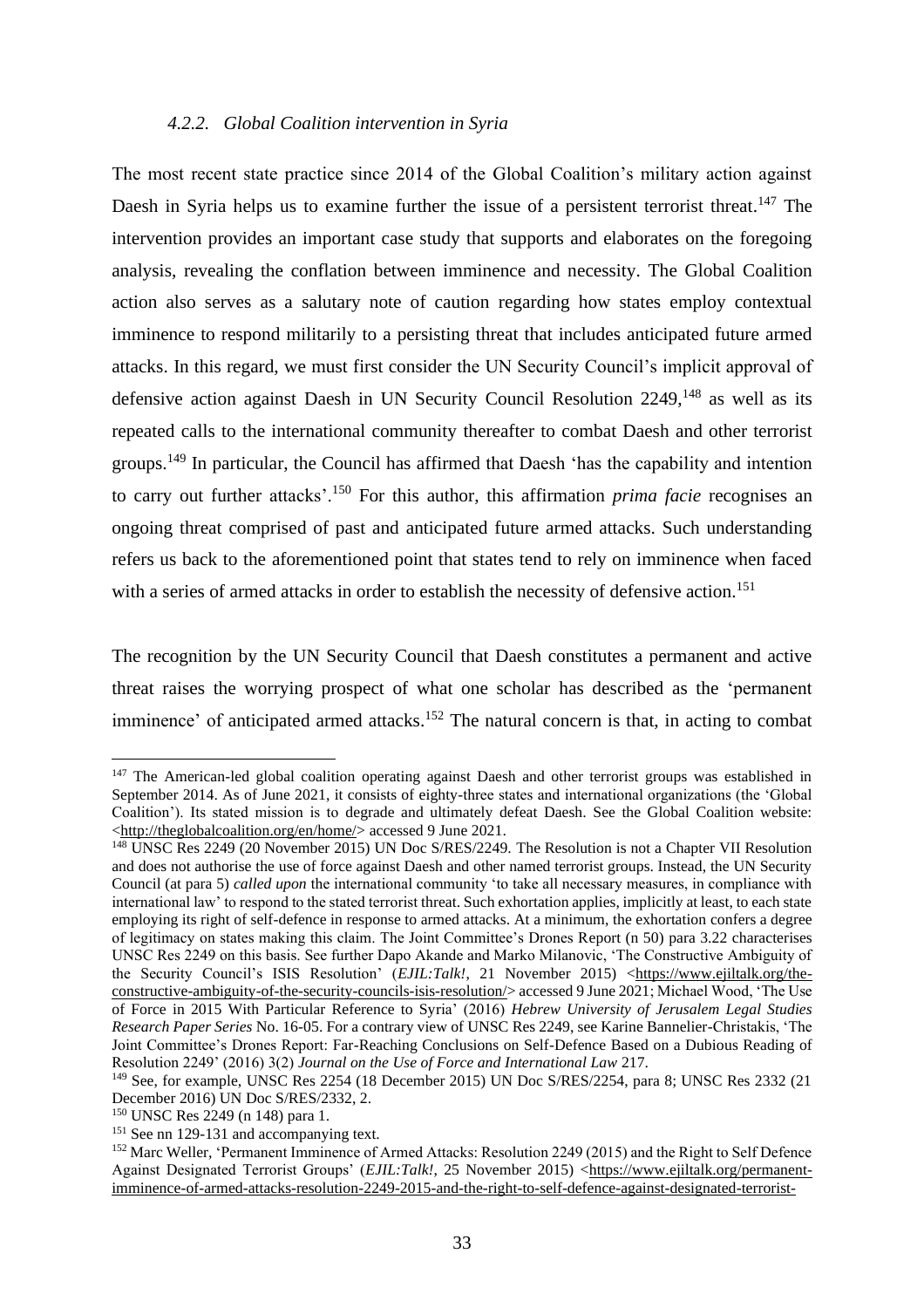such threat, states might be adopting a more flexible right of defensive action. The UK Parliament has likewise expressed concerns regarding the notion of permanent imminence in relation to how the UK responds to terrorist threats.<sup>153</sup> In terms of state practice, Global Coalition states intervening in Syria against Daesh have tended not to rely on imminence alone to justify claims of self-defence.<sup>154</sup> Rather they have had recourse, in whole or in part, to the more easily established justification of the collective self-defence of Iraq.<sup>155</sup> Nevertheless, in support of their right of action, such states have also tended to refer to the need to combat the ongoing 'threat' posed by Daesh. Such threat is identified as being either to that state specifically, and/or to other states, and/or to international peace and security more generally.<sup>156</sup>

[groups/>](https://www.ejiltalk.org/permanent-imminence-of-armed-attacks-resolution-2249-2015-and-the-right-to-self-defence-against-designated-terrorist-groups/) accessed 9 June 2021.

<sup>&</sup>lt;sup>153</sup> Joint Committee's Drones Report (n 50) paras 3.22, 3.37, 3.39-40.

<sup>&</sup>lt;sup>154</sup> The UK's strike against Reyaad Khan is an obvious exception (see nn 46-52 and accompanying text).

<sup>&</sup>lt;sup>155</sup> Eleven Global Coalition states have publicly claimed to be acting in individual and/or collective self-defence against Daesh in Syria and have reported this to the UN Security Council: Letter dated 23 September 2014 from the Permanent Representative of the United States of America to the United Nations addressed to the Secretary-General (23 September 2014) UN Doc S/2014/695; Identical Letters dated 25 November 2014 from the Permanent Representative of the United Kingdom of Great Britain and Northern Ireland to the United Nations addressed to the Secretary-General and the President of the Security Council (26 November 2014) UN Doc S/2014/851; Letter dated 31 March 2015 from the Chargé d'Affaires A.I. of the Permanent Mission of Canada to the United Nations addressed to the President of the Security Council (31 March 2015) UN Doc S/2015/221; Letter dated 24 July 2015 from the Chargé d'Affaires A.I. of the Permanent Mission of Turkey to the United Nations addressed to the President of the Security Council (24 July 2015) UN Doc S/2015/563; Letter dated 7 September 2015 from the Permanent Representative of the United Kingdom of Great Britain and Northern Ireland to the United Nations addressed to the President of the Security Council (8 September 2015) UN Doc S/2015/688; Letter dated 9 September 2015 from the Permanent Representative of Australia to the United Nations addressed to the President of the Security Council (9 September 2015) UN Doc S/2015/693; Identical Letters dated 8 September 2015 from the Permanent Representative of France to the United Nations addressed to the Secretary-General and the President of the Security Council (9 September 2015) UN Doc S/2015/745; Letter dated 3 December 2015 from the Permanent Representative of the United Kingdom of Great Britain and Northern Ireland to the United Nations addressed to the President of the Security Council (3 December 2015) UN Doc S/2015/928; Letter dated 10 December 2015 from the Chargé d'Affaires A.I. of the Permanent Mission of Germany to the United Nations addressed to the President of the Security Council (10 December 2015) UN Doc S/2015/946; Letter dated 11 January 2016 from the Permanent Representative of Denmark to the United Nations addressed to the President of the Security Council (13 January 2016) UN Doc S/2016/34; Letter dated 10 February 2016 from the Chargé d'Affaires A.I. of the Permanent Mission of The Netherlands to the United Nations addressed to the President of the Security Council (10 February 2016) UN Doc S/2016/132; Letter dated 3 June 2016 from the Permanent Representative of Norway to the United Nations addressed to the President of the Security Council (3 June 2016) UN Doc S/2016/513; Letter dated 7 June 2016 from the Permanent Representative of Belgium to the United Nations addressed to the President of the Security Council (9 June 2016) UN Doc S/2016/523; Letter dated 24 August 2016 from the Permanent Representative of Turkey to the United Nations addressed to the President of the Security Council (25 August 2016) UN Doc S/2016/739. A number of Global Coalition states have taken part in airstrikes in Syria, whilst others have provided weapons, equipment, training and other support as part of the military action against Daesh. That not every Global Coalition partner operating in Syria has explicitly made a self-defence claim, or made a report to the UN Security Council, is indicative of the inconsistent state practice pertaining to this incident. This makes evaluating such practice difficult, especially as the absence of a report to the UN Security Council may be indicative of whether a state genuinely believes itself to be acting in self-defence. *Nicaragua* (n 28) para 200.

<sup>156</sup> See UN Doc S/2014/695 (n 155) (USA); UN Doc S/2015/221 (n 155) (Canada); UN Doc S/2015/563 (n 155) (Turkey); UN Doc S/2015/745 (n 155) (France); UN Doc S/2015/928 (n 155) (UK); UN Doc S/2015/946 (n 155) (Germany); UN Doc S/2016/34 (n 155) (Denmark); UN Doc S/2016/132 (n 155) (The Netherlands); UN Doc S/2016/513 (n 155) (Norway); UN Doc S/2016/523 (n 155) (Belgium); UN Doc S/2016/739 (n 155) (Turkey).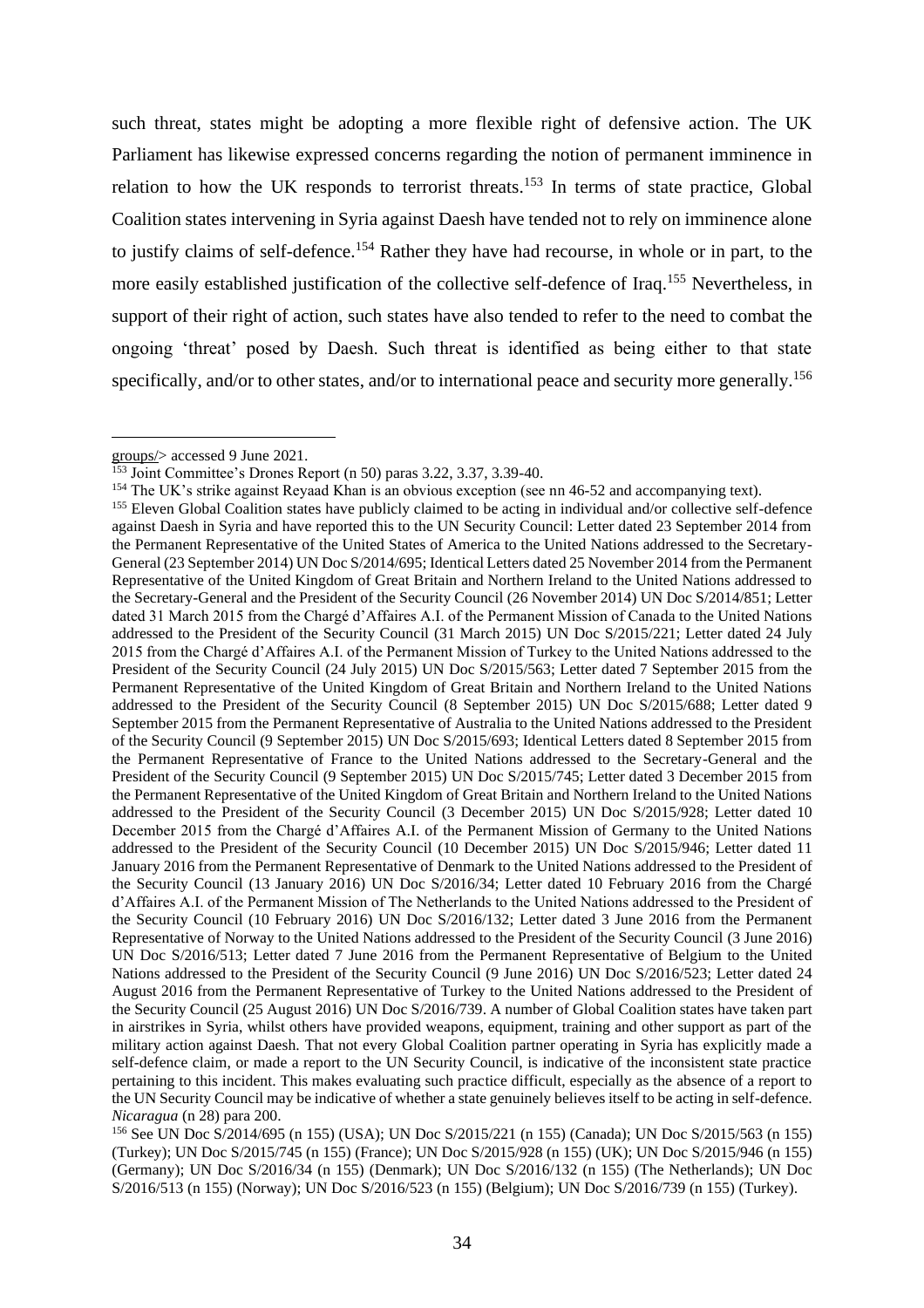In so doing, a handful of Global Coalition states have explicitly employed UN Security Council Resolution 2249 to support their self-defence claims.<sup>157</sup>

There may be situations, therefore, where specific future armed attacks against a particular state are not identified, yet NSA terrorists are deemed by states and the UN Security Council as posing an ongoing threat justifying an enduring exercise of self-defence. Of course, the Global Coalition intervention in Syria is controversial and by no means universally supported. Yet, in considering the relationship between imminence and necessity, the Syrian example is indicative of how certain states conceive of the necessity of responding to enduring terrorist threats where further imminent armed attacks are anticipated. Moreover, intervention in Syria is not the only case study where a significant number of states have acted in concert to combat what is perceived to be an active and persistent terrorist threat. Following 9/11, the USA justified its invocation of self-defence on the need to respond to the 'ongoing threat' posed by Al-Qaeda and the need to prevent and deter further attacks.<sup>158</sup> The UK likewise asserted the need 'to avert the continuing threat of attacks from the same source',<sup>159</sup> acting in self-defence 'in circumstances where there is evidence of further imminent attacks by terrorist groups'.<sup>160</sup> The UN Security Council recognised and reaffirmed the right to self-defence in those circumstances. <sup>161</sup> Significantly, the ensuing Operation Enduring Freedom received almost universal support from the international community.<sup>162</sup>

In cases like these where states refer to the need to counter a persisting terrorist threat, imminence and necessity are clearly conflated, either in whole or in part. Moreover, the idea of 'permanent imminence' strains the conceptual boundaries<sup>163</sup> of each concept to breaking

<sup>157</sup> UN Doc S/2015/928 (n 155) (UK); UN Doc S/2015/946 (n 155) (Germany); UN Doc S/2016/34 (n 155) (Denmark); UN Doc S/2016/132 (n 155) (The Netherlands); UN Doc S/2016/513 (n 155) (Norway); UN Doc S/2016/523 (n 155) (Belgium). Although not unanimous, or necessarily explicit, the views of several individual UN Security Council members of UNSC Res 2249 can also be interpreted as being supportive of military action against Daesh in Syria. See UNSC Verbatim Record (20 November 2015) UN Doc S/PV.7565, 2 (France); 4 (USA); 5 (Nigeria); 6-7 (Jordan); 7 (Angola) 8-9 (UK).

<sup>158</sup> UN Doc S/2001/946 (n 155).

<sup>159</sup> Letter dated 7 October 2001 from the Chargé D'Affaires A.I. of the Permanent Mission of the United Kingdom of Great Britain and Northern Ireland to the United Nations addressed to the President of the Security Council (7 October 2001) UN Doc S/2001/947.

<sup>160</sup> HL Deb 21 April 2004, vol 660, col 370.

<sup>161</sup> UNSC Res 1368 (12 September 2001) UN Doc S/RES/1368; UNSC Res 1373 (28 September 2001) UN Doc S/RES/1373.

<sup>162</sup> See Sean D Murphy (ed), 'Contemporary Practice of the United States Relating to International Law' (2002) 96 *American Journal of International Law* 237, 244-6, 248; Michael Byers, 'The Intervention in Afghanistan-2001-' in Ruys and Corten (eds) (n 26) 625, 628-31.

<sup>&</sup>lt;sup>163</sup> Or boundary if states indeed consider these two concepts to be one and the same.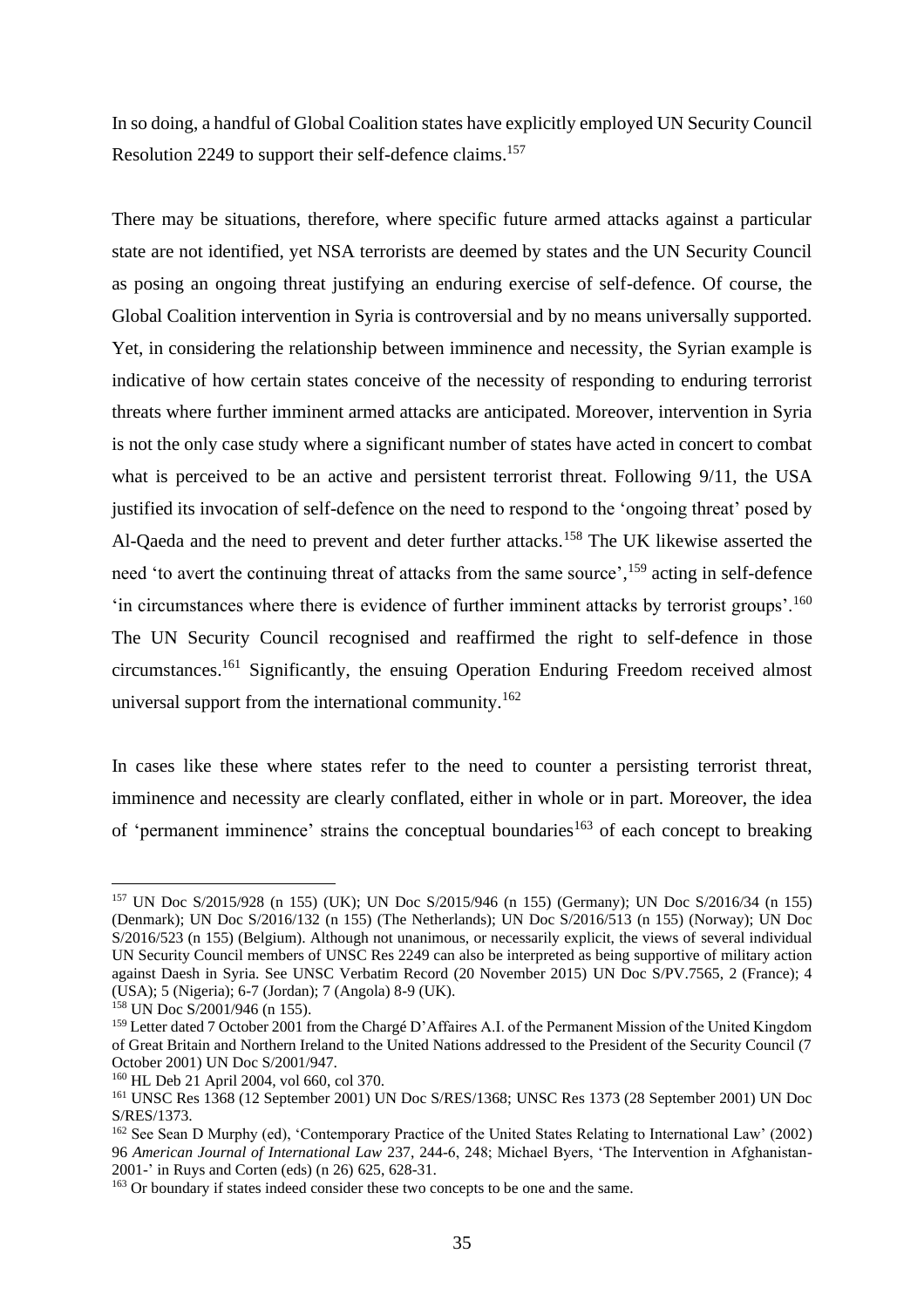point. Most unsettling, however, is the prospect that imminence and necessity are being disregarded as requirements for lawful self-defence against the 'threat' posed by terrorist NSAs. Alternatively, and more optimistically, we could conclude that the aforementioned examples of state practice point to the continuing necessity of self-defence against an enduring terrorist threat that is comprised of past and imminent armed attacks. The unique nature of that threat is regarded by states and the UN Security Council as constituting an enduring threat to international peace and security and peaceful alternatives to satisfactorily remove that threat have been absent. Furthermore, the UN Security Council has been unable or unwilling to take effective action using its Chapter VII enforcement powers. As such, this conclusion recognises that states simply have no choice of means to counter that threat using defensive force.

In such instances, one might view the case for acting in self-defence as strong. A history of armed violence potentially serves, together with other relevant factors, as cogent evidence of future armed attacks and of the necessity of defensive action to confront them. The evidentiary burden for the defending state to show the necessity of self-defence in such circumstances is logically lighter than where there has been no prior armed attack.<sup>164</sup> This is because the prospect of a future armed attack is not merely speculative. The intention and capability to attack is already established, so the threat is regarded as 'genuine' and a further attack may occur at any time and without warning. <sup>165</sup> Indeed, intent and capability to attack seem to constitute the hallmarks of an actual, as opposed to potential, threat that requires an exercise of self-defence.<sup>166</sup>

Yet, this argument in favour of a military response does not fit comfortably with the principles and purposes of the *jus ad bellum*, including the requirement of necessity. A right to respond to an enduring threat constitutes an extremely broad conception of the right of self-defence, stretching it far beyond a temporary right of states to respond to situations of emergency. If this expansive view of self-defence is accepted by states generally, whether confined to antiterrorist defensive actions or more broadly, necessity as a customary requirement intended to condition the exercise of the right of self-defence would seem to have very little meaning at

<sup>164</sup> See Marty Lederman's comments in response to Marko Milanovic (n 70).

<sup>&</sup>lt;sup>165</sup> Noted in the Joint Committee's Drones Report and the UK Government's Memorandum to the Joint Committee. See Joint Committee's Drones Report (n 50) paras 3.15, 3.37.

<sup>&</sup>lt;sup>166</sup> See The Chatham House Principles (n 34) 964-5; Henderson (n 17) 302-5. Although this analysis is situated in the context of armed attacks from terrorist NSAs, the same logic applies in the interstate context where there has been a history of violence between two or more states.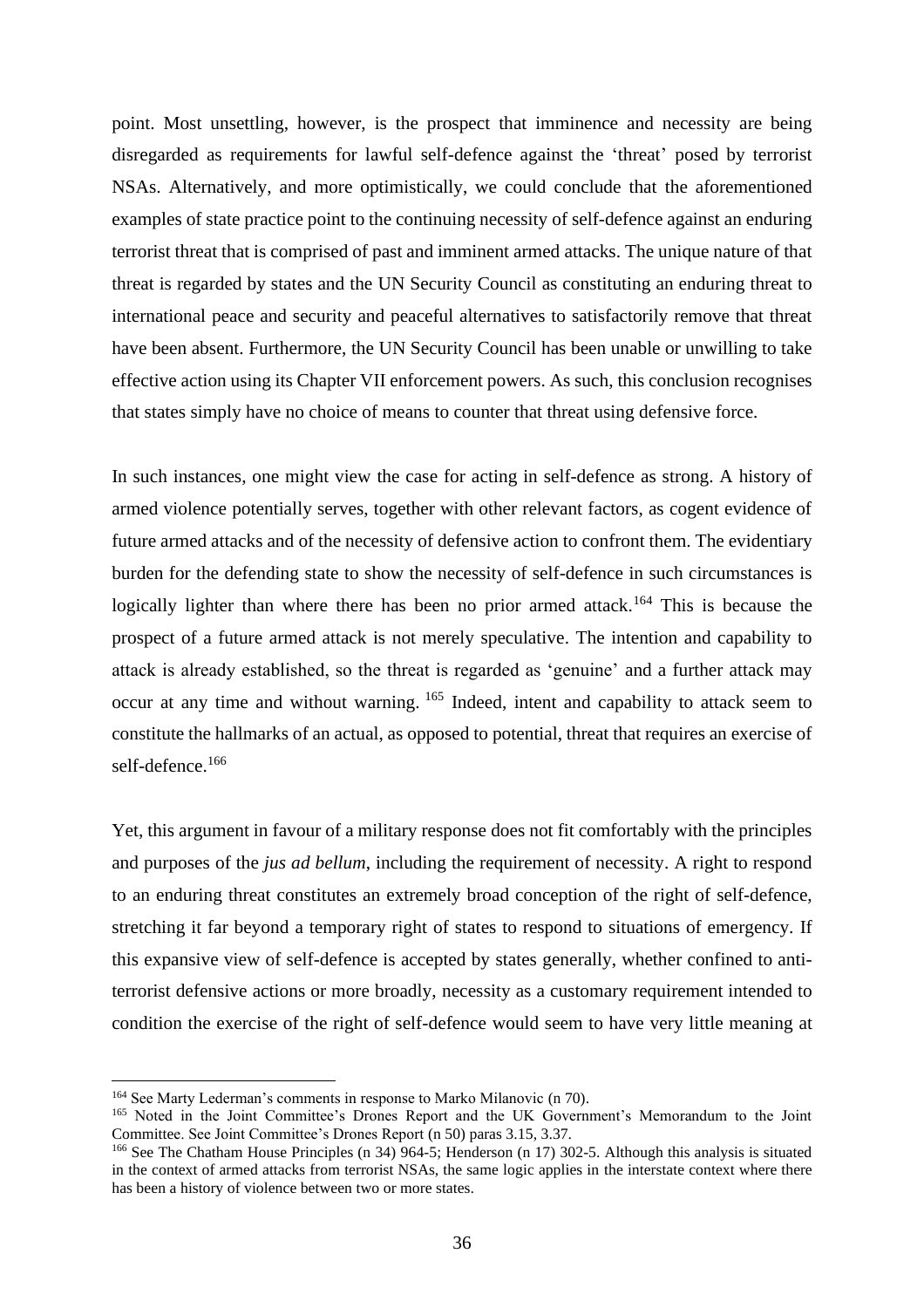all. Yet, despite the difficulties in applying necessity to long-standing terrorist threats posed by the likes of Al-Qaeda and Daesh, the necessity requirement can still operate as a tool to govern and assess the legality of ongoing military action against such groups. At some point in time, defending states taking anti-terrorist military action will have degraded and dismantled the operational capacity and supporting networks of the terrorist organizations to such an extent that they will have been effectively destroyed and will no longer be able to attempt or launch strategic attacks.<sup>167</sup> As a practical matter, being able to pinpoint a moment in time when this has occurred will be challenging. It is essentially a question of fact, but might be subject to differing opinions. Yet, there is likely be a tipping point when the military action against a particular group of NSAs has had such an effect that a counterterrorist law enforcement operation will be capable of replacing it.<sup>168</sup> Where hostilities are reduced in this way, force (as a measure of last resort) will not be the only reasonable option in the circumstances. Consequently, the exercise of the right of self-defence will be unnecessary and must cease.

## **5. Normative implications and mitigation**

The previous sections have set out a broader conception of imminence which, like necessity, is based on context. The purpose of this section is to explore the potential ramifications of such a conclusion. If contextual imminence is, or might become, the accepted legal standard for anticipatory self-defence, this has clear normative implications for the development of the *jus ad bellum* and the right of states to act militarily to counter anticipated threats. Although concerns regarding this more flexible standard have already been noted, it would be overly simplistic to dismiss contextual imminence as being too dangerous without considering why certain states might have adopted and require contextual imminence and what steps might be taken to mitigate genuine concerns.

#### *5.1. The fear of abuse and mitigation of the fear*

A contextual approach to imminence has led to understandable unease amongst certain scholars who regard it as too expansive. Gray queries whether 'such a wide conception of imminence'

<sup>167</sup> Noted in The White House Legal and Policy Frameworks Report 2016 (n 18) 11-12.

<sup>&</sup>lt;sup>168</sup> Speech by Jeh Charles Johnson, General Counsel of the U.S. Department of Defense, 'The Conflict Against Al-Qaeda and its Affiliates: How Will it End?', Speech at the Oxford Union (30 November 2012) [<https://www.lawfareblog.com/jeh-johnson-speech-oxford-union>](https://www.lawfareblog.com/jeh-johnson-speech-oxford-union) accessed 9 June 2021. This conclusion was reached in the context of classifying the USA's armed conflict with Al-Qaeda for the purposes of international humanitarian law. The logic applies equally, however, to considering if the necessity of self-defence persists.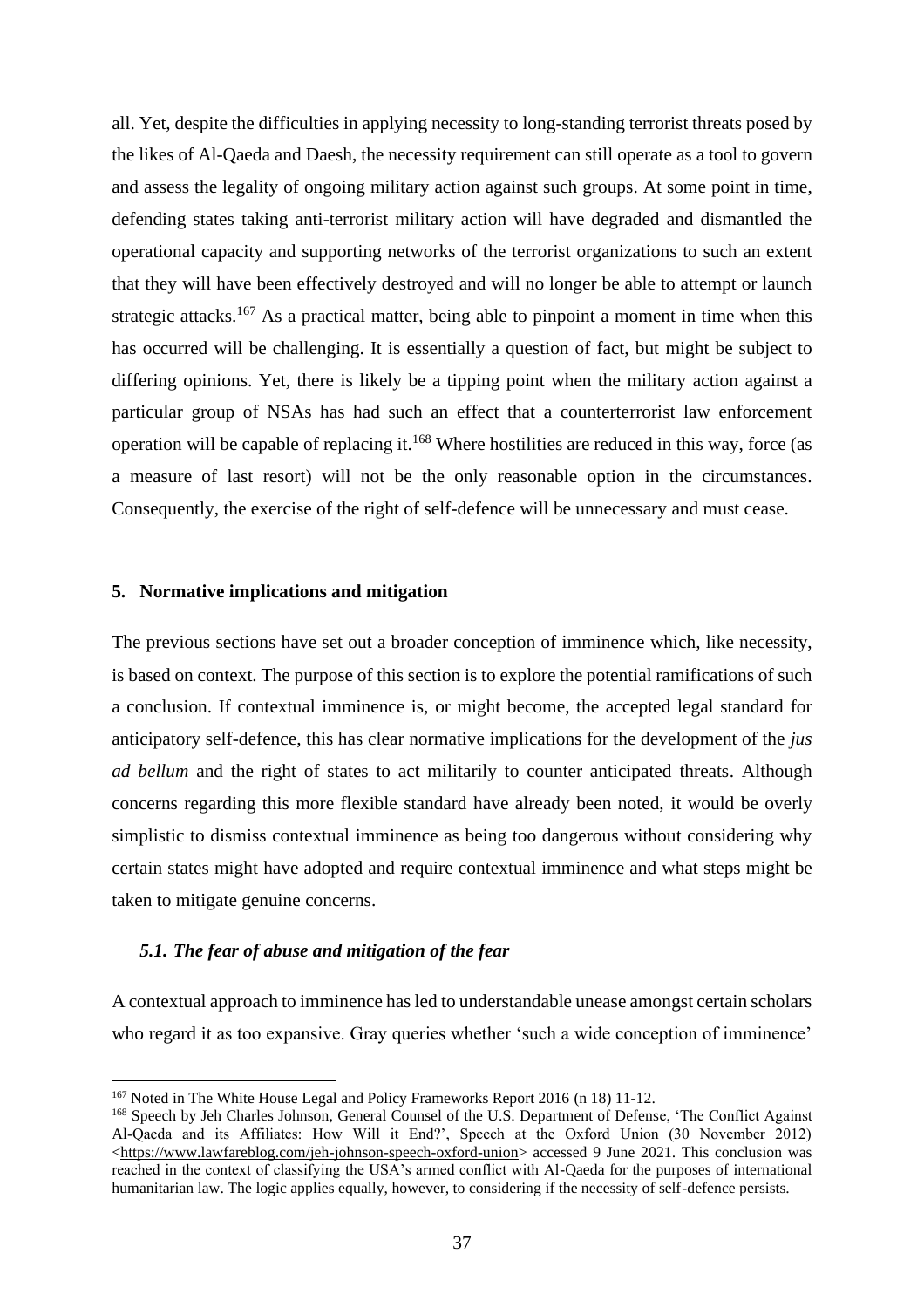provides any significant constraint on the use of force.<sup>169</sup> Indeed, an overly broad interpretation of imminence, one that includes a right of response well in advance of an anticipated armed attack, edges the *jus ad bellum* dangerously close to adopting a right of preventive self-defence. It potentially allows militarily powerful states to deploy force more easily beyond their borders in response to armed attacks that have not yet materialised. Such concern is reflected, for example, in The UK's All Party Parliamentary Group on Drones Inquiry Report.<sup>170</sup> Kattan also fears that the Bethlehem Principles reintroduce preventive self-defence 'through the back door'.<sup>171</sup> Green, in his commentary on the UK Attorney General's speech, notes the apparent move away from the requirement of a specific, identifiable and concrete imminent armed attack. His concern is that the UK Attorney General's understanding of imminence allows for too much 'eye-of-the-beholder discretion', which is open to abuse.<sup>172</sup> O'Connell likewise argues against the adoption of imminence in any form, which she views as an unwarranted and dangerous development in international law.<sup>173</sup> These concerns are serious and valid. They demand closer examination. The dividing line between preventive and pre-emptive selfdefence is not as bright as one might wish for.

If we consider, for example, the last possible window of opportunity to act discussed in Section 3.2.2, it will be recalled that the timing of the armed attack does not act as an independent injunction against a defensive response. As such, although the last window of opportunity to act might occur immediately before the anticipated armed attack, this is not necessarily so. Indeed, the window might present itself long before the attack occurs.<sup>174</sup> This latter possibility is problematic as it clearly raises the spectre of a right preventive self-defence against potential latent threats. The risk of abuse of the right of self-defence is evident in such instances. However, it is also possible to mitigate the fear if we consider in detail the theory of preemptive self-defence and the recent state practice referred to in this paper.

First, is the timing element. Temporal considerations have a heavy impact on the possibility of making accurate predictions pertaining to future threats.<sup>175</sup> States may not have recourse to self-defence based on mere speculation. The more distant in time the armed attack is, the harder

<sup>169</sup> Gray (n 14) 253.

<sup>170</sup> The UK's All Party Parliamentary Group on Drones Inquiry Report (n 81) 5, 10, 18, 36-7, 44.

<sup>171</sup> Kattan (n 75) 131.

<sup>&</sup>lt;sup>172</sup> Green (n 70).

 $173$  O'Connell (n 12).

 $174$  Tallinn Manual (n 34) 65.

<sup>&</sup>lt;sup>175</sup> Akande and Liefländer (n 12) 565; Marty Lederman, 'The Egan Speech and the Bush Doctrine' (n 70).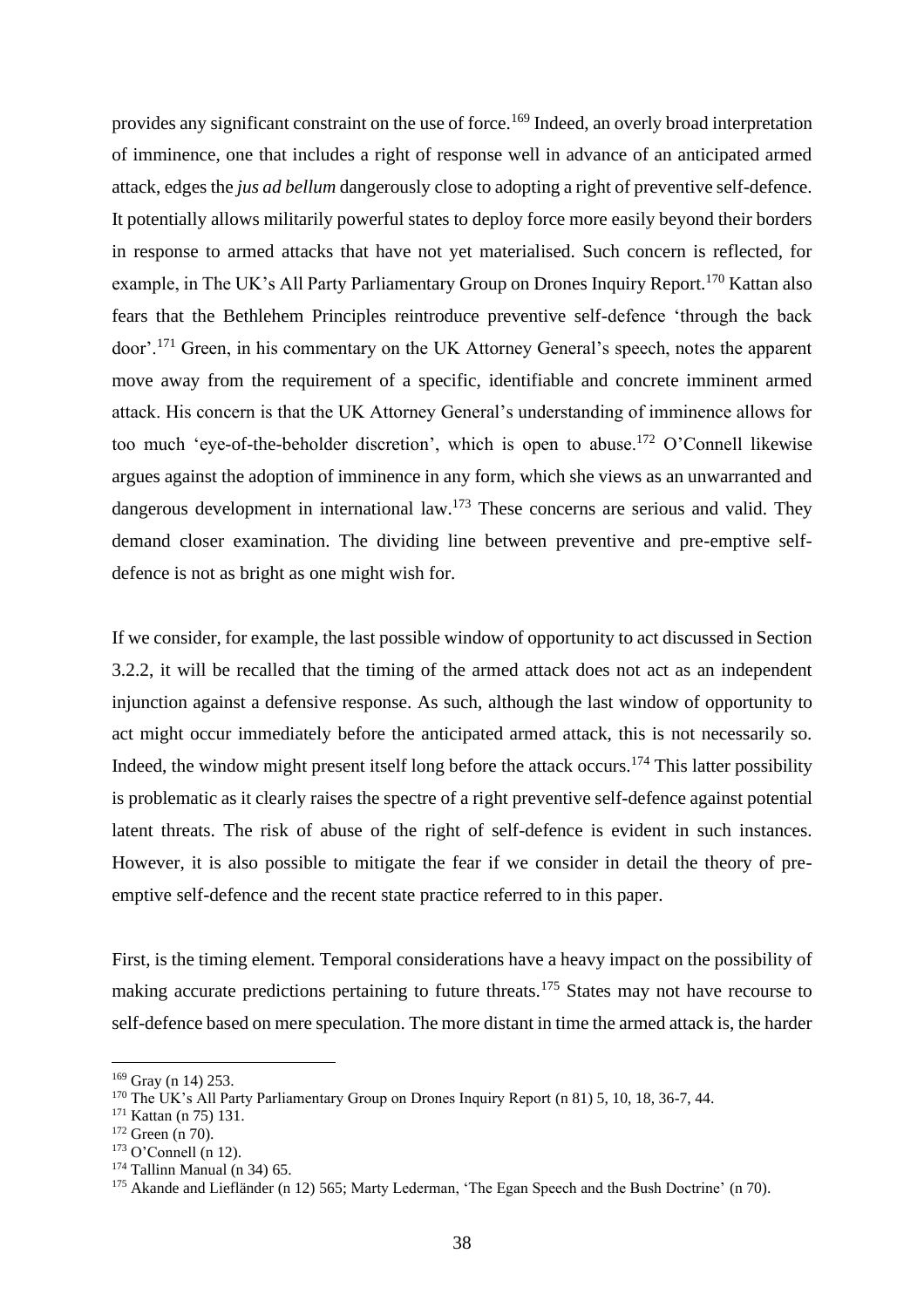it will be for a state to establish that it is concretely identifiable and/or probable. This is so regardless of the nature and gravity of the threat. Although it is illogical and impossible to require absolute certainty of the impending armed attack, as we can never be certain about something that has not yet happened, the degree of uncertainty can only increase the more temporally distant a threat to a state is deemed to be. <sup>176</sup> This temporal hurdle tempers the risk of abuse, as assessing the probability of an armed attack becomes harder with time.

A long period between an anticipated attack and a proposed defence response also introduces more variables into a state's decision-making process. Much could happen in that intervening period, such as the attacker reversing its course of action, peaceful measures being effective to head off the perceived threat, or the UN Security Council taking effective action that renders self-defence unnecessary. The longer the period, the more pressure there will be on the potential victim state to resolve the matter peacefully, rather than resorting to military force.<sup>177</sup> Therefore, it is unlikely in these circumstances that there will exist a genuine state of 'irreversible emergency' that necessitates the resort to defensive military force at a particular point in time.<sup>178</sup>

As such, the last window of opportunity to act in the face of an anticipated armed attack is not thrown wide open to allow states to counter non-specific anticipated threats. This is regardless of how deadly such threats are deemed to be. States and scholars have roundly rejected the idea of preventive self-defence<sup>179</sup> and the ICJ has confirmed that article 51 of the UN Charter 'does not allow the use of force by a state to protect perceived security interests'.<sup>180</sup> Belligerent rhetoric or the possible future acquisition of WMDs will not, therefore, be sufficient to trigger a right of self-defence. From the British perspective, this position is clear. The UK does not countenance a right to respond to remote threats that have not yet materialised, instead

<sup>&</sup>lt;sup>176</sup> Green (n 3) 105. Regarding the level of certainty that should be required before states may respond to imminent armed attacks, Lubell concludes that a reasonable level of certainty is required. Lubell (n 7) 713-16, 718. Regarding the evidentiary standard, see Section [5.2.](#page--1-2)

<sup>177</sup> Judith Gardam, *Necessity, Proportionality and the Use of Force by States* (Cambridge University Press, 2004) 150-1. See also The Chatham House Principles (n 34) 967; Dinstein (n 68) 252.

<sup>&</sup>lt;sup>178</sup> The authors of The Chatham House Principles (n 34) 967-8, maintain that there 'must exist a circumstance of irreversible emergency' to be able to respond to an armed attack that is imminent.

<sup>&</sup>lt;sup>179</sup> See Section [2.](#page--1-1)

<sup>180</sup> *Armed Activities* (n 36) para 148.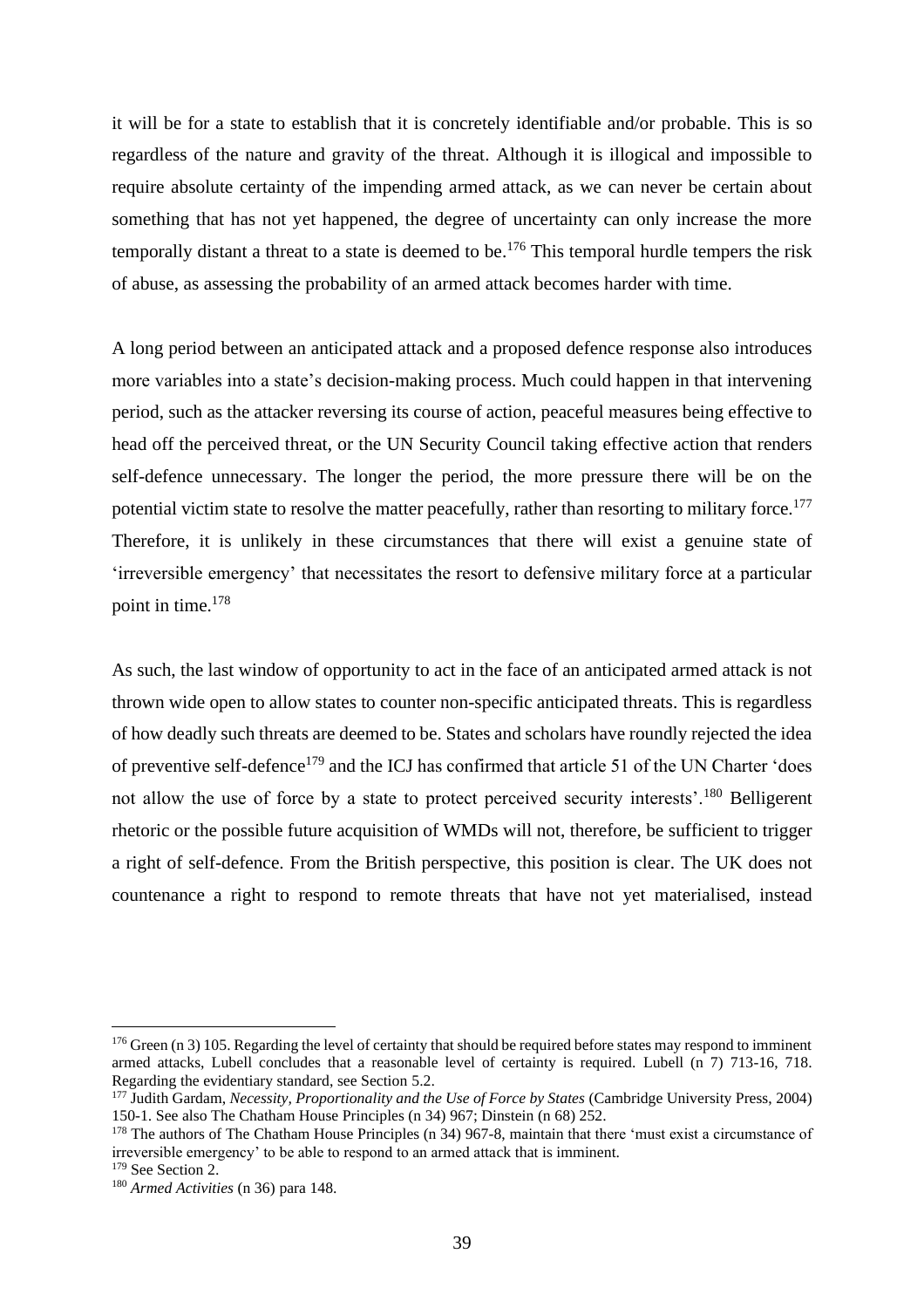requiring a concrete anticipated armed attack and no choice of means to combat it.<sup>181</sup> Australia has explicitly concurred with this position.<sup>182</sup>

From the American perspective, the rhetoric of preventive self-defence is no longer as explicit as it once was, but its core premise nevertheless potentially persists. The 2016 U.S. Department of State Legal Adviser's Speech exemplifies this fear. In it, the Legal Adviser stated:

The absence of specific evidence of where an attack will take place or of the precise nature of an attack does not preclude a conclusion that an armed attack is imminent for purposes of the exercise of the right of self-defense, provided that there is a reasonable and objective basis for concluding that an armed attack is imminent.<sup>183</sup>

Although the incumbent Biden administration's position is yet to be clarified, <sup>184</sup> this statement by the then Legal Adviser echoes the Bush Doctrine's assertion of a right of preventive defensive action 'even if uncertainty remains as to the time and place of the enemy's attack'.<sup>185</sup> Indeed, criticism of the Legal Adviser's comments at the time he gave them centred on whether the then Obama administration had implicitly adopted the Bush Doctrine through an expanded conception of imminence.<sup>186</sup>

This unease, expressed in 2016, was not new. It echoed, for example, the furore that arose around an American Department of Justice white paper from 2011 ('DOJ White Paper'). This document set out the legal framework for evaluating when the American government could use lethal force in a foreign country against one of its own citizens believed to be a senior operational leader of Al-Qaeda or an associated force actively engaged in planning operations to kill Americans.<sup>187</sup> The DOJ White Paper was part of a wider attempt by the USA to justify

<sup>&</sup>lt;sup>181</sup> See UK Attorney General Speech 2017 (n 22) 13, 16, 19. See also n 128 and accompanying text.

<sup>&</sup>lt;sup>182</sup> In 2017, the Australian Attorney-General generally agreed with the UK Attorney General and adopted Bethlehem's Principle 8. He stated that 'Australia regards the use of force always as a last resort. Where a threat is not an actual or imminent 'armed attack', as that term is understood in international law, Australia responds in a variety of other ways.' Australian Attorney-General Speech 2017 (n 56).

<sup>183</sup> USA State Department Legal Adviser Speech 2016 (n 54) 239. See also Bethlehem (n 12) 772.

<sup>&</sup>lt;sup>184</sup> See n 25 and accompanying text.

<sup>&</sup>lt;sup>185</sup> The National Security Strategy of the United States of America (September 2002) (n 16) 15.

<sup>186</sup> See Jack Goldsmith, 'Obama Has Officially Adopted Bush's Iraq Doctrine' *Time* (6 April 2016) [<https://time.com/4283865/obama-adopted-bushs-iraq-doctrine/>](https://time.com/4283865/obama-adopted-bushs-iraq-doctrine/) accessed 9 June 2021.

<sup>&</sup>lt;sup>187</sup> Department of Justice White Paper, 'Lawfulness of a Lethal Operation Directed Against a U.S. Citizen Who is a Senior Operational Leader of Al-Qa'ida or an Associated Force' (2011) [<https://fas.org/irp/eprint/doj](https://fas.org/irp/eprint/doj-lethal.pdf)[lethal.pdf>](https://fas.org/irp/eprint/doj-lethal.pdf) accessed 9 June 2021. For commentary, see Benjamin and Wittes and Susan Hennessey, 'Just Calm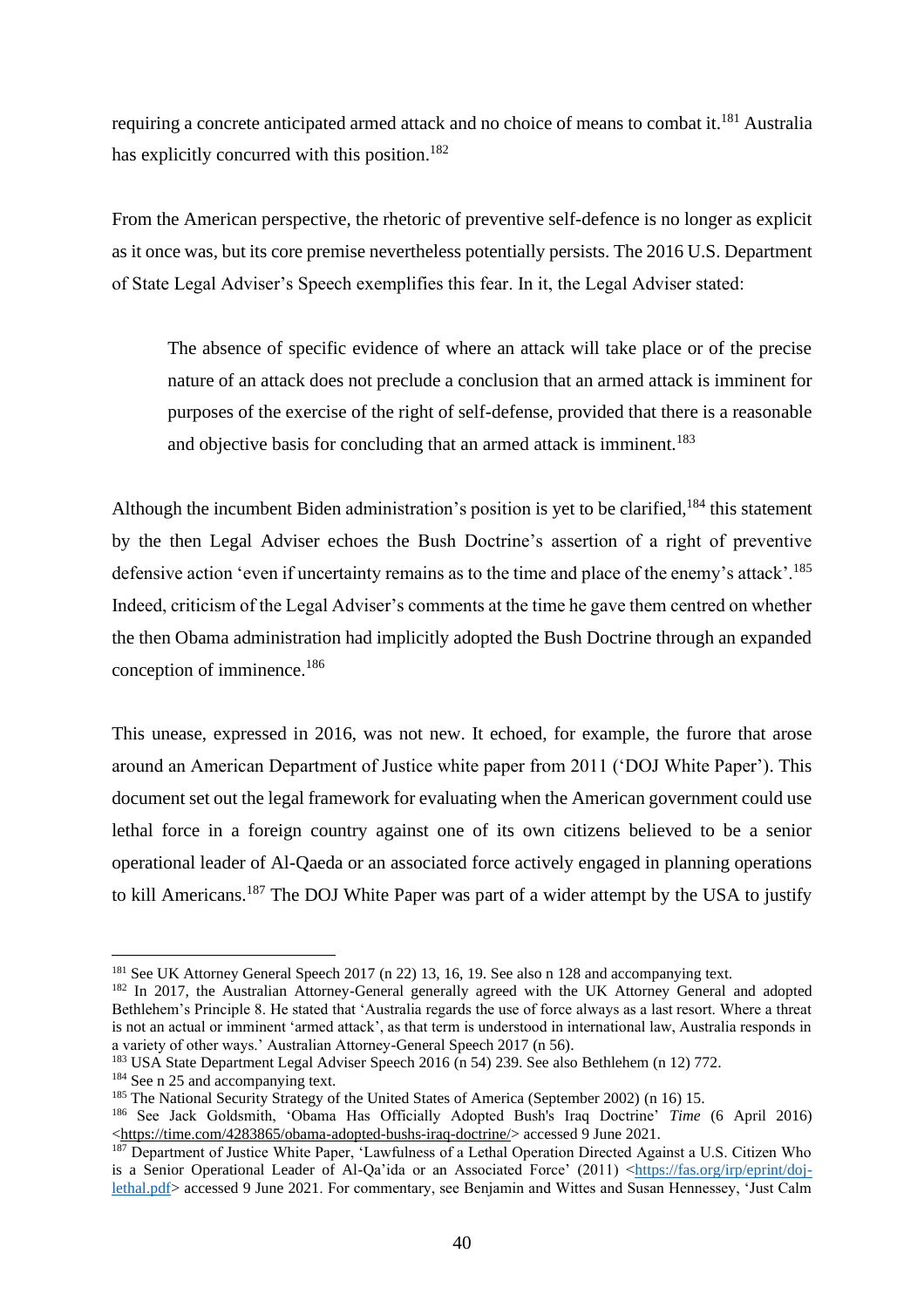its much criticised program of extra territorial targeted killings of NSA terrorists operating in the territory of other states that were unwilling or unable to suppress that threat.<sup>188</sup> A particularly troubling section of the DOJ White Paper read as follows:

[T]he condition that an operational leader present an "imminent" threat of violent attack against the United States *does not require the United States to have clear evidence that a specific attack* on U.S. persons and interests will take place in the immediate future.<sup>189</sup>

The issue, therefore, is whether the USA and its allies are claiming a right of self-defence against potential latent threats. On close inspection, however, the USA's position as outlined in the 2016 Legal Adviser's Speech appears to be approximately in line with both the UK and Australia in maintaining a distinction between pre-emptive and preventive self-defence.

Although the Legal Adviser does not explicitly rule out preventive self-defence, as do his British and Australian colleagues, <sup>190</sup> in explaining when a state may use force in self-defence, he does confine himself to discussing actual and imminent armed attacks.<sup>191</sup> In respect of the meaning of imminence, he conceives of it in relation to '*an* attack'. This *prima facie* means an identified anticipated attack, rather than a less certain threat that has not yet materialised and which is characteristic of preventive self-defence.<sup>192</sup> Bethlehem, for example, understood this distinction as representing the USA's position in 2016. In response to Goldsmith, who drew parallels between the Bush Doctrine and the Obama administration's policy on imminence (as expressed by the Legal Adviser), Bethlehem emphasised that the latter policy 'is some distance, and materially different, from the broad, unilateralist brush of the [Bush Doctrine]'.<sup>193</sup> As such, and accepting there remains some ambiguity, the Legal Adviser appears implicitly to rule out

Down About That DOJ White Paper' (*Lawfare*, 5 February 2013) [<https://www.lawfareblog.com/just-calm](https://www.lawfareblog.com/just-calm-down-about-doj-white-paper)[down-about-doj-white-paper>](https://www.lawfareblog.com/just-calm-down-about-doj-white-paper) accessed 9 June 2021.

<sup>&</sup>lt;sup>188</sup> For a review of the American policy and associated legal justifications, including the highly controversial 'unable or unwilling' doctrine, see David Kretzmer, 'US Extra-Territorial Actions Against Individuals: Bin Laden, Al Awlaki, and Abu Khattalah–2011 and 2014' Ruys and Corten (eds) (n 26) 760.

<sup>189</sup> DOJ White Paper (n 187) 7 (emphasis added).

<sup>190</sup> UK Attorney General Speech 2017 (n 22) 19; Australian Attorney-General Speech 2017 (n 56).

<sup>&</sup>lt;sup>191</sup> USA State Department Legal Adviser Speech 2016 (n 54) 239.

<sup>&</sup>lt;sup>192</sup> *Ibid*. Such conception is explicitly based on Bethlehem's Principle 8, which likewise talks of imminence in respect of 'an armed attack', rather than an unmaterialised threat. Bethlehem (n 12) 775.

<sup>&</sup>lt;sup>193</sup> Daniel Bethlehem, 'Not By Any Other Name: A Response to Jack Goldsmith on Obama's Imminence' (*Lawfare*, 7 April 2016) [<https://www.lawfareblog.com/not-any-other-name-response-jack-goldsmith-obamas](https://www.lawfareblog.com/not-any-other-name-response-jack-goldsmith-obamas-imminence)[imminence>](https://www.lawfareblog.com/not-any-other-name-response-jack-goldsmith-obamas-imminence) accessed 9 June 2021. For the contrary view, see Kattan (n 75), especially 130-4. See also Goldsmith's response to Bethlehem on this point. Jack Goldsmith, 'Sometimes a Name is Only a Name' (*Lawfare*, 8 April 2016) [<https://www.lawfareblog.com/sometimes-name-only-name>](https://www.lawfareblog.com/sometimes-name-only-name) accessed 9 June 2021.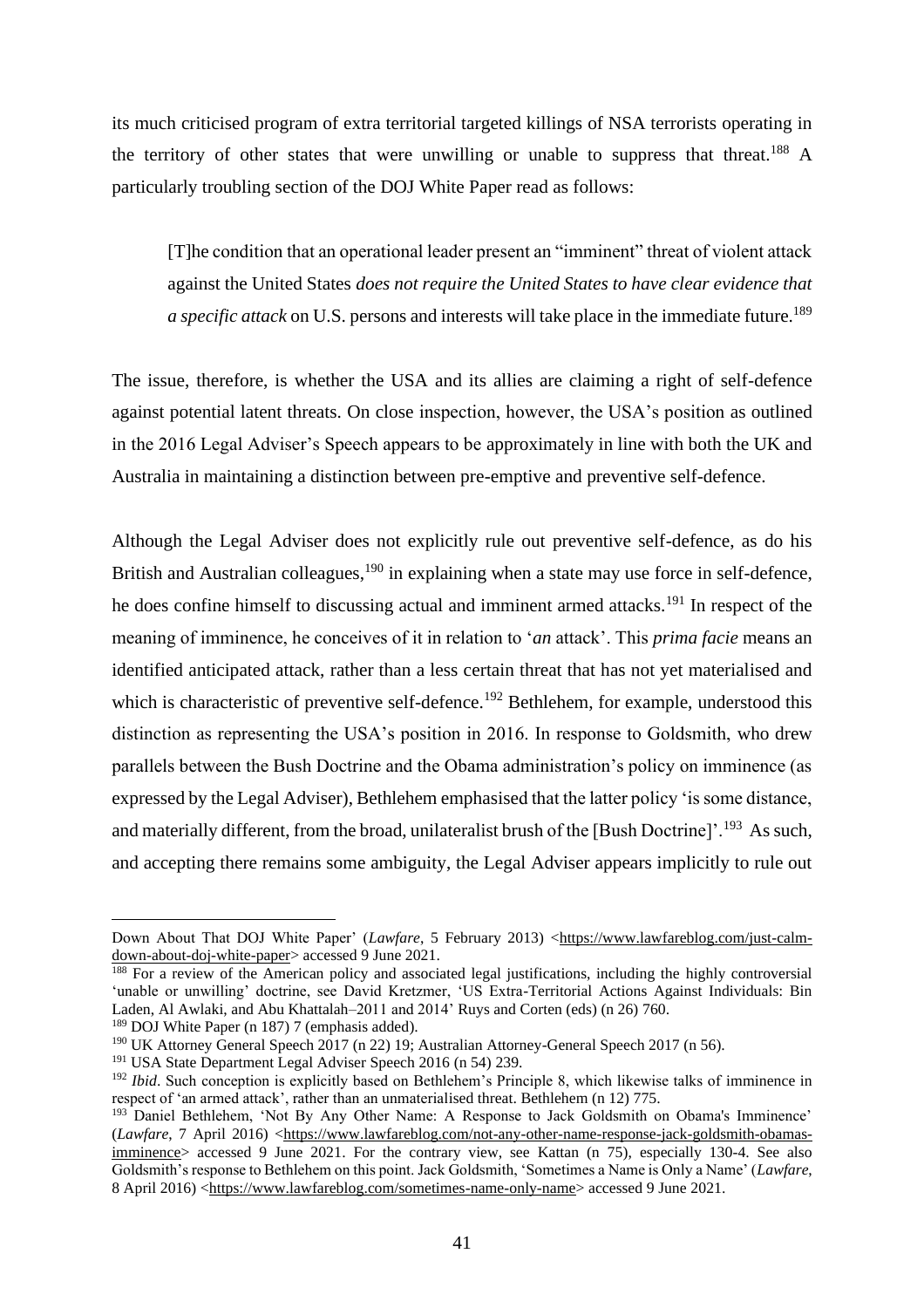a right to respond defensively to unmaterialised latent threats, regardless of their nature and gravity.

Likewise, the earlier DOJ White Paper frames its analysis and conclusions within the context of a continuing (if sporadic and unpredictable) terrorist threat comprised of Al-Qaeda leaders who are 'continually planning attacks'<sup>194</sup> and 'a terrorist organization engaged in constant plotting against the United States'.<sup>195</sup> The potentially targetable Al-Qaeda leader is also posited as one who is 'actively engaged in planning operations to kill Americans'.<sup>196</sup> How the notion of a persisting terrorist threat informs the imminence analysis is covered in detail in Section 4.2. For present purposes, there is a distinction to be drawn between the Bush Doctrine that envisaged the USA being able use force in respect of unmaterialised potential future threats and the subsequent American policy. The latter policy is certainly broad in nature, but it appears to require an identifiable concrete threat (comprised of anticipated future armed attacks) in order for the USA to be able to deploy defensive force anticipatorily.

If this distinction holds true, and a close inspection of the Legal Adviser's speech suggests that it does, then the prior policy of preventive self-defence and the current policy of pre-emptive self-defence are indeed materially different. This is so, even accepting a contextual understanding of imminence as set out by the Legal Adviser. We might well debate the degree of distinction. There is space for states to manoeuvre within a contested area of regulation after all. However, it is one thing to say that a state may lawfully use force defensively in response to a potential threat that might or might not materialise in the future (preventive self-defence) and quite another to accept that states may take advantage of a last window of opportunity to respond to an identified attack that is forthcoming (pre-emptive self-defence). Although all the details of the anticipated armed attack might not be apparent, the USA does require '*a reasonable and objective basis* for concluding that *an armed attac*k is imminent' before military action in self-defence may be taken.<sup>197</sup>

<sup>194</sup> DOJ White Paper (n 187) 7, 8.

<sup>&</sup>lt;sup>195</sup> *Ibid*, 2, 7, 8. That the USA considers itself to be in a (global) non-international armed conflict with Al-Qaeda and its associated forces (*ibid*, 3) potentially muddles the *jus ad bellum* analysis. However, this characterization is separate (albeit related) issue of international humanitarian law. Claims of self-defence against Al-Qaeda and their associates must still conform to the *jus ad bellum*.

<sup>196</sup> *Ibid*, 1.

<sup>&</sup>lt;sup>197</sup> USA State Department Legal Adviser Speech 2016 (n 54) 239 (emphasis added). This reflects the standard of evidence set out in Bethlehem's Principle 8.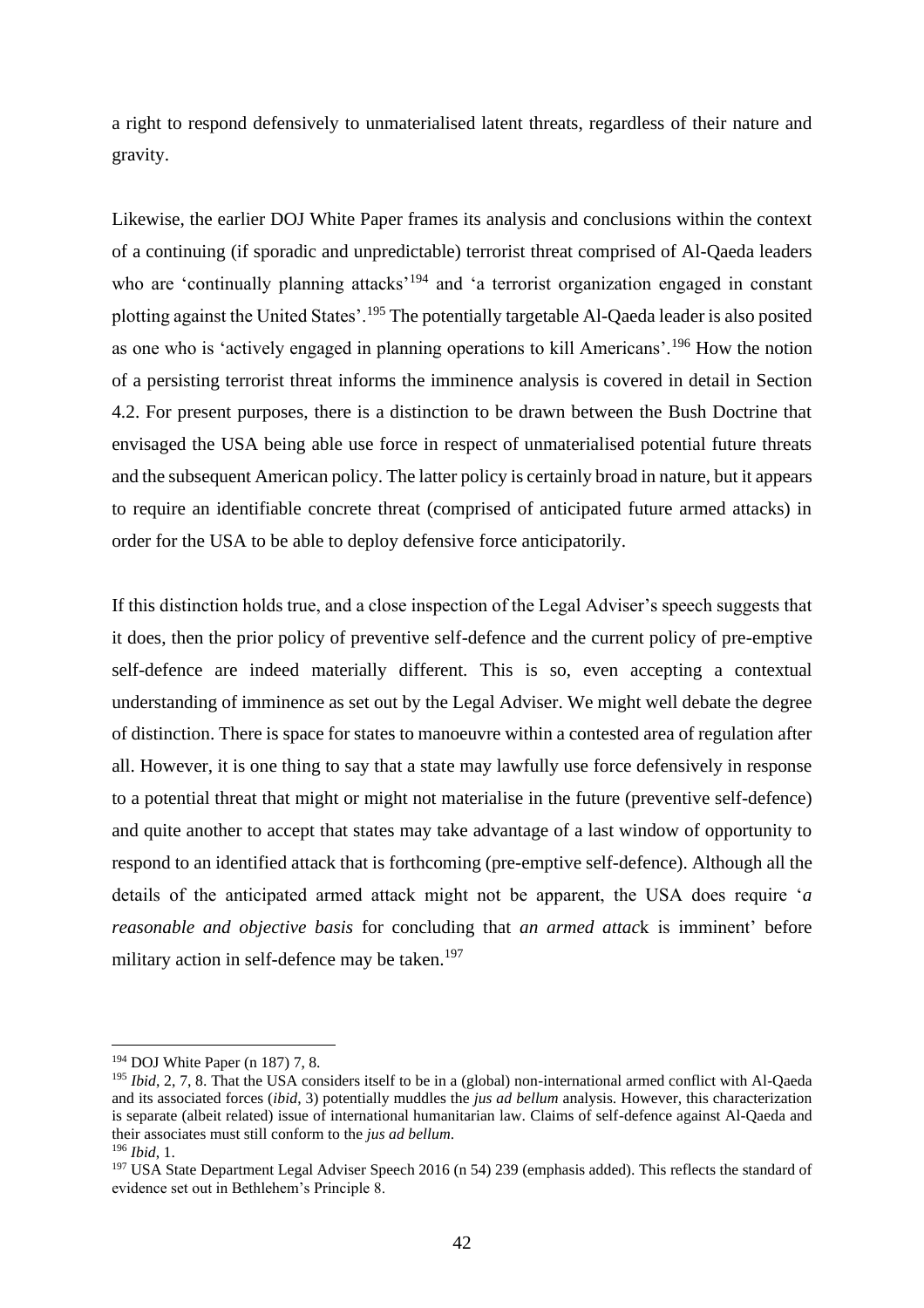This conclusion assumes that there has not been a radical shift in the USA's position on this issue since the Legal Adviser's speech in 2016.<sup>198</sup> In this regard, it is noteworthy that The White House Legal and Policy Frameworks Report 2016 adopts the same language as the Legal Adviser (*viz* '*a reasonable and objective basis* for concluding that *an armed attac*k is imminent') and the current Department of Defense Law of War Manual likewise refers to imminence in respect of *an attack*. <sup>199</sup> These official documents appear to confirm a continuation of policy on this matter, therefore, rather than a return to the Bush Doctrine. Regardless of the current American policy, the Australian and UK Attorneys General have adopted the same 'reasonable and objective' standard for their respective states.<sup>200</sup> Following the Qassem Soleimani targeted killing in 2020, South Africa similarly confirmed that when responding in self-defence to imminent threats, 'such threats must be credible, real and objectively verifiable'.<sup>201</sup>

The concern regarding an expansive interpretation of imminence rightly persists, however. The spectre of preventive self-defence hovers ever-present in the background of academic consideration of this issue. Most important, however, is that these case studies exemplify how elements of preventive self-defence potentially linger in the policy and decision making of states regarding when they might have recourse to force in their international relations. This general unease around anticipatory self-defence is well-founded. Any exception to article 2(4)'s prohibition on the use of force should be construed narrowly, and primacy must be given to force being exercised collectively under UN authorization and not individually by states. Where states do depart from this framework in exceptional circumstances, they must provide convincing justifications and evidence for doing so.

# *5.2. The evidentiary standard*

The main issue in determining how far each of the UK, USA and Australia interpret the law as they understand it to be (or are pushing it towards how they want it to be), is that it is unclear how each state interprets Bethlehem's Principle 8 and assesses the various contextual factors

<sup>198</sup> See nn 23-25 and accompanying text.

<sup>&</sup>lt;sup>199</sup> The White House Legal and Policy Frameworks Report 2016 (n 18) 9 (emphasis added); Department of Defense, Law of War Manual (n 55) para 1.11.5.1 (emphasis added).

<sup>200</sup> Australian Attorney-General Speech 2017 (n 56); UK Attorney General Speech 2017 (n 22) 17. The UK Attorney General also asserted (at 19-20) that 'clear evidence' of armed attacks would be required. The Leiden Policy Recommendations (n 34) 543, likewise adopt the 'reasonable and objective basis' standard.  $201$  UNSC Verbatim Record (9 January 2020) UN Doc S/PV.8699, 11.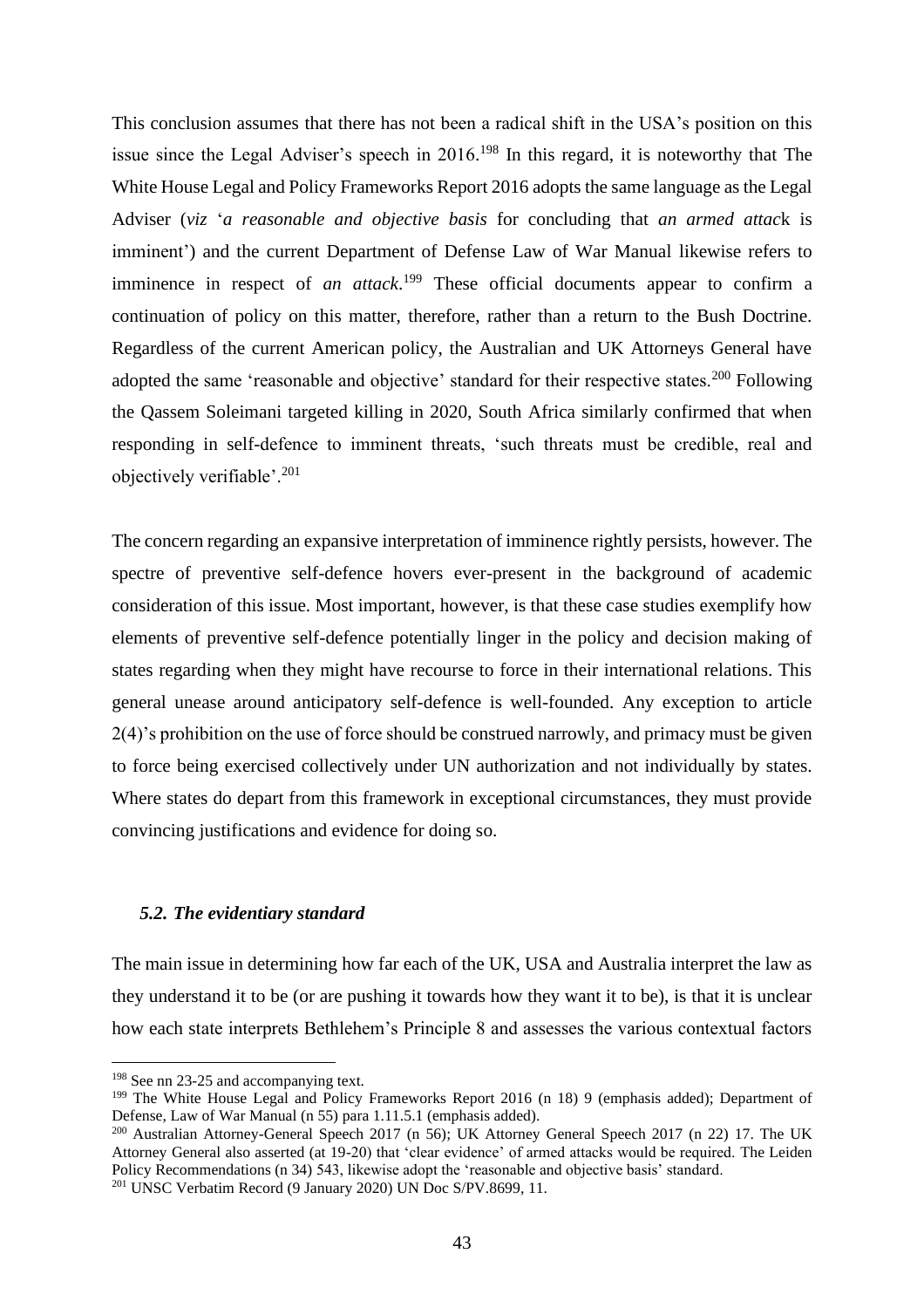that go into their respective determinations of imminence. A further pressing issue for our consideration of imminence is establishing an acceptable evidentiary standard for identifying a threatened armed attack. Bethlehem suggests that the 'reasonable and objective basis' formulation for determining that an armed attack is imminent 'requires that the conclusion is capable of being reliably supported with a high degree of confidence on the basis of credible and all reasonably available information.<sup>' 202</sup> What this means in practice, however, is debatable.

As with all claims of self-defence, lawfulness relies on a good faith assessment of all the circumstances based on credible information and capable of objective assessment.<sup>203</sup> States may form an initial subjective view, involving Green's 'eye-of-the-beholder discretion', <sup>204</sup> but this view will be subject to *post facto* review by third parties. As the ICJ has made clear, the test of whether there is a necessity of self-defence is 'strict and objective, leaving no room for any "measure of discretion".<sup>205</sup> In respect of imminent armed attacks, the need for defending states to articulate clearly their justifications for taking military action is particularly important given the uncertainties and concomitant speculation inherent in responding to possible future events.

Ideally, detailed evidence regarding a specific anticipated attack should be publicly demonstrable.<sup>206</sup> The international community is likely to hold high expectations that states using force pre-emptively will share the intelligence that led them to take such action.<sup>207</sup> Third parties should be satisfied on the basis of such evidence that, but for pre-emptive action, the armed attack would have occurred. Yet, an *ex post facto* review of the lawfulness of preemptive action (assuming that states, international organizations, courts and scholars accept the potential for lawfulness) will be significantly hindered by the fact that it is unlikely that defending states will be willing and able to release all of the intelligence relating to the threat, due to much of it being sensitive or classified. That the anticipated armed attack may have been thwarted also means that the full facts surrounding the claimed threat will likely be unavailable.

 $202$  Bethlehem (n 12) 775, footnote a.

<sup>&</sup>lt;sup>203</sup> The Chatham House Principles (n 34) 968. Agreeing for the need for objective justification, see further the USA State Department Legal Adviser Speech 2016 (n 54) 239; UK Attorney General Speech 2017 (n 22) 16; Australian Attorney-General Speech 2017 (n 56).

<sup>&</sup>lt;sup>204</sup> See n 172 and accompanying text.

<sup>205</sup> *Oil Platforms* (n 100) para 73.

<sup>206</sup> See The Chatham House Principles (n 34) 968; Leiden Policy Recommendations (n 34) 543.

<sup>207</sup> Ashley Deeks, 'Taming the Doctrine of Pre-Emption' in Weller (ed) (n 7) 661, 677.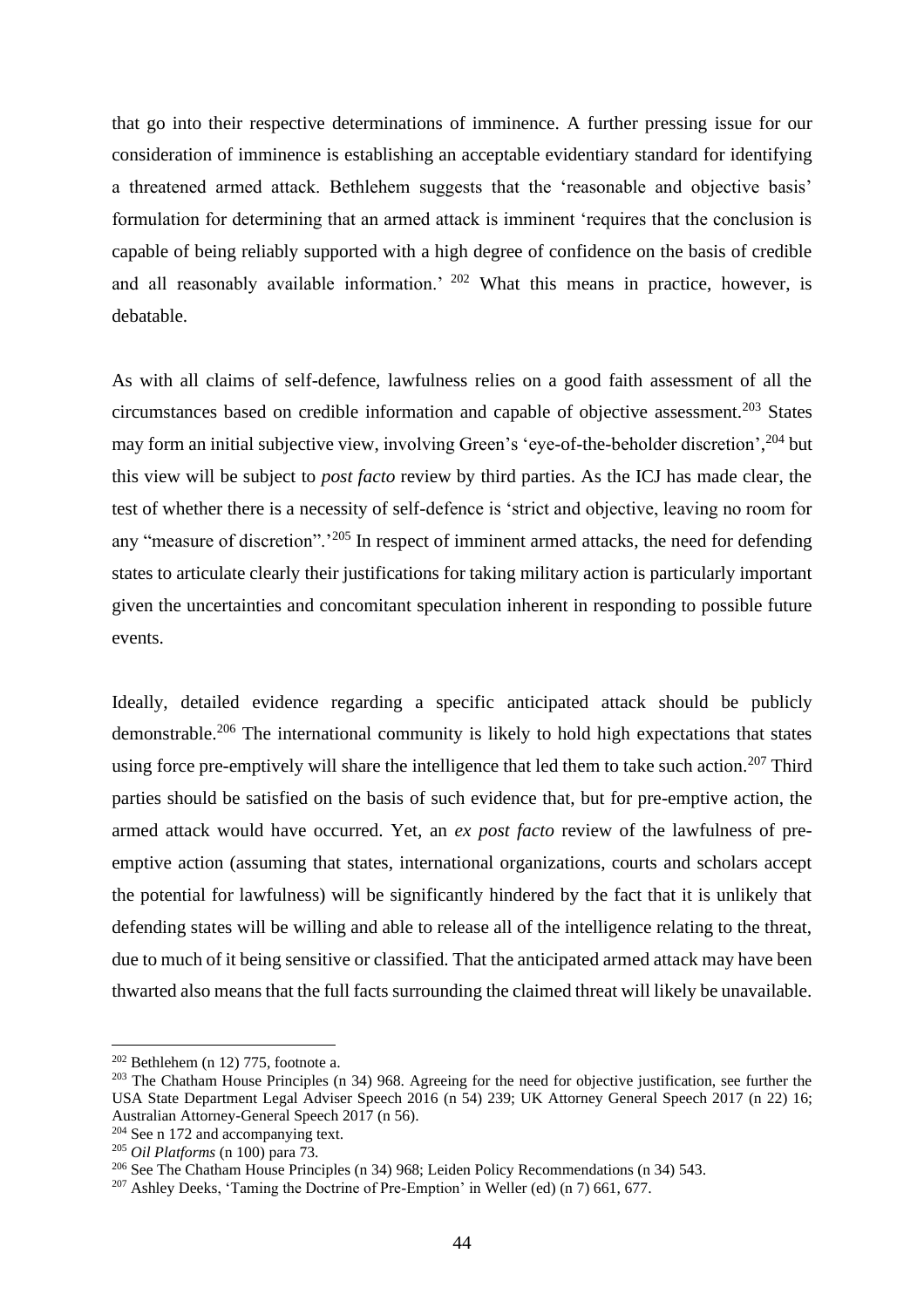The Reyaad Khan incident illustrates the potential for an evidentiary black hole in these circumstances. Despite the UK Prime Minister having insisted publicly that there was 'clear evidence of these individuals planning and directing armed attacks against the UK',  $208$  such evidence was not forthcoming. The same can be said of the more recent strike by the USA against General Qassem Soleimani. The fact that President Trump and his administration provided little evidence by way of intelligence reports to support the existence of an imminent armed attack was widely commented upon and criticised by American lawmakers, journalists and academic commentators.<sup>209</sup> According to the USA, imminence appeared to be satisfied on the basis that 'General Soleimani was actively developing plans to attack American diplomats and service members in Iraq and throughout the region.<sup>210</sup> President Trump later stated that the targets were four American embassies, although it was disputed, including by the American Defence Secretary, whether intelligence existed to justify this assertion.<sup>211</sup> This lack of detail in support of using force extraterritorially raises concerns regarding the transparency of decision making and holding to account states that take (potentially unlawful) military action.

When considering this issue of evidence, we should also recall the context in which Bethlehem, the USA, the UK and Australia have set out their respective conceptions of imminence. That context is the ongoing threat posed by terrorist NSAs discussed in Section 4.2. Anticipated armed attacks by terrorist NSAs are often much more difficult to identify than traditional interstate threats.<sup>212</sup> In such cases, specific details concerning the location and nature of the attack are likely to be less clear than anticipated attacks from other states and the precise timing of the armed attack might be impossible to ascertain with any precision. Demanding absolute certainty regarding all of the details of an anticipated terrorist attack, therefore, is too high an evidentiary burden if, at the same time, states are to have the ability to act legitimately to protect

<sup>&</sup>lt;sup>208</sup> HC Deb 7 September 2015, vol 599, col 26. The threat was said to include 'plots to attack high-profile public commemorations, including those taking place this summer.' See col 25.

<sup>&</sup>lt;sup>209</sup> See, for example, Natasha Bertrand and Connor O'Brien, "Utterly Unpersuaded": Democrats Blast Trump Team's Iran Intel Briefing' *Politico* (8 January 2020) [<https://www.politico.com/news/2020/01/08/trump-iran](https://www.politico.com/news/2020/01/08/trump-iran-briefing-democrats-096420)[briefing-democrats-096420>](https://www.politico.com/news/2020/01/08/trump-iran-briefing-democrats-096420) accessed 9 June 2021; Milanovic (n 9); Peter Baker and Thomas Gibbons-Neff, 'Esper Says He Saw No Evidence Iran Targeted 4 Embassies, as Story Shifts Again' *The New York Times* (12 January 2020)  $\langle \frac{https://www.nytimes.com/2020/01/12/us/politics/esper-iran-trump-1}{}$ [embassies.html?action=click&module=Top%20Stories&pgtype=Homepage>](https://www.nytimes.com/2020/01/12/us/politics/esper-iran-trump-embassies.html?action=click&module=Top%20Stories&pgtype=Homepage) accessed 9 June 2021.

 $2^{10}$  Statement by the U.S. Department of Defense  $(2)$  January 2020) [<https://www.defense.gov/Newsroom/Releases/Release/Article/2049534/statement-by-the-department-of](https://www.defense.gov/Newsroom/Releases/Release/Article/2049534/statement-by-the-department-of-defense/)[defense/>](https://www.defense.gov/Newsroom/Releases/Release/Article/2049534/statement-by-the-department-of-defense/) accessed 9 June 2021.

<sup>&</sup>lt;sup>211</sup> See Peter Baker and Thomas Gibbons-Neff, 'Esper Says He Saw No Evidence Iran Targeted 4 Embassies, as Story Shifts Again' *The New York Times* (12 January 2020) [<https://www.nytimes.com/2020/01/12/us/politics/esper-iran-trump-](https://www.nytimes.com/2020/01/12/us/politics/esper-iran-trump-embassies.html?action=click&module=Top%20Stories&pgtype=Homepage)

[embassies.html?action=click&module=Top%20Stories&pgtype=Homepage>](https://www.nytimes.com/2020/01/12/us/politics/esper-iran-trump-embassies.html?action=click&module=Top%20Stories&pgtype=Homepage) accessed 9 June 2021. <sup>212</sup> Schmitt (n 98) 648-9; Lubell (n 7) 707.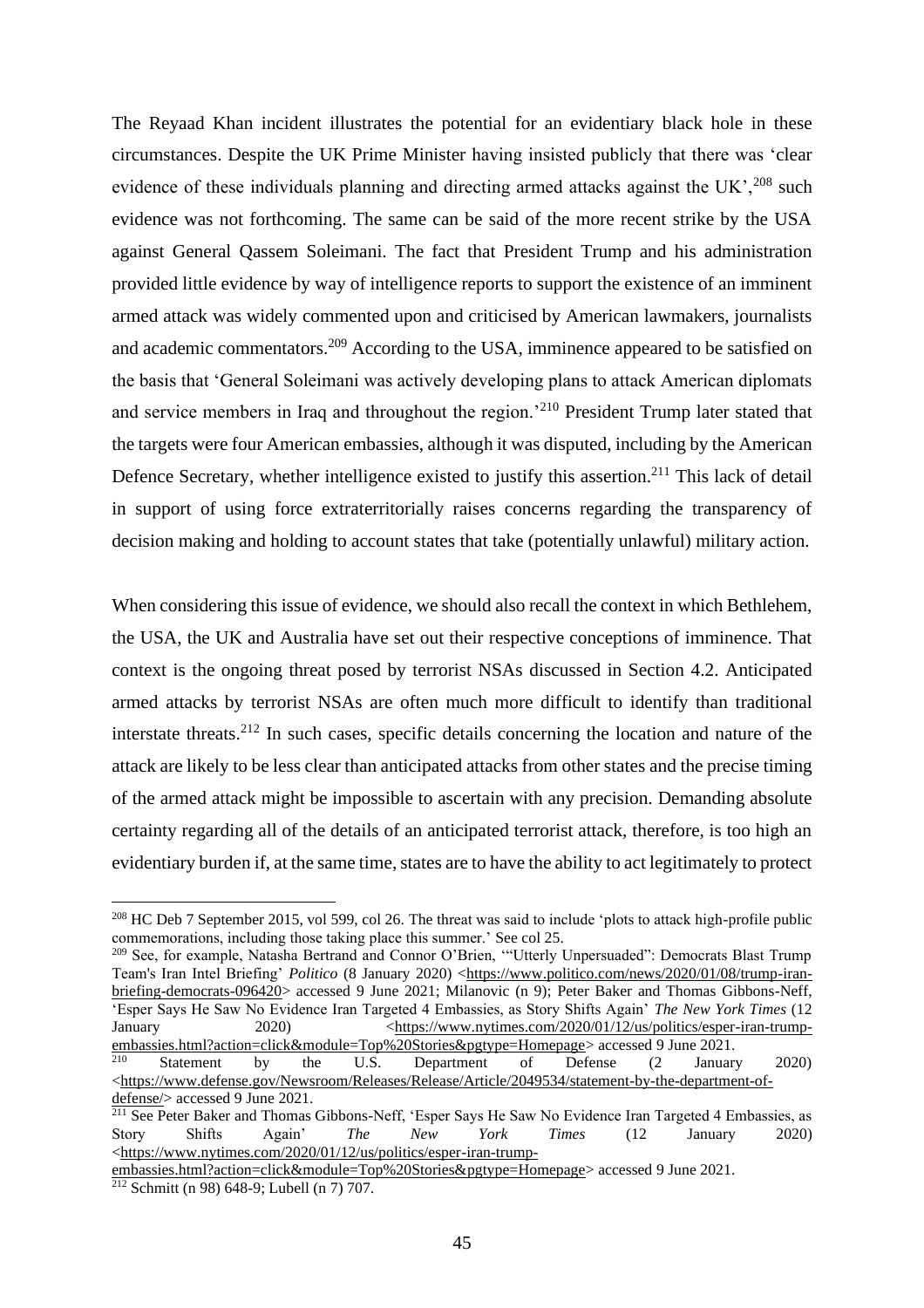their territory and the lives of their citizens. There is truth, therefore, that what constitutes imminence must develop to meet new circumstances.<sup>213</sup>

It is right that states publicly justify their actions and provide sufficient supporting evidence. Yet, they should not be hobbled unduly so they cannot act before it is too late, i.e. before the last window of opportunity to respond defensively closes. An appropriate balance needs to be struck. As such, we might question the degree of specificity that is required regarding the anticipated armed attack provided that, on a good faith assessment of all the evidence, there is indeed a reasonable and objective basis for concluding that *an* armed attack is truly imminent. To satisfy this test, the analysis in Section 5.1 suggests an apparent consensus amongst the UK, USA and Australia that a defensive response must relate to a concrete threat of an armed attack. What is sufficient in the circumstances to objectively establish that threat and the necessity of responding to it with force will need to be determined on a case-by-case basis.

To mitigate the inevitable lack of transparency regarding claims of pre-emptive defensive action, it will be for international courts and tribunals, international organizations, other states, and scholars to review claims of pre-emptive self-defence and, where necessary, demand satisfactory evidence to support those claims. As few *jus ad bellum* cases involving issues of self-defence ever make it before the ICJ, the most natural forum for explanation, review and accountability is the UN Security Council. States should abide by their obligation under article 51 of the UN Charter to report exercises of self-defence so that such reviews may properly occur. Furthermore, improvements to the UN Security Council's working methods regarding such communications would be an important step in enhancing transparency and accountability.<sup>214</sup>

Although deficiencies are likely to persist regarding monitoring claims of pre-emptive selfdefence, states and international organizations may nevertheless be swift to condemn anticipatory action where there is clearly no reasonable and objective basis to conclude that an armed attack is imminent. The Osiraq incident is an obvious example of such a negative

<sup>213</sup> Bethlehem (n 12) 772.

<sup>&</sup>lt;sup>214</sup> See recent calls by Brazil and Mexico for such improvements. Brazil, Statement to the United Nations General Assembly Sixth Committee, Agenda Item 85: Report of the Special Committee on the Charter of the United Nations and on the Strengthening of the Role of the Organization (15 October 2018) [<http://statements.unmeetings.org/media2/20303642/brazil-85.pdf>](http://statements.unmeetings.org/media2/20303642/brazil-85.pdf) accessed 9 June 2021; UNGA 'Report of the Special Committee on the Charter of the United Nations and on the Strengthening of the Role of the Organization' UN GAOR 73<sup>rd</sup> Session Supp No 33 UN Doc A/73/33 (2018) para 83. See further UN Doc S/2021/247 (n 56).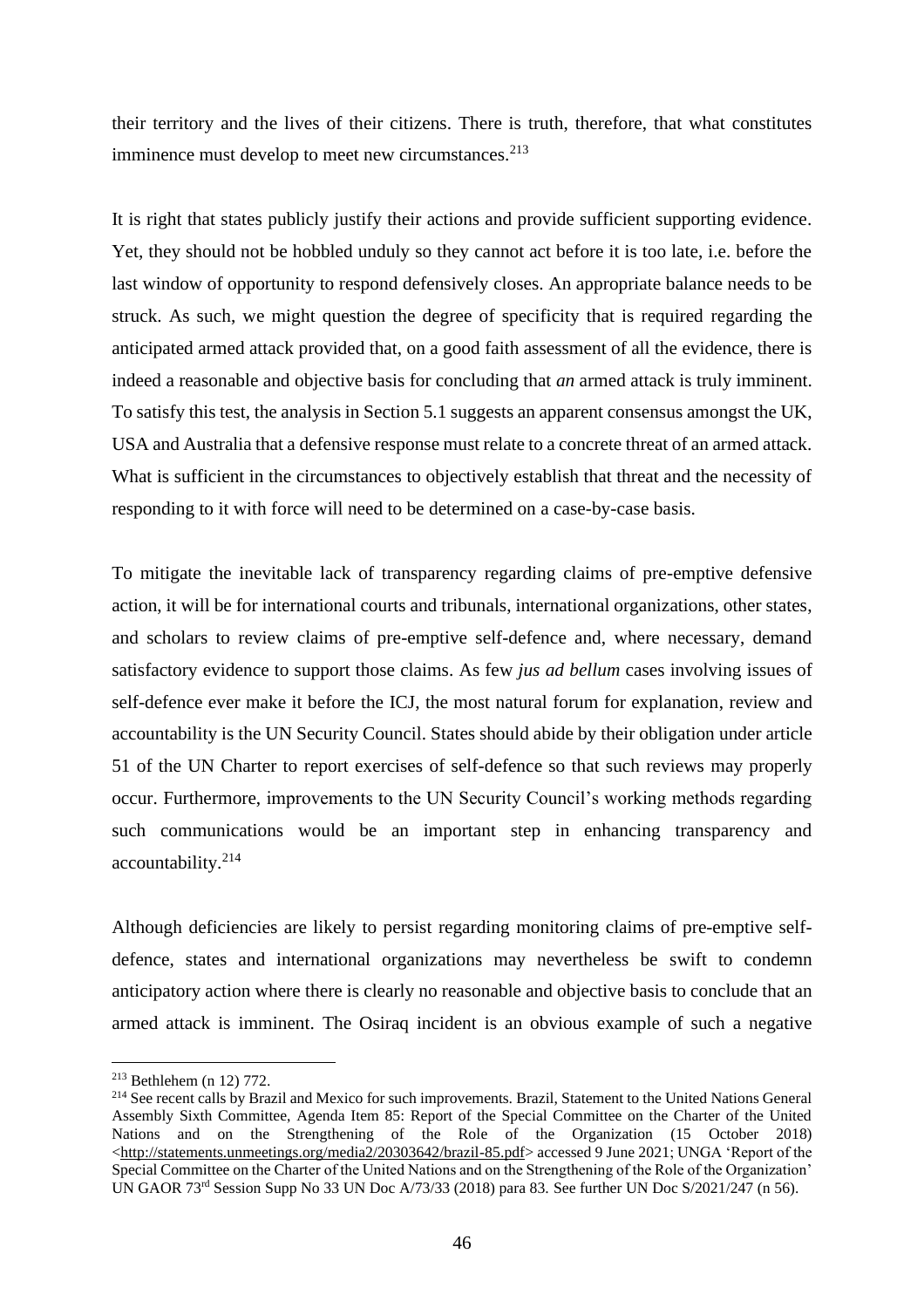response. As noted, although the reasons for denouncing Israel's airstrikes were mixed, $215$  in respect of the right of pre-emptive self-defence, states were clearly concerned over the lack of any evidence pointing to an immediate or imminent threat to Israel, with certain states explicitly citing the *Caroline* formula.<sup>216</sup> Although there will always be uncertainties surrounding any claim of self-defence, therefore, evidence rather than abstract principle is likely to determine how other states respond to claims of pre-emptive self-defence.<sup>217</sup>

# **6. Conclusion**

The right of states to act in self-defence in response to a threat of future armed attacks is a longstanding topic of debate. The notion of preventive self-defence has largely disappeared from the legal lexicon, but a right of pre-emptive self-defence against armed attacks that are imminent persists as a feature of legal scholarship and state practice. However, it occupies an unclear position in the *lex lata*. A right to respond to armed attacks that are imminent *might* be lawful based on a review of state practice. Regardless, certain states persist in justifying their actions on the basis of pre-emptive self-defence. In such cases, imminence might determine the lawfulness of a resort to self-defence and is often the key factor upon which the legitimacy of anticipatory defensive action will turn. Yet, absent a common understanding of imminence, assessing the legality of putatively defensive action is extremely difficult, if not impossible. There is also the potential for misunderstanding and conflict between allies and coalition partners based on how they interpret imminence and subsequently undertake military action. We require a better understanding of legal justifications involving imminence if we are able to comprehend the scope and content of the law and assess claims of conformity with it. Greater dialogue between states and scholars on this topic is needed. A multilateral consensus would avoid future confusion and possible conflict and the onus is on those states that have already set out their views to take the lead.<sup>218</sup>

Although imminence has traditionally been understood as referring to the temporal proximity of an anticipated armed attack, reducing imminence purely to an issue of timing does not reflect

<sup>215</sup> See n 127 and accompanying text.

<sup>216</sup> UN Doc S/PV 2282 (n 119) paras 14-16 (Uganda); 106 (UK); UN Doc S/PV 2283 (n 127) paras 25-6 (Ireland); 147-8 (Sierra Leone); UN Doc S/PV 2284 (n 127) para 11 (Niger); UN Doc A/36/PV.55 (n 127) paras 27 (UAE); 39 (Oman). Regarding the formula, see n 27 and accompanying text.

<sup>217</sup> Franck (n 123) 107.

<sup>&</sup>lt;sup>218</sup> The Joint Committee's Drones Report (n 50) paras 6.17-6.19, for example, called upon the UK government to take the lead internationally to provide clarity regarding the meaning of imminence.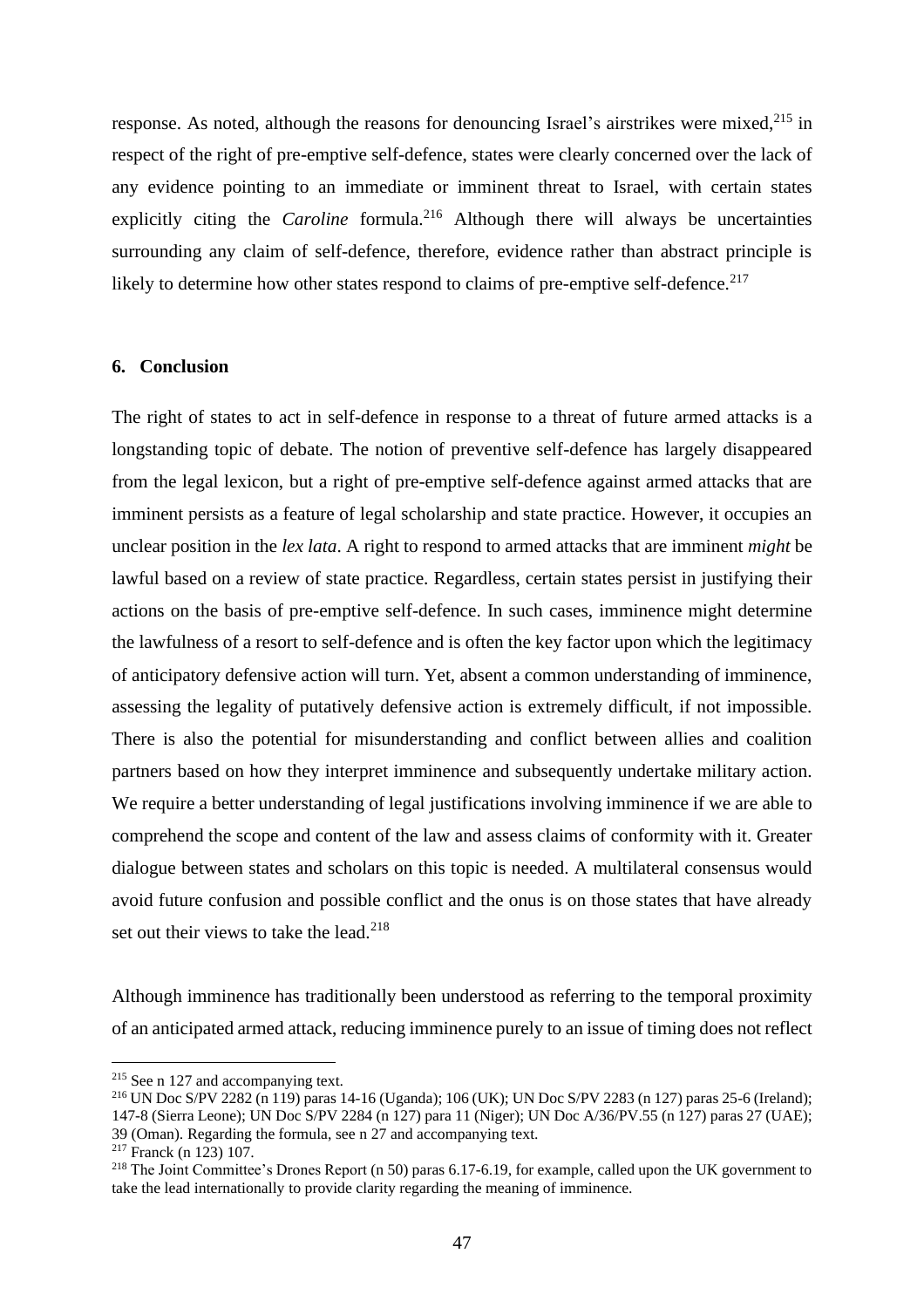the views of a majority of scholars. Academics have long pointed to other non-temporal contextual indicators to refer to imminence. State practice on this topic is limited, but recent examples provided by the UK, USA and Australia also indicate that imminence is not regarded by such states as being limited to the timing of the armed attack. Their explanations are not perfectly conceived, or necessarily very clear, statements of the meaning of imminence, but they are certainly indicative of how these states understand and justify their ability to respond to the threat of future armed attacks based on a range of contextual factors.

The practice of three states, on its own, is not sufficient to create custom. Yet, there is potential for such standard to be sufficiently widespread so as to become normatively constitutive. They are also important case studies to be employed to tease out how we might and/or should understand imminence. Furthermore, this most recent practice might explain past state responses to such incidents as the Osiraq incident of 1981, where the timing of a future armed attack was only one of the concerns that states articulated in highlighting the absence of imminence.<sup>219</sup> More recently, the notion of contextual imminence speaks to how states might justify the necessity of self-defence against persisting terrorist threats. Such claims logically rest on whether a further armed attack is imminent. Without imminence, armed attacks that have already occurred are fully complete and the necessity of exercising self-defence falls away. Combatting a threat comprised of a series of past and future armed attacks relies on the notion of imminence.

If a range of contextual factors rightly explains how certain states and scholars conceive of imminence, then a circularity or conflation between imminence and necessity is revealed. The former is used as a proxy for the latter: 'imminence' is shorthand for *Caroline* necessity. Whether this is a whole or partial conflation is uncertain from state practice. Further clarification is needed. Yet, on this construction of imminence, we may conclude that an imminent armed attack means a positively identified future armed attack where the necessity of exercising the right of self-defence is established today. This is to say that a defending state may act in self-defence before it is too late to do so, i.e. before the window closes on the opportunity to mount an effective defence. Absent such pre-emptive action, the defending state will be the victim of an armed attack.

<sup>219</sup> See n 119-127 and accompanying text.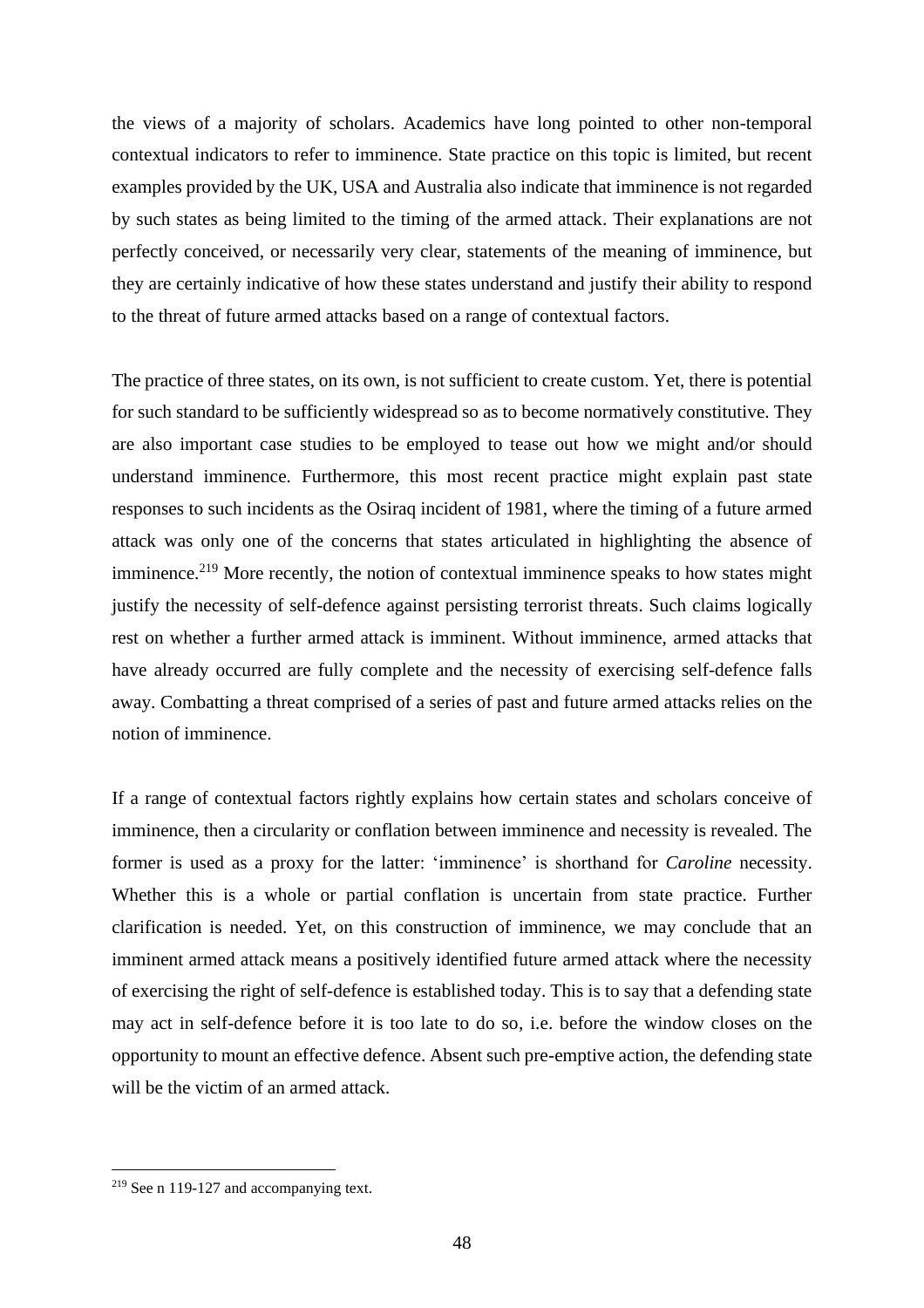Conceived of along these lines, an imminent armed attack is a flexible concept. This flexibility raises concerns regarding the ability of international law to curtail the resort to military force. Too much latitude risks states exploiting their right of defensive action and points to a reengineered version of the much maligned 'Bush Doctrine'. That the threat may not be temporally proximate potentially risks the idea of preventive self-defence making a reappearance by the back door. However, in a world where states face unpredictable threats, like international terrorism, there is an understandable logic to states conceptualising imminence contextually. States should be able to respond effectively to contemporary threats, *provided that* force is the only reasonable choice in the circumstances and such response is proportionate.<sup>220</sup> The fact that a danger is more remote does not make it any the less real or immediate if the opportunity to counter that danger will be lost without effective military action at a particular time. States must not be left defenceless in the face of real danger.

Moreover, the concern regarding an expansive interpretation of imminence is tempered precisely by how states are interpreting it. Albeit not a picture of clarity, the states referred to in this paper appear to conceive of pre-emptive self-defence within the general confines of the *Caroline* formula. That the *necessity of self-defence* must be 'instant, overwhelming, leaving no choice of means, and no moment of deliberation' requires the existence of a situation of irreversible emergency. A fear of a possible unmaterialised future attack is well beyond these parameters. The circularity between, or conflation of, imminence and necessity therefore tempers the risk of abuse of the right of self-defence. Contextual imminence, whether it stands as necessity or is closely associated with it, precludes a defensive response to an unspecified latent threat, regardless of its nature or gravity.

Whereas the threatened armed attack need not be immediately anticipated, the further into the future such armed attack is envisaged by a defending state, the harder it will be for it to establish necessity. In such circumstances, there will always be a 'choice of means'. It will be difficult indeed for states to argue that peaceful alternatives to force are not available to counter such distant future possibilities. Each incident of pre-emptive self-defence will have to be reviewed on a case-by-case basis. Accountability rests on transparency. It is not utopian to demand that states be open and unequivocal, providing clear justifications regarding their decision-making

<sup>&</sup>lt;sup>220</sup> This author is *not* suggesting that states should routinely resort to military force to combat terrorism, only that an exercise of self-defence *might* be necessary in the circumstances. Where non-military alternatives on their own are likely to effective to resolve the matter, *ipso facto*, self-defence will be unnecessary.